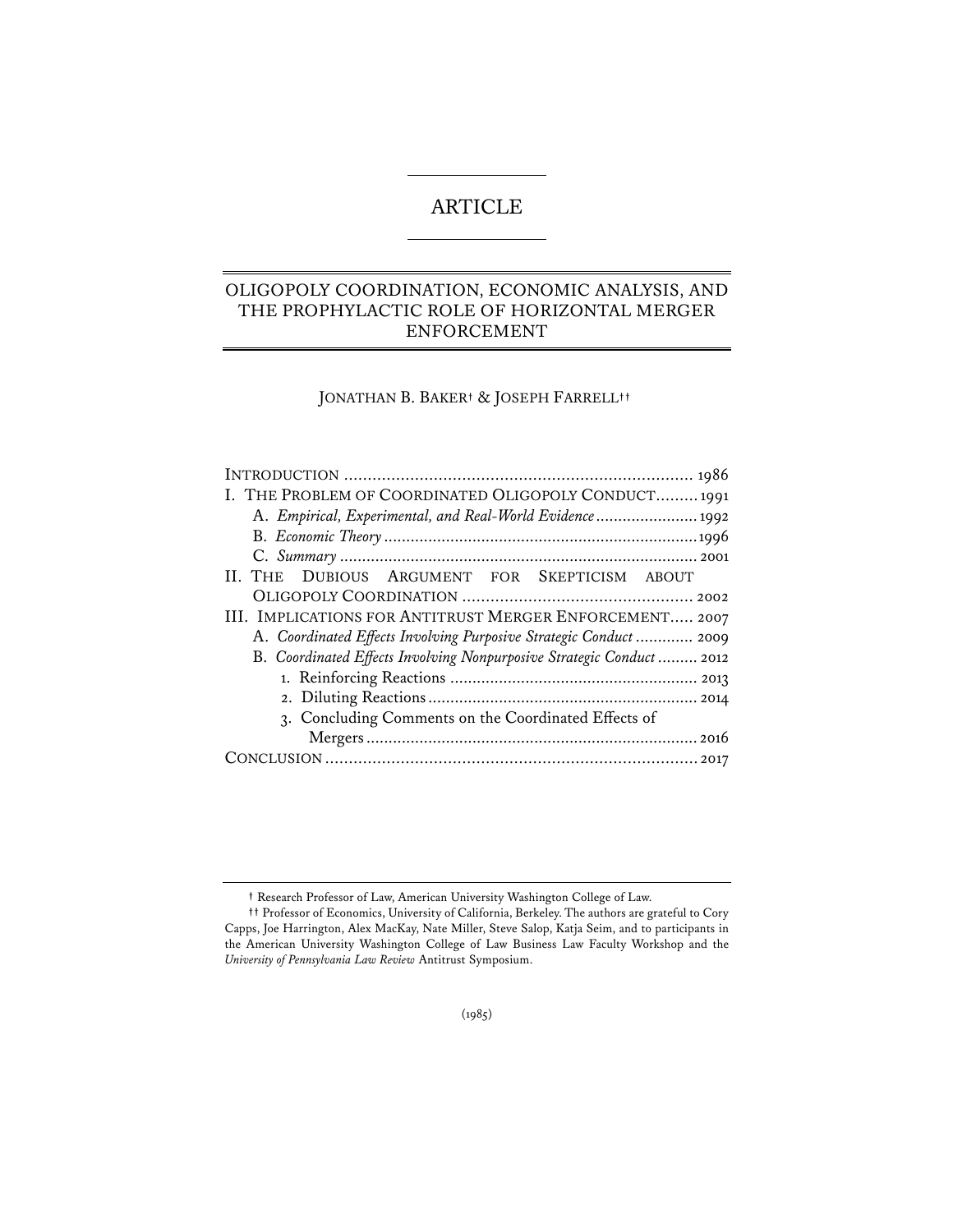#### INTRODUCTION

For decades, the major United States airlines have raised passenger fares through coordinated fare-setting when their route networks overlap, according to the United States Department of Justice. Through its review of company documents and testimony, the Justice Department found that when major airlines have overlapping route networks, they respond to rivals' price changes across multiple routes and thereby discourage competition from their rivals.**<sup>1</sup>** A recent empirical study reached a similar conclusion: It found that fares have increased for this reason on more than 1000 routes nationwide and even that American and Delta, two airlines with substantial route overlaps, have come close to cooperating perfectly on routes they both serve.**<sup>2</sup>**

Airlines are not the only major industry in which the major firms reach coordinated outcomes in oligopoly markets (that is, markets in which a small number of firms are significant rivals), leading to higher prices and other harms to buyers.**<sup>3</sup>** A recent empirical study found that the 2008 joint venture between Miller and Coors allowed the major brewers to coordinate to reduce competition between themselves, thereby increasing the price of beer by an

**<sup>1</sup>** In the early 1990s, the government found that when a rival reduced fares, an airline would commonly price match on that route and also on another route that was a more important route to the airline that cut fares (for example, a route with an end point at the discounter's hub). Proposed Final Judgment and Competitive Impact Statement, United States v. Airline Tariff Publ'g Co., 59 Fed. Reg. 15,225, 15,225 (Mar. 31, 1994); Proposed Final Judgment and Competitive Impact Statement, United States v. Airline Tariff Publ'g Co., 58 Fed. Reg. 3,971, 3,971 (Jan. 12, 1993). The Justice Department more recently alleged that the airlines continue to employ such "cross-market initiatives" to deter discounting and prevent fare wars. *See* Amended Complaint at 16, United States v. U.S. Airways Grp., Inc., 38 F. Supp. 3d 69 (D.D.C. Sept. 5, 2013) (No. 1:13-cv-01236-CKK). Multimarket contact is not the only coordination mechanism that the airlines employ. *See, e.g.*, Gaurab Aryal, Federico Ciliberto & Benjamin T. Leyden, *Coordinated Capacity Reductions and Public Communication in the Airline Industry* 2 (Becker Friedman Inst., Working Paper No. 2018-11, 2020) (finding evidence suggesting that legacy airlines use public communication in quarterly earnings calls to coordinate on capacity levels).

**<sup>2</sup>** Federico Ciliberto & Jonathan W. Williams, *Does Multimarket Contact Facilitate Tacit Collusion? Inference on Conduct Parameters in the Airline Industry*, 45 RAND J. ECON. 764, 765, 789 (2014) (analyzing data from 2007); *see also* William N. Evans & Ioannis N. Kessides, *Living by the "Golden Rule": Multimarket Contact in the U.S. Airline Industry*, 109 Q.J. ECON. 341, 341-43 (1994) (finding a relationship between greater multimarket contact and higher airline fares using data from the mid-1980s). Enhanced coordination arising from a substantial increase in multimarket contact would be expected to raise airfares by two to five percent on routes where such contact is already at a moderate level. Ciliberto & Williams, *supra*, at 85-86.

**<sup>3</sup>** For other empirical examples, see *infra* notes 23-25 and accompanying text. Our Article focuses on coordination among sellers and does not discuss coordination among buyers, although many of the issues are parallel.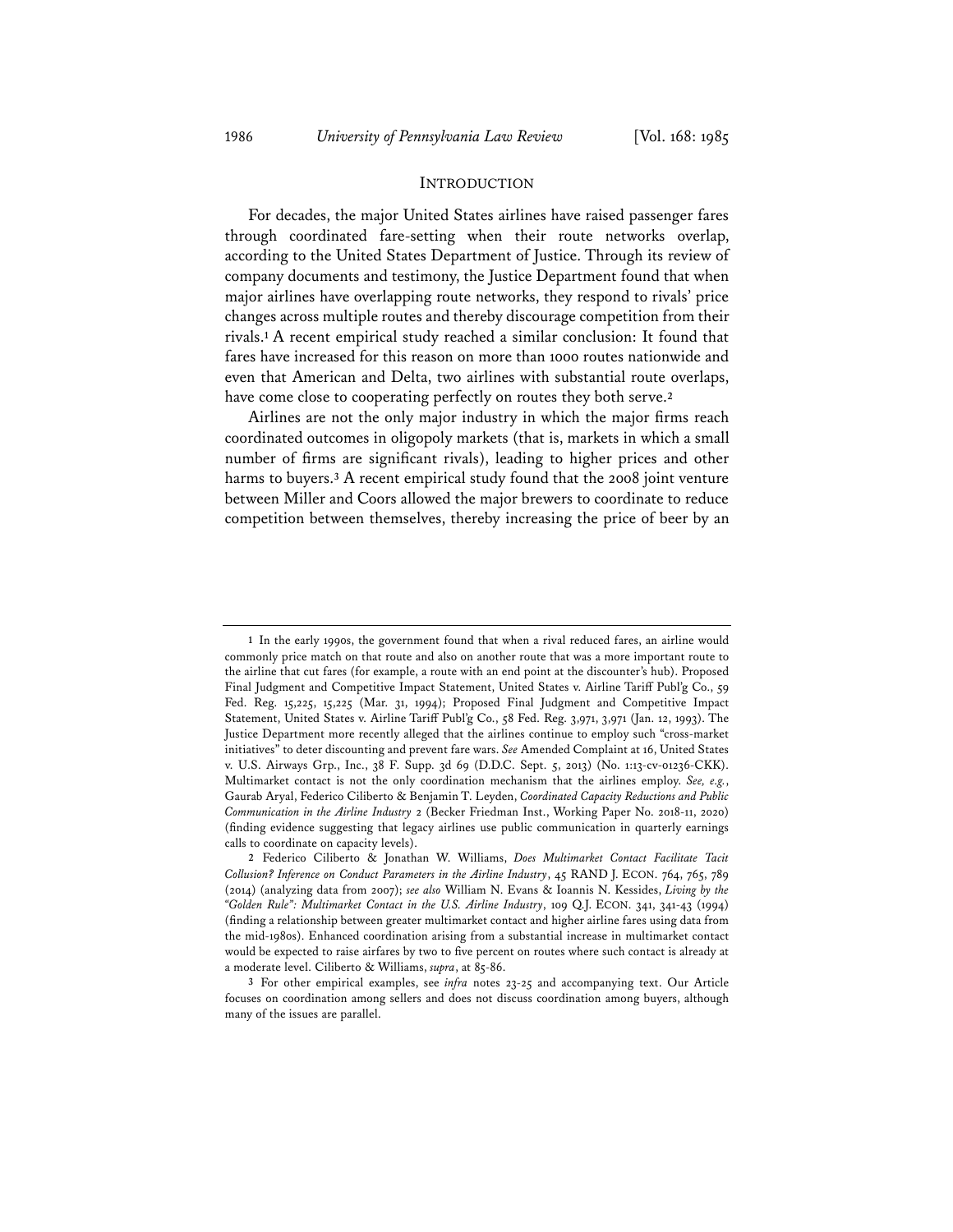estimated six to eight percent.**<sup>4</sup>** They plausibly achieved the higher prices through leader-follower pricing.**<sup>5</sup>**

One possible interpretation of the price increase is that the airlines and brewers engaged in explicit price-fixing or market division—collusive conduct that would violate Section 1 of the Sherman Act and would likely be criminally prosecuted by the Department of Justice if uncovered. That possibility would suggest that express cartels—those operating under explicit agreements—often go undetected and undeterred, consistent with what empirical studies have found. **<sup>6</sup>** Another interpretation of such evidence, which is also plausible and, we suspect, more likely, is that oligopoly conduct can often lead to coordinated outcomes that restrict competition *without* firms expressly colluding on an agreement that would violate Section 1 of the Sherman Act.**<sup>7</sup>** They might achieve those coordinated outcomes purposively, by identifying consensus terms of coordination and deterring cheating, or arrive at those outcomes simply as a consequence of recognizing their

**7** Coordinated outcomes that did not arise from express collusion can occasionally be addressed under Section 1 of the Sherman Act by challenging practices facilitating coordination that have been adopted by agreement among rivals. *E.g.*, United States v. Container Corp., 393 U.S. 333, 336-38 (1969) (finding that price verification on demand stabilized prices); *see also id.* at 339-40 (Fortas, J., concurring) (concluding that the information exchange limited price competition); *cf.* United States v. Gen. Elec. Co. and Westinghouse Elec. Co., No. 28228, 1977 WL 1474, at \*1 (E.D. Pa. Sept. 16, 1977) (modifying consent decree to prevent firms previously convicted of price-fixing from adopting various practices); Proposed Modification of Existing Judgments, United States v. Gen. Elec. Co., 42 Fed. Reg. 17,004, 17,004 (Mar. 30, 1977) (describing practices electrical equipment firms used to raise prices without express negotiation, including standardized product definitions, published price books, and buyer protection policies (such as meeting competition and most-favored-nation clauses)). One of us has argued that the Federal Trade Commission should use competition rulemaking to prohibit practices facilitating oligopoly coordination, including practices unilaterally adopted. *See* Jonathan B. Baker, *Two Sherman Act Section 1 Dilemmas: Parallel Pricing, the Oligopoly Problem, and Contemporary Economic Theory*, 38 ANTITRUST BULL. 143, 207-19 (1993).

**<sup>4</sup>** Nathan H. Miller & Matthew C. Weinberg, *Understanding the Price Effects of the MillerCoors Joint Venture*, 85 ECONOMETRICA 1763, 1763 (2017). These price increases are over-and-above price changes that would have come about were the firms not coordinating, in the sense of how we use the term in this Article.

**<sup>5</sup>** *See* Nathan H. Miller, Gloria Sheu & Matthew C. Weinberg, Oligopolistic Price Leadership and Mergers: The United States Beer Industry 2-4 (June 14, 2019) (unpublished manuscript), https://www.ftc.gov/system/files/documents/public\_events/1494697/weinbergmillersheu.pdf [https://perma.cc/5MTQ-UHNN] (showing that price leadership could lead to higher prices in this industry and referencing Justice Department pleadings describing the largest brewer as a price leader).

**<sup>6</sup>** Joseph E. Harrington, Jr. & Yanhao Wei, *What Can the Duration of Discovered Cartels Tell Us About the Duration of All Cartels?* 127 ECON. J. 1977, 1978 (2017) (finding that a cartel has a seventeen percent chance annually of either collapsing or being discovered); Peter G. Bryant & E. Woodrow Eckard, *Price Fixing: The Probability of Getting Caught*, 73 REV. ECON. & STAT. 531, 535 (1991) (concluding that the Justice Department detects at most thirteen to seventeen percent of cartels annually). By one back-of-the envelope calculation, nearly twenty-nine express cartels are active in the United States at any one time, overcharging U.S. buyers by \$8.7 billion annually. JONATHAN B. BAKER, THE ANTITRUST PARADIGM: RESTORING A COMPETITIVE ECONOMY 14 (2019).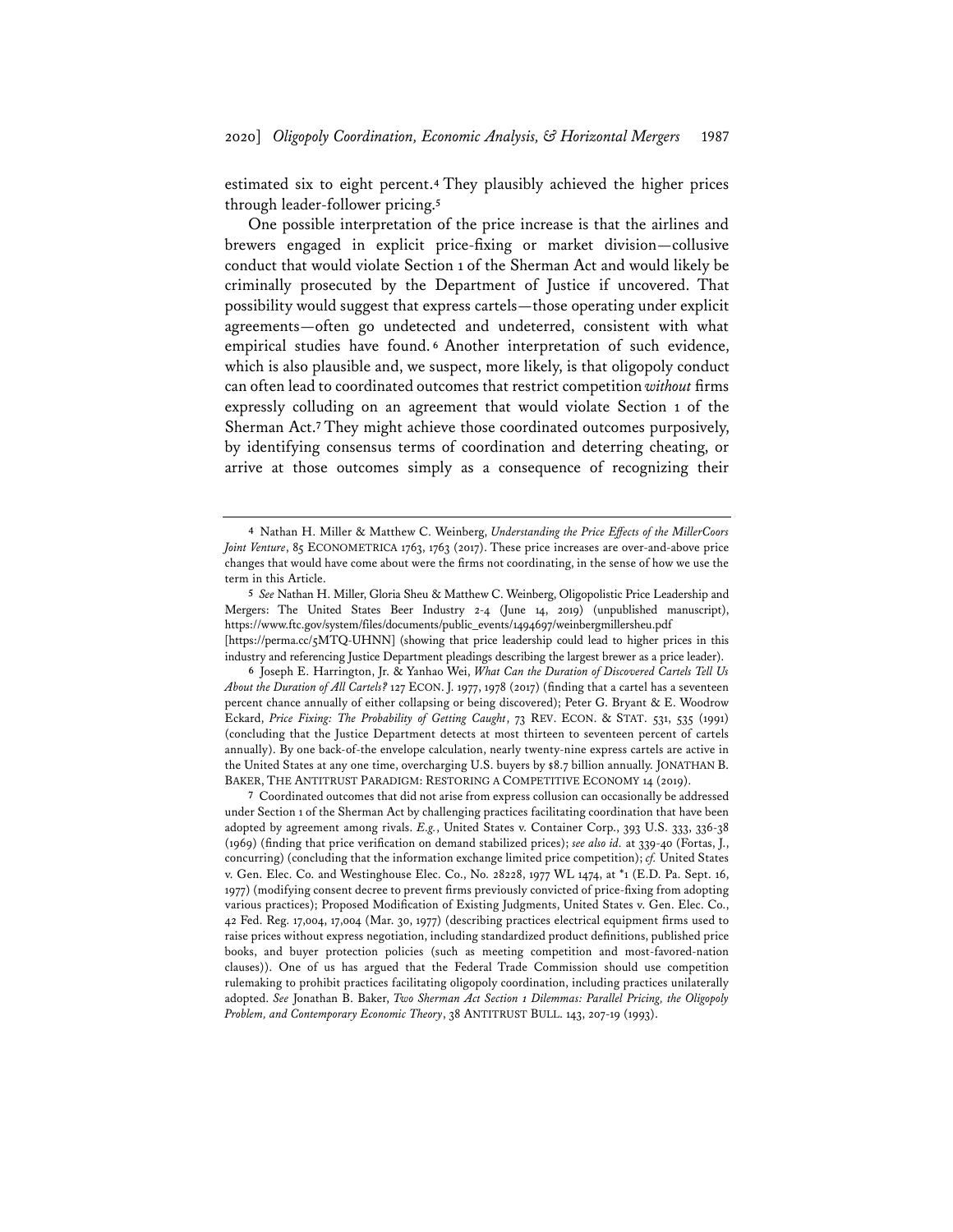interdependence and anticipating the natural and predictable reactions of their rivals to their price changes.

Whether arrived at purposively or not, these examples of coordinated conduct suggest that the possibility of coordination among oligopolists is not effectively prevented by the prospect of Sherman Act liability.**<sup>8</sup>** This theme contrasts with suggestions by antitrust commentators and courts influenced by the Chicago school: that oligopolies usually perform competitively absent express collusion, and that express collusion itself is difficult and therefore rare.**<sup>9</sup>** As we describe below, the economics literature does not support those Chicago claims.

In brief summary of economic concepts that we will explain more fully below,**<sup>10</sup>** we define coordinated oligopoly outcomes as price elevation**<sup>11</sup>** arising from strategic conduct. We say that a firm acts strategically when in setting prices, the firm takes into account how it expects that its rivals will respond– as one would expect firms to do when those responses would be strong and likely to matter to buyers.**<sup>12</sup>** In short, when high prices persist because firms are discouraged from cutting price by the anticipated responses of their rivals, we term the outcome coordinated.**<sup>13</sup>**

We term the outcome coordinated regardless of how those anticipated responses arise.**<sup>14</sup>** Our point is the breadth of this category, not the creation

**12** When both anticipated rival responses ("conjectural variations" in economic language) and buyer reactions ("diversion ratios" in economic language) are substantial, these factors will substantially affect the firm's gain or loss of customers in response to its cutting or raising its price and therefore its incentive to do so. For textbook discussions of the determination of equilibrium prices in oligopoly when firms have nonzero conjectural variations, see STEPHEN MARTIN, INDUSTRIAL ORGANIZATION IN CONTEXT 75 (2010); F.M. SCHERER & DAVID ROSS, INDUSTRIAL MARKET STRUCTURE AND ECONOMIC PERFORMANCE 206-08 (3d ed. 1990).

**13** The noncoordinated benchmark for price is thus the price that would arise if firms behaved nonstrategically, that is, in a static Nash equilibrium when firms choose price or output, a widely used framework for antitrust and economic analysis. That framework is often in practice identified with "unilateral" oligopoly conduct, which in turn is commonly taken to be distinct from "coordinated" conduct. *See* U.S. DEP'T OF JUSTICE & FED. TRADE COMM'N, HORIZONTAL MERGER GUIDELINES (2010) 20-27, https://www.justice.gov/sites/default/files/atr/legacy/ 2010/08/19/hmg-2010.pdf [https://perma.cc/4V2K-D3CN] [hereinafter 2010 HMG] (discussing unilateral and coordinated effects separately).

**14** Our definition is consistent with the way coordination is described in the horizontal merger guidelines. The 2010 Guidelines state: "Coordinated interaction involves conduct by multiple firms that is profitable for each of them only as a result of the accommodating reactions of the others." *Id.*

**<sup>8</sup>** The most influential antitrust treatise of the mid-twentieth century took a similar view. CARL KAYSEN & DONALD F. TURNER, ANTITRUST POLICY: AN ECONOMIC AND LEGAL ANALYSIS 110 (1959) (suggesting that the joint exercise of market power, exercised without engaging in conduct violating the Sherman Act, characterizes "a considerable number" of markets).

**<sup>9</sup>** *See infra* Part II.

**<sup>10</sup>** *See infra* Section I.B.

**<sup>11</sup>** Alterations to nonprice terms of competition that harm buyers would be treated analogously. We focus on price for concreteness.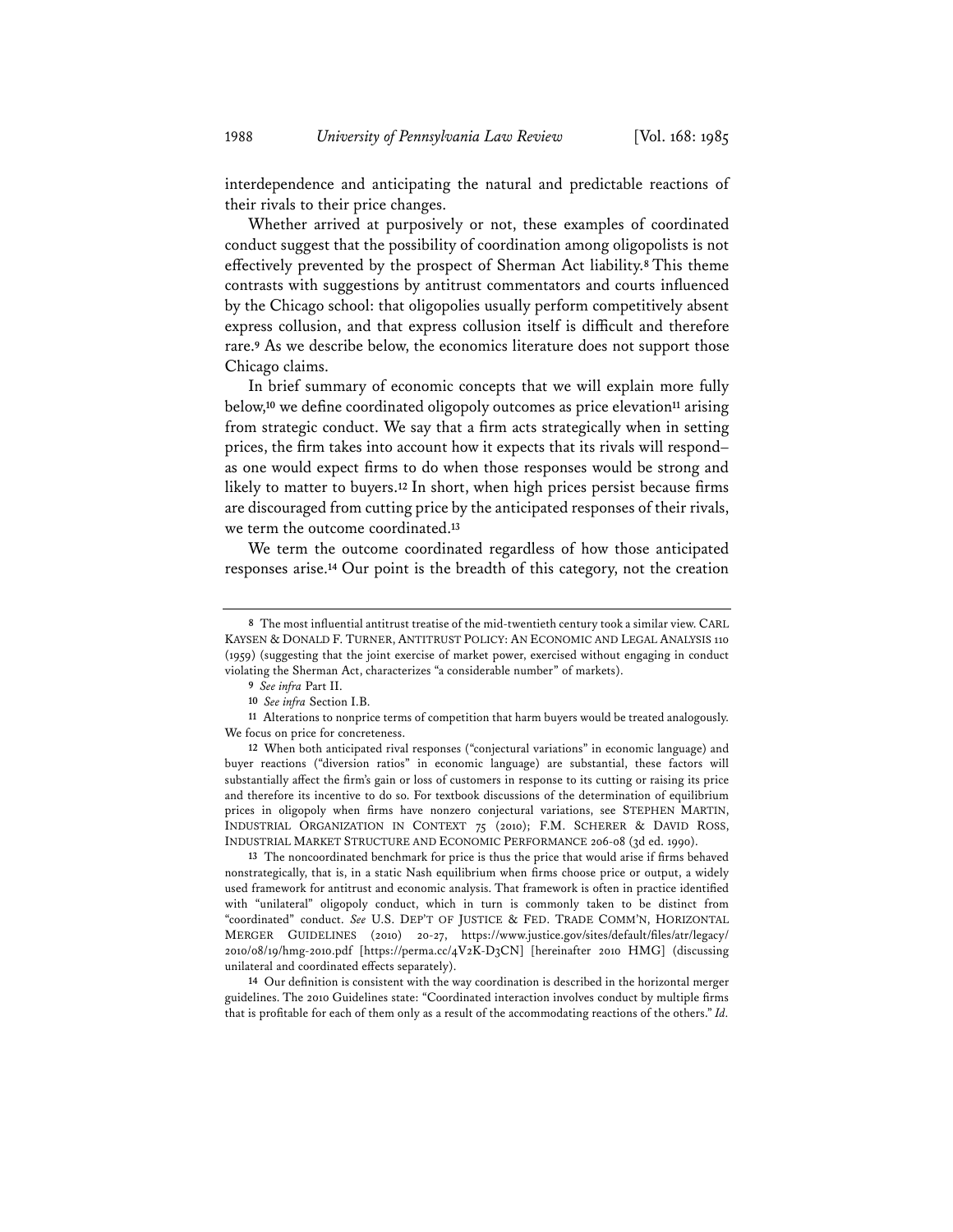of new dichotomies, but we nevertheless distinguish two types of responses. When firms act on the expectation that rivals will punish cheating on a common understanding in order to sustain and implement that understanding, we call the strategic conduct "purposive."**<sup>15</sup>** In other cases, the strategic conduct is "nonpurposive." We use the latter term when firms respond to one another's price changes in a natural and predictable business way, rather than as a part of a scheme or attempt to develop a consensus or deter price-cutting. As Donald Turner explained nearly six decades ago, a rational oligopolist understands that its rivals will "inevitably react" when it cuts prices "because otherwise the price cut will make a substantial inroad on their sales."**<sup>16</sup>** That rivals will "inevitably react" can lead to coordinated outcomes even when firms do not seek to develop a common understanding or punish cheating. We view the distinction between purposive and nonpurposive conduct as suggestive and useful, but not as setting forth an

at 24. Similarly, the 1992 Guidelines state: "Coordinated interaction is comprised of actions by a group of firms that are profitable for each of them only as a result of the accommodating reactions of the others." U.S. DEP'T OF JUSTICE & FED. TRADE COMM'N, HORIZONTAL MERGER GUIDELINES 17 (1992) https://www.justice.gov/sites/default/files/atr/legacy/2007/07/11/11250.pdf [https://perma.cc/3XYF-6Y69] [hereinafter 1992 HMG].

**<sup>15</sup>** We use the term "purposive" to convey an important distinction both among forms of conduct and among ways of analyzing conduct, but we do not mean to suggest all possible connotations of the term. We do not intend the term to be interpreted to incorporate all conduct undertaken in anticipation of likely responses. For instance, if (as in economists' Stackelberg equilibrium) a price leader commits to its price and others set their prices to maximize their profits in reliance on that commitment, we would call the leader's strategic conduct nonpurposive. But if the followers always match the leader's price even when that is not their best response based on costs and demand, because they expect the leader to punish them if they do otherwise, we would call the leader's conduct purposive. Purposive strategic conduct is closer to "negotiating" or "scheming" or "rewarding and punishing" than to naturally "reacting." The distinction is also analogous to the distinction Thomas Schelling makes between a "warning" and a "threat." Both are communications aimed at shaping the responses of others (which could be other nations, in international affairs). A warning describes what would already (absent the communication) be the actor's true and inherent interest (akin to a natural and predictable, or nonpurposive, response), while a threat communicates a calculated commitment to a position not otherwise in the actor's interest (akin to conduct that would be purposive if carried out). THOMAS C. SCHELLING, THE STRATEGY OF CONFLICT 123- 24 (1960). The term "purposive" may also mislead to the extent it suggests that the distinction turns on the subjective intent of the decisionmakers at the firms. Intent evidence may aid in understanding and interpreting conduct, however. *See infra* text accompanying notes 66–69 (providing hypothetical examples of documentary or testimonial evidence relevant to classifying strategic conduct as purposive or nonpurposive).

**<sup>16</sup>** Donald F. Turner, *The Definition of Agreement Under the Sherman Act: Conscious Parallelism and Refusals to Deal*, 75 HARV. L. REV. 655, 665 (1962). If, for example, Turner explains, "there are only three producers of equal size and a price cut by one doubles his sales, the sales of each of his two competitors will be cut in half." *Id.*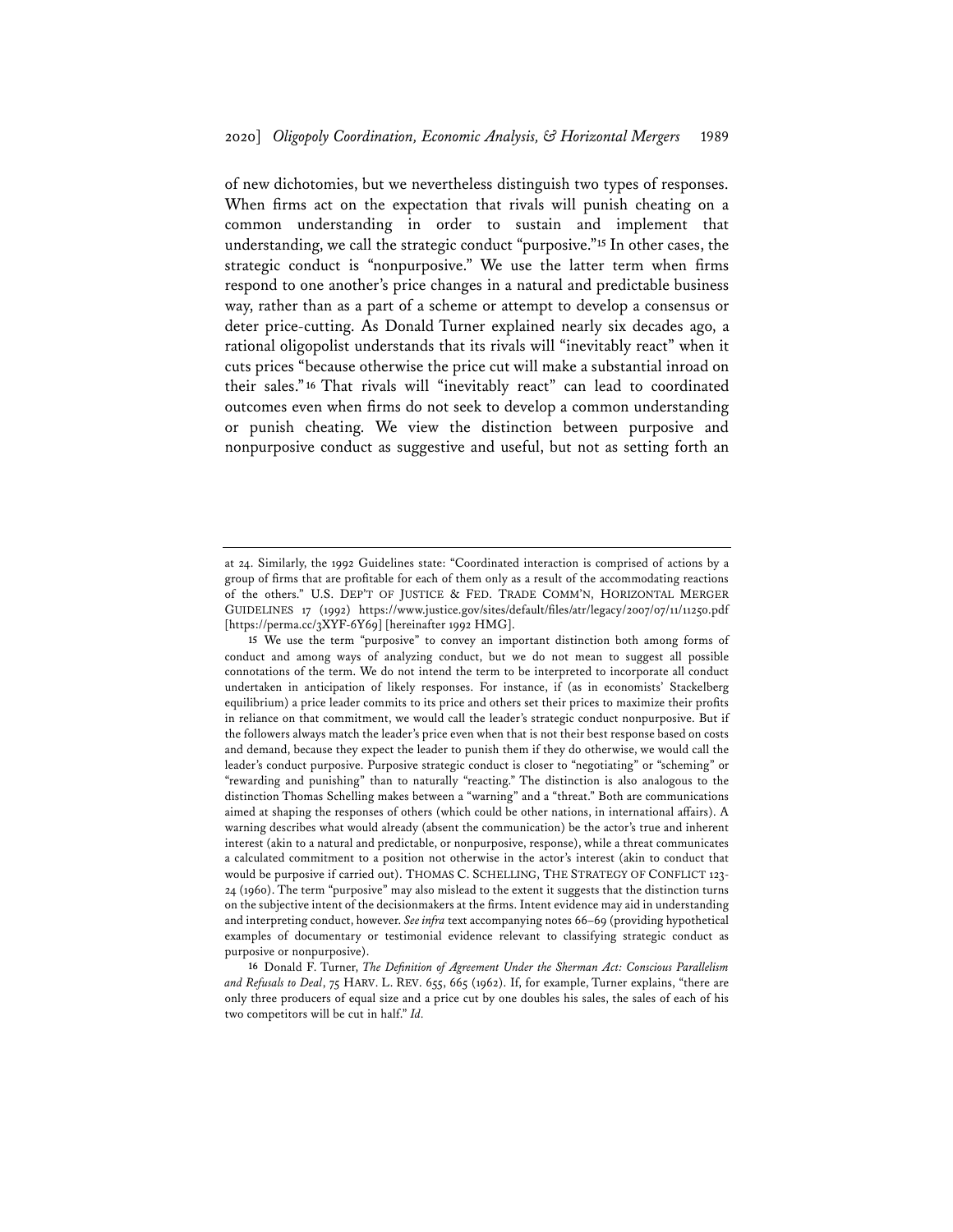analytically watertight classification scheme.**<sup>17</sup>** Indeed, these two forms of strategic conduct can coexist,**<sup>18</sup>** and there undoubtedly are gray areas.

The previously referenced studies of airlines and brewing found that firms reached coordinated outcomes but did not seek to distinguish between purposive and nonpurposive conduct. Either type of strategic conduct could result in price leadership (brewing) or be facilitated by greater multimarket contact (airlines).**<sup>19</sup>** It is nonetheless important for antitrust enforcement to be alert for risks both of purposive and of nonpurposive strategic conduct. Because so much recent antitrust discussion has focused on coordinated outcomes arising from purposive conduct, distinguishing between the two forms—even while recognizing that some strategic conduct is hard to classify—is helpful in drawing proper attention to nonpurposive coordination, and, relatedly, in understanding why antitrust commentators and courts influenced by the Chicago school wrongly dismiss the latter possibility. Distinguishing the two types of strategic conduct also facilitates a detailed economic analysis of the competitive effects of firm conduct, as we illustrate below with respect to evaluating the coordinated effects of horizontal mergers.

As has long been recognized, the difficulty of attacking express cartels and the Sherman Act's circumscribed coverage of other forms of coordination**<sup>20</sup>** gives horizontal merger enforcement an important prophylactic role: it increases the importance of preventing changes in market structure through

**<sup>17</sup>** To illustrate the distinctions our framework makes using categories and concepts taken from economic theory, suppose price is the decision variable. If the oligopolists adopt Bertrand-Nash responses (conjectures of zero) in a one-time interaction, the outcome is our noncoordination benchmark. If the firms have continuous and nonzero conjectures that are not history-dependent, and prices exceed benchmark levels, the outcome is coordinated and we would likely say achieved through nonpurposive strategic behavior. If the firms' strategies are discontinuous and history-dependent, as with punishment responses, the outcome is coordinated and achieved through purposive conduct. In particular we would apply that label to express collusion (for example, an express agreement to raise price or allocate markets or customers), which often involves such punishment responses.

**<sup>18</sup>** *See* MICHAEL D. WHINSTON, LECTURES ON ANTITRUST ECONOMICS 41 (2006) (indicating that a factor that makes coordination easier is likely to do so both when firms talk and when they do not). More generally, purposive and nonpurposive coordinated conduct will coexist when an oligopoly supergame model leads to elevated prices while supposing that the oligopolists revert to an outcome consistent with some nonpurposive coordination (an outcome that falls short of joint profitmaximization) in the event the coordinated outcome from purposive conduct falls apart.

**<sup>19</sup>** In discussing their results, though, the authors of these studies plausibly adopt purposive conduct interpretations. The authors of the brewing study take a modeling perspective that presumes purposive conduct. Miller, Sheu & Weinberg, *supra* note 5, at 2. The authors of the airlines study interpret increased multimarket conduct as loosening incentive compatibility constraints on coordinated outcomes, Ciliberto & Williams, *supra* note 2, at 764, and discuss some of their results in terms of incentives to deviate from a coordinated outcome. *Id.* at 769, 780.

**<sup>20</sup>** The Sherman Act has been interpreted to insulate many coordinated outcomes from antitrust liability. *See, e.g.*, *In re* Text Messaging Antitrust Litig., 782 F.3d 867, 872 (7th Cir. 2015) ("Express collusion violates antitrust law; tacit collusion does not.").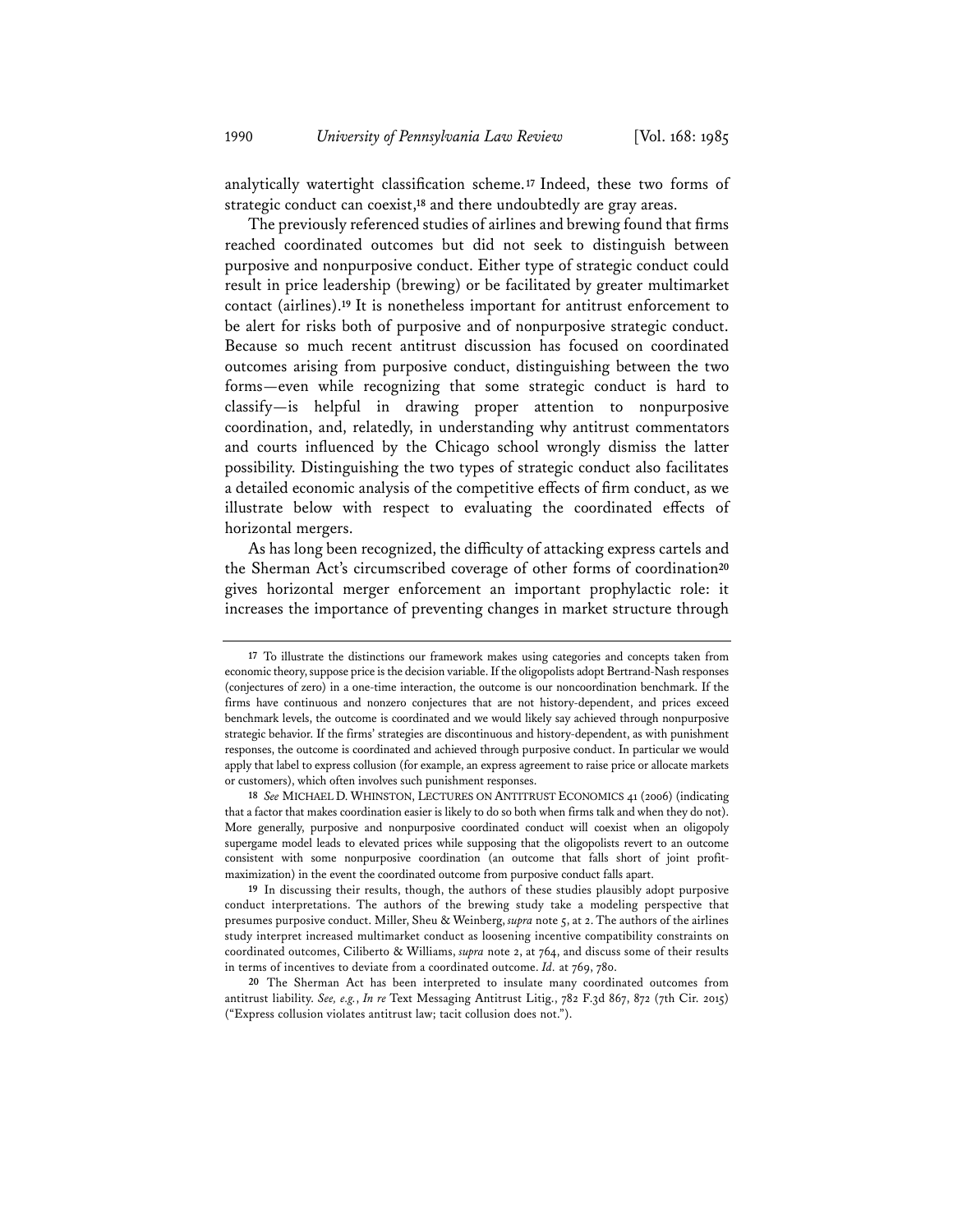a horizontal merger that would make coordinated outcomes more likely or more effective.**<sup>21</sup>** The Clayton Act focuses on whether a horizontal merger will harm competition, including by making coordination more likely or more effective, regardless of whether the coordination would independently violate the Sherman Act. For this reason, we look to merger enforcement when discussing the implications of our analysis for antitrust.**<sup>22</sup>**

Although we explore a more detailed and nuanced economic analysis, one important conclusion is straightforward: whether through purposive or nonpurposive conduct, greater concentration can be expected to make coordination more likely, stronger, or more effective. Accordingly, our analysis supports a structural merger policy, by which mergers between rivals that increase concentration significantly in a concentrated market are presumed to harm competition.

In Part I of our Article, we explain why coordinated conduct is a serious concern. We explain in Part II why we disagree with the Chicago views that such conduct is unlikely absent express collusion and that express collusion itself is uncommon. Part III explains how our analysis of coordination should apply to merger enforcement.

# I. THE PROBLEM OF COORDINATED OLIGOPOLY CONDUCT

Modern economics offers many reasons to think that coordinated outcomes may arise and persist in oligopoly markets. We begin with empirical, experimental, and real-world evidence, then review the relevant economic theory.

**<sup>21</sup>** *See* 4 PHILLIP E. AREEDA & HERBERT HOVENKAMP, ANTITRUST LAW: AN ANALYSIS OF ANTITRUST PRINCIPLES AND THEIR APPLICATION ¶ 901(b)(2) (4th ed. 2016) (explaining that a "central objective of merger policy is to obstruct" the creation of "oligopolistic market structures in which tacit coordination can occur"); 6 PHILLIP E. AREEDA & HERBERT HOVENKAMP, ANTITRUST LAW: AN ANALYSIS OF ANTITRUST PRINCIPLES AND THEIR APPLICATION  $\parallel$  1432(d)(5) (3d ed. 2010) (describing the "containment" approach of addressing the oligopoly problem through prohibiting concentrating mergers and facilitating practices); *see also* Herbert Hovenkamp, *Prophylactic Merger Policy*, 70 HASTINGS L.J. 45, 51-55 (2018) (justifying an incipiency test under the Clayton Act based on the threat of post-merger coordination that would not violate the Sherman Act); *cf.* Richard A. Posner, *Oligopoly and the Antitrust Laws: A Suggested Approach*, 21 STAN. L.REV. 1562, 1566 (1969) (indicating that the "extraordinary stringency" of the merger guidelines that the Justice Department promulgated while Donald Turner was Assistant Attorney General "may reflect in part Turner's earlier expressed view that once a market has become highly concentrated there is little that can be done under existing law to prevent noncompetitive, interdependent pricing").

**<sup>22</sup>** Our view of coordination is also relevant to a number of other important antitrust issues we do not discuss, including identifying express collusion, inferring collusive agreements from circumstantial evidence, and analyzing the horizontal consequences of vertical mergers. For analyses of economic issues raised by express collusion and its prosecution, see generally JOSEPH E. HARRINGTON, JR., THE THEORY OF COLLUSION AND COMPETITION POLICY (2017); ROBERT C. MARSHALL & LESLIE M. MARX, THE ECONOMICS OF COLLUSION: CARTELS AND BIDDING RINGS (2012).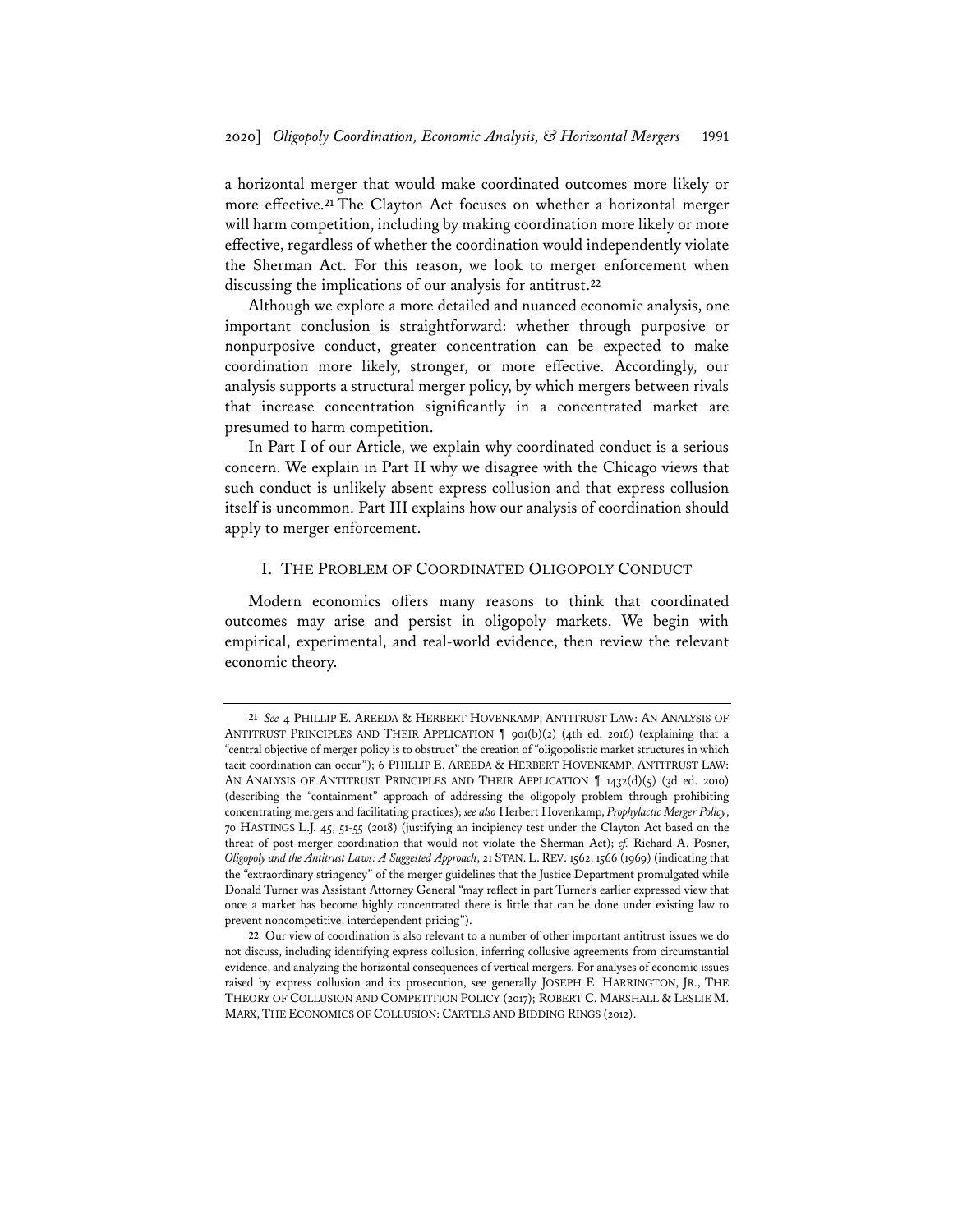#### A. *Empirical, Experimental, and Real-World Evidence*

The relevant empirical literature extends beyond the previously discussed studies of airlines and brewing.**<sup>23</sup>** Studies have found that through strategic conduct leading to coordinated outcomes, prices of cellular telephone services increased between seven and ten percent; and prices for hospital services offered by multi-hospital systems increased between six and seven percent.**<sup>24</sup>** In one urban retail gasoline market, dominant firms engaged in price leadership to establish, after many years of trying, coordinated prices as high as fifteen percent above those that would otherwise have prevailed without coordination.**<sup>25</sup>**

Empirical studies have also found that express cartels—one type of purposive coordination—are durable. According to one study, the average cartel lasted approximately eight years, even though many cartels in the sample were terminated by antitrust enforcement. **<sup>26</sup>** Some cartels have survived more than forty years.**<sup>27</sup>** These results indicate that coordinated outcomes, once attained, can readily be sustained.

Economists have identified a wide range of factors thought to facilitate coordination. One typical list includes: a small number of firms, simple or homogenous products, open and transparent transactions, excess capacity in the hands of rivals, predictable demand, small and frequent transactions, small buyers, inelastic market demand, low marginal costs relative to price, and high customer switching costs.**<sup>28</sup>** The experimental economics literature

**<sup>23</sup>** *See* Christopher John Sullivan, The Ice Cream Split: Empirically Distinguishing Price and Product Space Collusion, *in* Three Essays on Product Collusion 36, 65 (2017) (unpublished Ph.D. dissertation, University of Michigan), https://deepblue.lib.umich.edu/bitstream/handle/2027.42/ 138544/sullivcj\_1.pdf?sequence=1&isAllowed=y [https://perma.cc/VA2P-TYKM] (finding that through coordination over prices and product offerings of super-premium ice cream, Ben & Jerry's and Häagen-Dazs raised average prices by nine and eleven percent, respectively).

**<sup>24</sup>** Matt Schmitt, *Multimarket Contact in the Hospital Industry*, 10 AM. ECON. J.: ECON. POL'Y 361, 363 (2018); Meghan R. Busse, *Multimarket Contact and Price Coordination in the Cellular Telephone Industry*, 9 J. ECON. & MGMT. STRATEGY 287, 317 (2000). For both industries, the studies found that coordinated outcomes were facilitated by multimarket conduct, as was found with airlines.

**<sup>25</sup>** David P. Byrne & Nicolas de Roos, *Learning to Coordinate: A Study in Retail Gasoline*, 109 AM. ECON. REV. 591, 600 (2019).

**<sup>26</sup>** Margaret C. Levenstein & Valerie Y. Suslow, *Breaking Up Is Hard to Do: Determinants of Cartel Duration*, 54 J.L. & ECON. 455, 463 (2011); *see also* Ari Hyytinen, Frode Steen & Otto Toivanen, *Cartels Uncovered*, 10 AM. ECON. J.: MICROECONOMICS 190, 210 (2018) (finding that legal cartels in Finland had an average expected duration of 8.5 years); Harrington & Wei, *supra* note 6, at 1998, 2002 (finding that cartels discovered by the Justice Department, and thus terminated by antitrust enforcement, had an average duration of 5.8 years; adjusted for a statistical bias, the estimated average duration is between 5.3 and 6.8 years).

**<sup>27</sup>** Margaret C. Levenstein & Valerie Y. Suslow, *What Determines Cartel Success?*, 44 J. ECON. LITERATURE 43, 53 tbl.2 (2006) (indicating that a number of cartels lasted at least forty years).

**<sup>28</sup>** ANDREW I. GAVIL, WILLIAM E. KOVACIC, JONATHAN B. BAKER & JOSHUA D. WRIGHT, ANTITRUST LAW IN PERSPECTIVE: CASES, CONCEPTS AND PROBLEMS IN COMPETITION POLICY 298-306 (3d ed. 2017) (setting forth factors facilitating or frustrating coordination and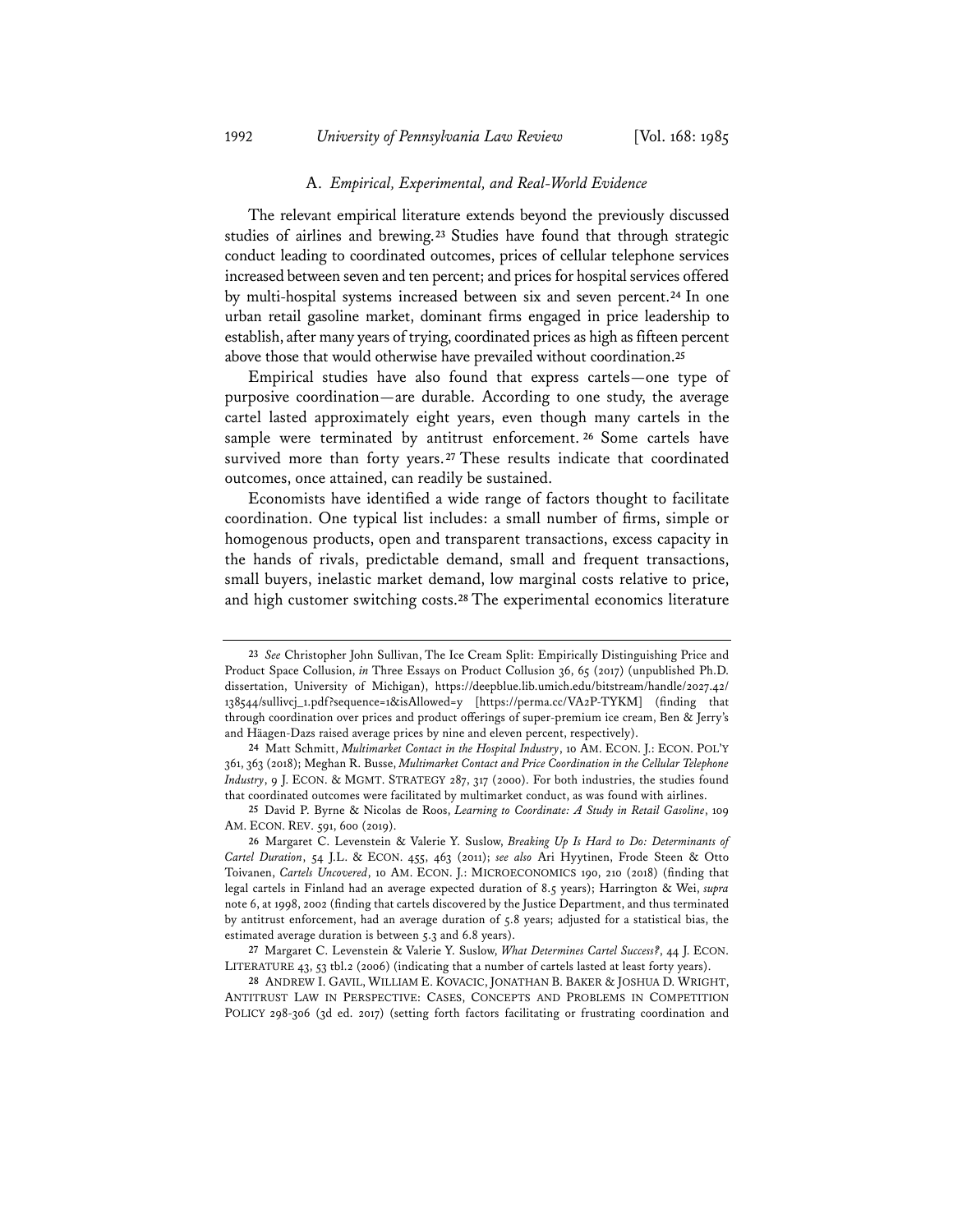supports many of these predictions—and, in doing so, finds that coordinated outcomes are achieved and sustained in a range of laboratory settings, though they are missed or fall apart in others.**<sup>29</sup>**

Experimental studies have found occasional coordinated outcomes in "prisoners' dilemma" experiments when firms interact in a single period or for a fixed and certain number of periods. **<sup>30</sup>** These are settings where economic models suggest that rational actors would do otherwise. The behavioral economics literature suggests that concerns for fairness and a desire for vengeance may support coordination by inducing firms to punish cheating even when that would not be a rational response. **<sup>31</sup>** A recent experimental study lends some support. It finds that that coordination is more stable when firms target specific rivals for punishment rather than when they allow a coordinated consensus to break down, particularly when a large number of firms coordinate—that is to say, when the incentives of any

**30** Holt, *supra* note 29, at 402. In a prisoner's dilemma, a common, simple, and well-known way of modeling oligopoly interactions, all firms would profit if they can reach and sustain a coordinated outcome. But each firm would find it even more profitable to cheat on that outcome if they knew that their rivals would not respond. In a single-period interaction, or a repeated interaction over a known fixed period, standard theory would predict that the temptation to cheat prevents successful coordination. *See id.* at 399 (explaining how the prisoner's dilemma game models the possibility of coordinated outcomes); *see also* William J. Kolasky, Deputy Assistant Att'y Gen., Antitrust Div., U.S. Dep't of Justice, Coordinated Effects in Merger Review: From Dead Frenchmen to Beautiful Minds and Mavericks (April 24, 2002), http://www.usdoj.gov/atr/public/speeches/11050.htm [https://perma.cc/X783-UND4] (same).

**31** Mark Armstrong & Steffen Huck, *Behavioral Economics and Antitrust*, *in* 1 THE OXFORD HANDBOOK OF INTERNATIONAL ANTITRUST ECONOMICS 205, 212-13 (Roger D. Blair & D. Daniel Sokol eds., 2014) (noting that "vengeance induces more aggressive punishments for deviating"). For game theoretic work on the possibility of collusion when firms predictably evade following through on threatened punishments that harm the punisher, see Joseph Farrell & Eric Maskin, *Renegotiation in Repeated Games*, 1 GAMES & ECON. BEHAV. 327, 328 (1989) (noting that instead of punishing the violator in ways that would hurt other participants, "it seems plausible that [firms] will *renegotiate* back to mutual cooperation"), B. Douglas Bernheim & Debraj Ray, *Collective Dynamic Consistency in Repeated Games*, 1 GAMES & ECON. BEHAV. 295, 296-97 (1989) (noting the possibility of firms renegotiating self-enforcing agreements), and Joseph Farrell, *Renegotiation in Repeated Oligopoly Interaction*, *in* INCENTIVES, ORGANIZATION, AND PUBLIC ECONOMICS 303, 306 (Peter J. Hammond & Gareth D. Myles eds., 2000) (noting that in less concentrated markets, "full collusion (or anything close to it) is inconsistent with what might seem a reasonable form of renegotiation-proofness").

explaining their rationales). While lists of factors facilitating coordination like these have typically been created with purposive strategic conduct and the problem of inferring an agreement among rivals from circumstantial evidence in mind, the same factors would often also plausibly make nonpurposive coordination more of a threat.

**<sup>29</sup>** *See generally* Wieland Müller & Hans-Theo Normann, *Experimental Economics in Antitrust*, *in* 1 THE OXFORD HANDBOOK OF INTERNATIONAL ANTITRUST ECONOMICS 229, 230-37 (Roger D. Blair & D. Daniel Sokol eds., 2014); Jan Potters & Sigrid Suetens, *Oligopoly Experiments in the Current Millennium*, 27 J. ECON. SURVEYS 439, 448-50 (2013); Charles A. Holt, *Industrial Organization: A Survey of Laboratory Research*, *in* THE HANDBOOK OF EXPERIMENTAL ECONOMICS 349, 398-416 (John H. Kagel & Alvin E. Roth eds., 1995).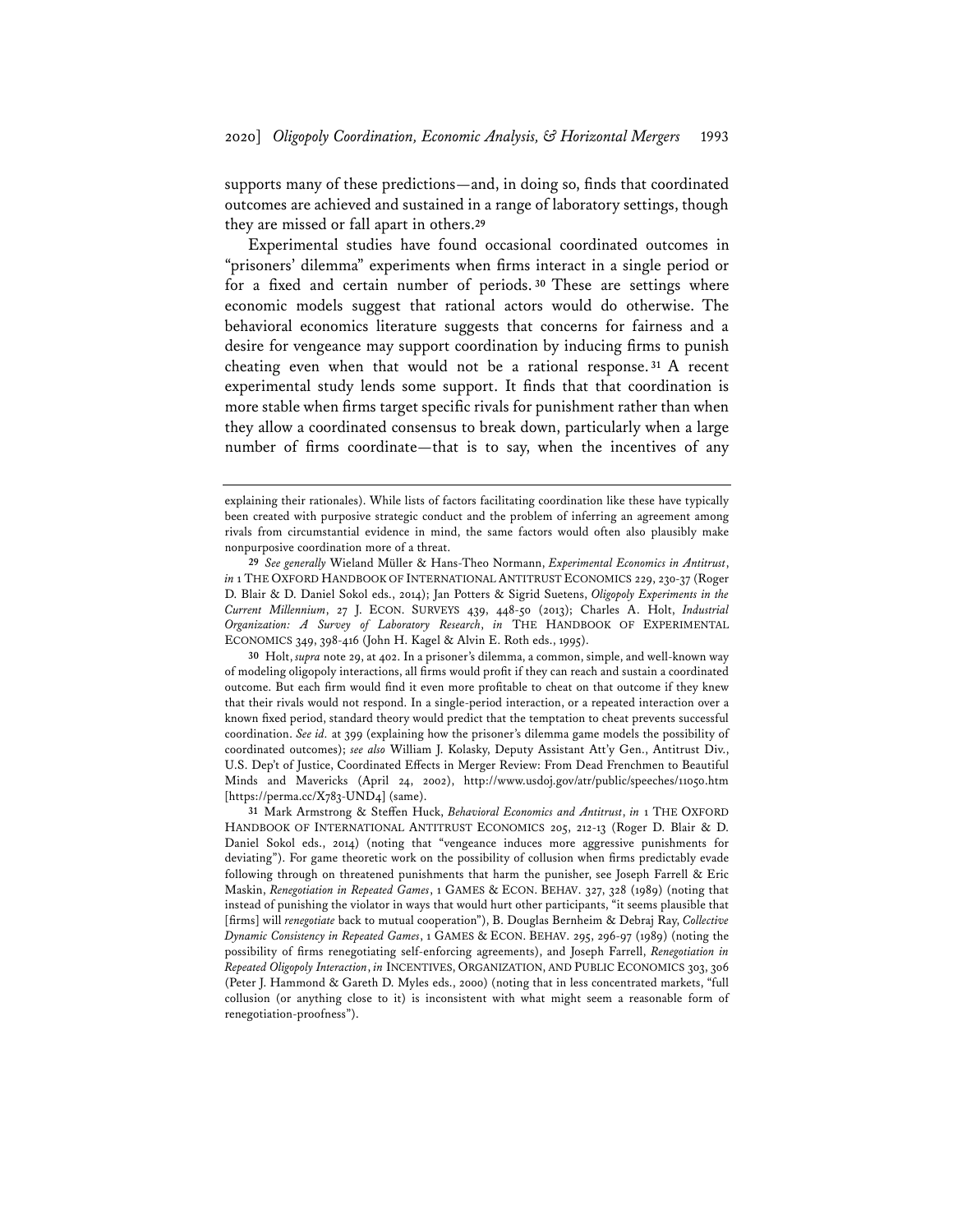individual firm to punish would be weak absent concerns for fairness.**<sup>32</sup>** In addition, behavioral economists have raised the possibility that firms would choose not to cheat on a coordinated consensus even when it would appear rational do so if the coordinating firms can foster a sense of loyalty or *esprit de corps* among themselves.**<sup>33</sup>**

Real-world evidence similarly confirms the plausibility of coordinated oligopoly outcomes. Antitrust enforcers have found that express cartels with five or six (or even ten or more) members are not uncommon.**<sup>34</sup>** Business schools routinely teach the adoption of practices that facilitate coordination without risking antitrust liability.**<sup>35</sup>**

Coordination may not easily be recognized because coordinated outcomes in real-world markets, while harmful, do not necessarily approach the joint profitmaximizing outcome that a monopolist would achieve. Empirical studies and the case law show that coordination can be incomplete or imperfect in many ways, and that coordinated outcomes may be accompanied by conduct that is competitive in some respects.**<sup>36</sup>** This should not be surprising. Firms matching rivals' price-cuts is, from one perspective, quintessentially competitive behavior. But when firms anticipate that their rivals will behave that way—either in a natural business way or as a response to cheating—that expected reaction, which may seem competitive, can make coordinated outcomes possible by discouraging price-cutting in the first instance.

Even express cartels may not coordinate perfectly. The records of one express cartel, the early 20th-century Sugar Institute, indicated that it would allow occasional cheating to go unpunished.**<sup>37</sup>** There are a number of other

**<sup>32</sup>** Catherine Roux & Christian Thöni, *Collusion Among Many Firms: The Disciplinary Power of Targeted Punishment*, 116 J. ECON. BEHAV. & ORG. 83, 91 (2015). A number of prior experimental studies varying the number of market participants had found that tacit collusion was often unsuccessful outside of duopoly. *Id.* at 83-84.

**<sup>33</sup>** Armstrong & Huck, *supra* note 31, at 214.

**<sup>34</sup>** Kolasky, *supra* note 30; Margaret C. Levenstein & Valerie Y. Suslow, *What Determines Cartel Success?*, 44 J. ECON. LITERATURE 43, 59 tbl.4 (2006); *see also* John William Hatfield, Scott Duke Kominers & Richard Lowery, *Collusion in Brokered Markets* 3-4 (Harvard Bus. Sch., Working Paper No. 20-023, 2020), https://ssrn.com/abstract\_id=3450767 [https://perma.cc/6PG3-JG35] (explaining high real estate commission rates in markets with large numbers of independent brokers in terms of a supergame model of oligopoly conduct).

**<sup>35</sup>** This has been common for at least four decades. *Cf.* MICHAEL E. PORTER, COMPETITIVE STRATEGY: TECHNIQUES FOR ANALYZING INDUSTRIES AND COMPETITORS 92-95 (1980) (encouraging firms to seek to improve all firms' positions by employing active market signaling through announcements, selective advertising to discipline recalcitrant rivals, and price leadership); *id.* at 106 (advocating standardization to simplify industry prices and other decision variables so that oligopolists can establish an advantageous focal point for their industry).

**<sup>36</sup>** *See infra* notes 37–43 and accompanying text*.*

**<sup>37</sup>** David Genesove & Wallace P. Mullin, *Rules, Communication, and Collusion: Narrative Evidence from the Sugar Institute Case*, 91 AM. ECON. REV. 379, 393 (2001) (noting that, although "wholesale cheating" was punished, "some cheating" was not, and collusion was "(imperfectly) sustained").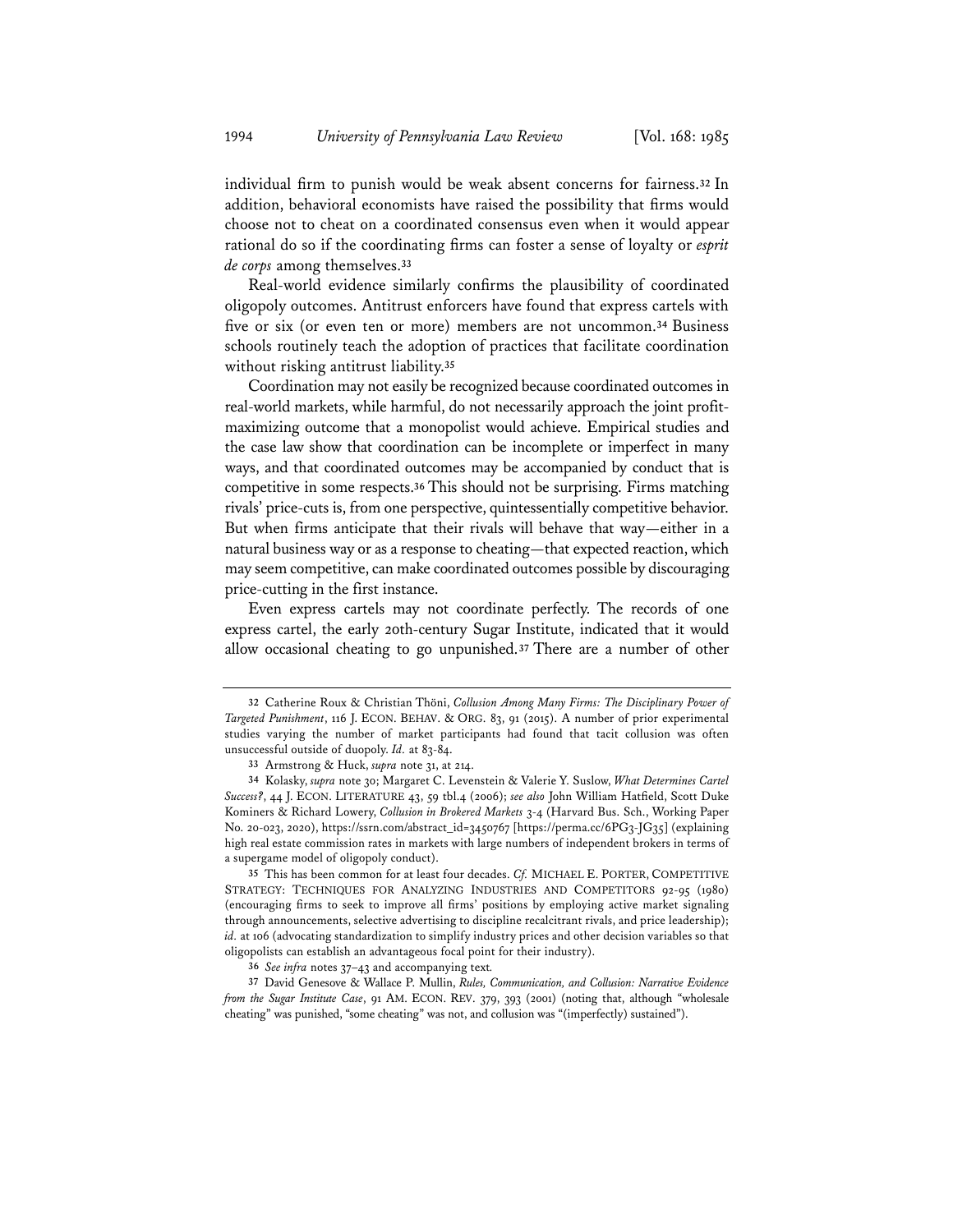examples of successful price-fixing or bid-rigging with some cheating. **<sup>38</sup>** Moreover, some cartels collude on some but not all competitive dimensions. British Airways and its co-conspirators colluded to set passenger fuel charges on air travel between the United States and the United Kingdom but not on the base air fare.**<sup>39</sup>** Sotheby's and its auction house co-conspirators colluded to set the commission charged to sellers but not the commissions charged to buyers.**<sup>40</sup>**

Imperfect coordination can also exist outside of express cartels. Coordinated prices probably fell short of monopoly levels in the brewing, airlines, cellular telephone, hospital, and urban gasoline industry examples that were the subject of empirical studies we previously discussed. **<sup>41</sup>** Empirical studies have also identified markets such as the 19th-century railroad industry in which coordinated outcomes in some periods were punctuated by occasional price wars in others**<sup>42</sup>** as well as markets in which coordination took place on some but not all competitive dimensions.**<sup>43</sup>**

**<sup>38</sup>** B. Douglas Bernheim & Erik Madsen, *Price Cutting and Business Stealing in Imperfect Cartels*, 107 AM. ECON. REV. 387, 390-93 (2017) (describing cheating in various cartels, including a lysine cartel, a food flavor-enhancing nucleotide cartel, a citric acid producers' cartel, the Sugar Institute cartel, and the OPEC cartel).

**<sup>39</sup>** The airlines also colluded to set cargo shipment rates on the same routes. Plea Agreement at 3– 6, United States v. British Airways PLC, No. 07-183 (D.D.C. Aug. 23, 2007) (describing British Airways's admission of guilt as to fixing the cargo rate as well as well as the passenger fuel surcharge).

**<sup>40</sup>** Plea Agreement at 2, United States v. Sotheby's Holdings Inc., No. 00-1081, 2000 WL 35630180 (S.D.N.Y. Oct. 5, 2000).

**<sup>41</sup>** In general, one would expect imperfect coordination to be more likely when oligopolists coordinate by identifying a focal outcome, as through price leadership, rather than by explicitly communicating. Explicitly discussing terms of coordination would likely better reach the joint profit-maximizing outcome, but would also risk antitrust enforcement under Section 1 of the Sherman Act. *See* Baker, *supra* note 7, at 165 n.43 ("[T]he feasible set of coordinated equilibria . . . that are consistent with a plausible focal rule. . . . need not contain the joint profit-maximizing equilibrium."); MARSHALL & MARX, *supra* note 22, at 16 (arguing that coordination without explicit communication tends to allow "[d]eviations induced by self-interest profit maximization [to] creep into [firms'] conduct, and joint profits will fall short of monopoly levels").

**<sup>42</sup>** *See generally* Glenn Ellison, *Theories of Cartel Stability and the Joint Executive Committee*, 25 RAND J. ECON. 37 (1994) (studying the Joint Executive Committee, an 1880s railroad cartel); Robert H. Porter, *On the Incidence and Duration of Price Wars*, 33 J. INDUS. ECON. 415 (1985) (same); Robert H. Porter, *A Study of Cartel Stability: The Joint Executive Committee, 1880-1886*, 14 BELL J. ECON. 301 (1983) (same). This phenomenon has also been observed in other industries. *See, e.g.*, Jonathan B. Baker, *Identifying Cartel Policing Under Uncertainty: The U.S. Steel Industry, 1933-1939*, 32 J.L. & ECON. S47, S67, S71 (1989) (finding that occasional price wars in response to unexpected declines in demand (that is, marketplace punishments) supported coordination in the steel industry during the late 1930s); Timothy F. Bresnahan, *Competition and Collusion in the American Automobile Industry: The 1955 Price War*, 35 J.INDUS. ECON. 457, 471-72 (1987) (finding evidence suggesting that auto makers' coordinated behavior was briefly interrupted by competitive behavior before returning to coordination).

**<sup>43</sup>** Frode Steen & Lars Sørgard, *Disadvantageous Semicollusion: Price Competition in the Norwegian Airline Industry* (NHH Dept. of Econ., Discussion Paper No. 27 2012, 2012), https://ssrn.com/abstract=2205825 [https://perma.cc/B363-4DSL].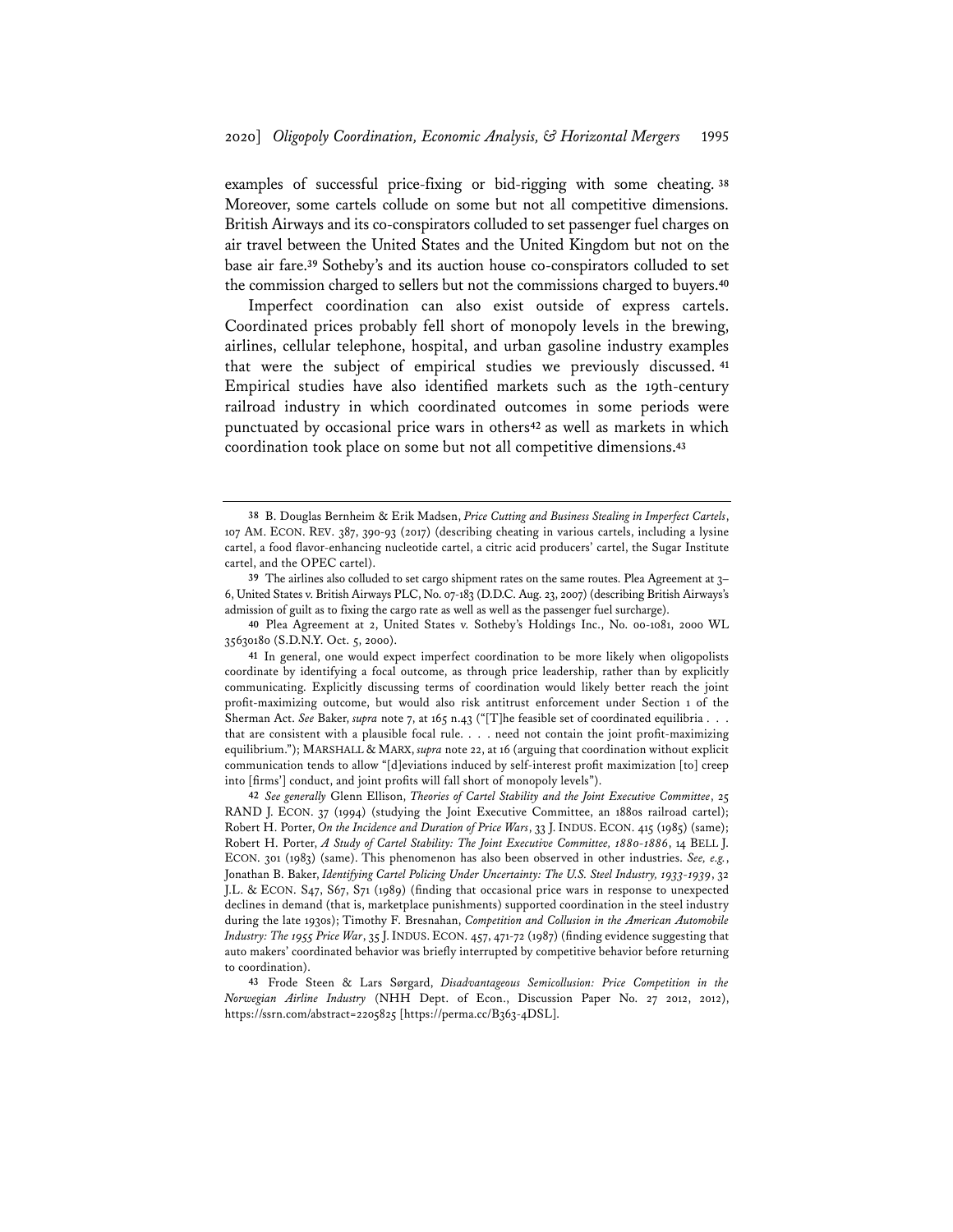#### B. *Economic Theory*

Economic theory looks at coordinated outcomes resulting from strategic conduct in two general ways. In one perspective, oligopolists are seen as collectively working towards a market outcome (for instance, a price level and an allocation of market shares), constrained by the need to design or at least identify intended responses to cheating on that outcome that are both credible and sufficiently punitive to minimize the cheating concern.**<sup>44</sup>** Oligopolists are usually viewed as focusing on sustainable (self-enforcing) market outcomes that maximize profits, though that focus is not essential to this perspective.

In the other perspective, oligopolists' natural and predictable business responses to one another's price changes are the starting point, and a coordinated outcome emerges organically from the interplay of those responses.**<sup>45</sup>** Substantial coordination can arise in such a framework, but there is no expectation that the coordinated outcome would maximize anything.

When coordinated outcomes arise from *purposive* conduct, oligopolists consciously or purposively put in place responses that discourage pricecutting because they collectively want the resulting high prices and are trying to make them stick. This path to coordination involves some activity aimed at reaching consensus on terms of coordination and enforcing that consensus.**<sup>46</sup>** This may involve determining the prices the firms will each charge, the output they will each produce, or the customers they will each serve. It may also involve clarifying how they will define, diagnose and punish cheating. Simple economic models often assume that cheating on the consensus by price-cutting will be punished by vigorous retaliatory price cuts, though other punishment strategies are also possible.**<sup>47</sup>** We will occasionally

**<sup>44</sup>** In technical language, economists taking this perspective model coordination as a choice of a subgame-perfect equilibrium of a repeated game. Often the focus is on outcomes that maximize profits (or something else) among the subgame-perfect equilibria. For recent examples of economic discussions of antitrust policy that view coordination through this lens, see generally Robert H. Porter, *Mergers and Coordinated Effects*, INT'L J. INDUS. ORG. (forthcoming 2020) (on file with authors); Marc Ivaldi, Bruno Jullien, Patrick Rey, Paul Seabright & Jean Tirole, *The Economics of Tacit Collusion: Final Report for DG Competition, European Commission* (IDEI, Working Paper No. 186, 2003), https://ec.europa.eu/competition/mergers/studies\_reports/the\_economics\_of\_tacit\_collusion \_en.pdf [https://perma.cc/RBC6-LMHQ].

**<sup>45</sup>** In technical terms, this approach calls on the ideas of conjectural variations.

**<sup>46</sup>** Successful coordination also requires that the outcome not be entirely undermined by the entry of new competitors or expansion by noncoordinating rivals. *E.g.*, Levenstein & Suslow, *supra* note 27, at 44 (noting that coordination is threatened by "entry (or expansion) by non[-coordinating] firms"). We assume throughout that coordinating firms are free from new competition or can deter it, at least to a degree that makes coordination among them profitable and of concern.

**<sup>47</sup>** When the major airlines went beyond matching rival fare cuts to reduce fares on routes important to the rivals, *see supra* text accompanying note 1 (discussing conduct by airlines subject to Justice Department enforcement separately in the 1990s and the 2010s), they were plausibly engaging in purposive conduct.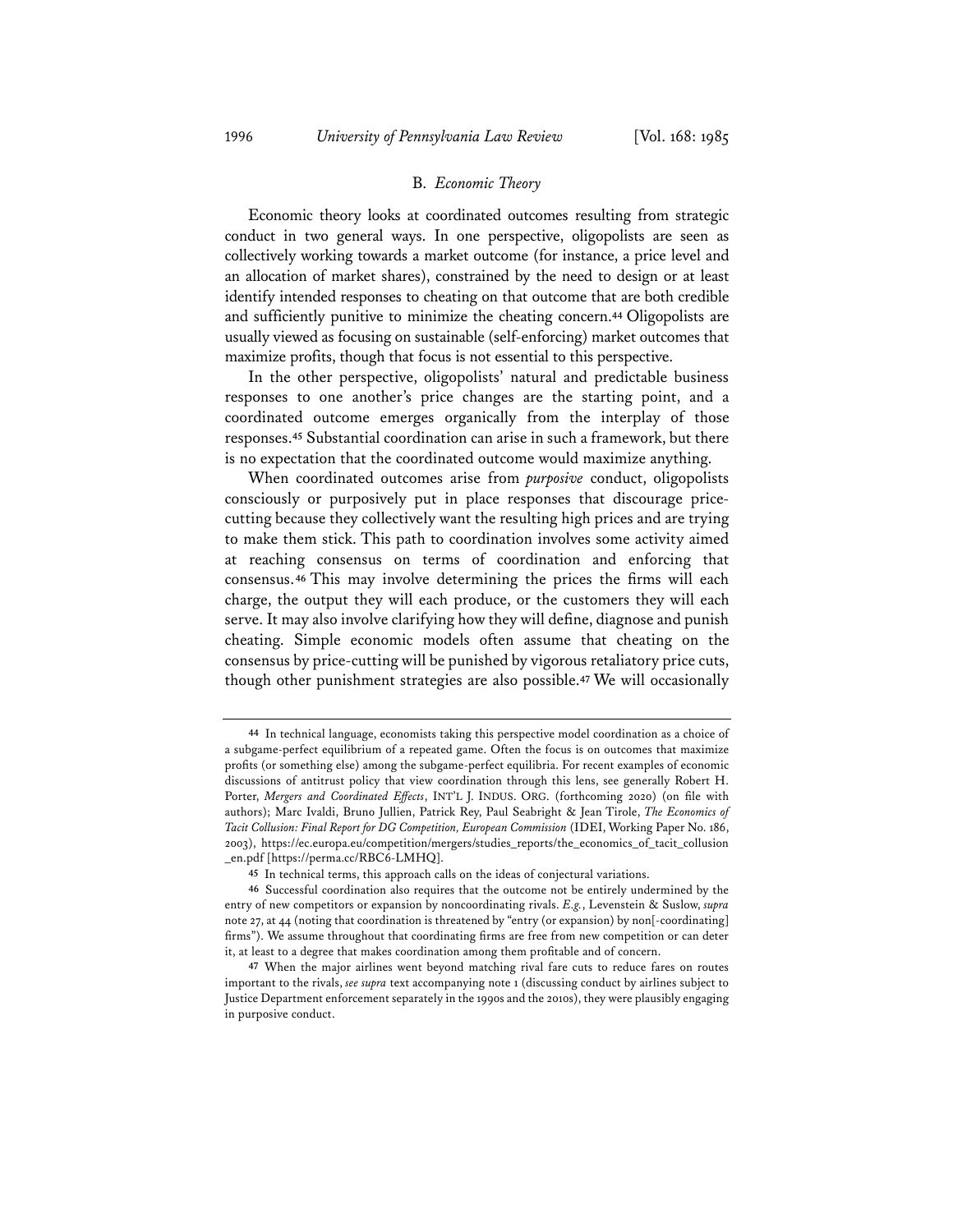use the term "purposive coordination" as shorthand for coordinated outcomes arising from purposive conduct.

A prominent, though simplified, theoretical model of purposive oligopoly conduct finds that even hundreds of rival firms interacting repeatedly can sustain monopoly prices without creating net incentives to cheat. **<sup>48</sup>** Coordinated outcomes often remain feasible even after adding to the model complications like differences across firms in costs and product features, uncertainty about demand, and slowed or limited punishment responses to rival cheating.**<sup>49</sup>** The theoretical literature also recognizes that coordinated conduct could be limited to some but not all competitive dimensions.**<sup>50</sup>**

Purposive coordination includes, but is broader than, expressly collusive conduct such as price-fixing and market division. Much discussion of "tacit collusion" in antitrust commentary explores how firms might purposively find their way toward a consensus plan and enforce it through price reactions without necessarily engaging in conduct that would violate the Sherman Act. **<sup>51</sup>** By defining "coordinated" outcomes in economic terms, we include, but do not limit the concept to, outcomes that result from "collusion": a legal term that usually carries the idea of an agreement,**<sup>52</sup>** which is a predicate for liability under Section 1 of the Sherman Act.**<sup>53</sup>** Even when strategic conduct is purposive, if consensus high prices are reached through leader-follower pricing conduct, that outcome

**51** Since the mid-1970s, under the influence of the Chicago approach to antitrust, the term "tacit collusion" has come to mean no more than an agreement proved through circumstantial evidence. Baker, *supra* note 7, at 145. As a matter of logic, however, an express agreement (in which the parties provide each other with explicit assurances, usually verbal, that they will carry out their promises) proved through circumstantial evidence is not the same as a tacit understanding (in which no such assurances are given). *Id.* at 145 n.7.

**52** *Id.* at 152 n.16. In our framework, express collusion can be understood as purposive strategic behavior in which equilibrium selection involves conscious and explicit scheming, most likely through talking. An "agreement" can be understood as a coordinated outcome reached through what one of us has termed the "forbidden process" of negotiation and exchange of assurances, rather than through the sort of leader-follower behavior that firms cannot be expected to avoid and that courts cannot be expected to remedy. *Id.* at 179, 191.

**53** 15 U.S.C. § 1 (2018). We follow the common practice of summarizing the "contract, combination[,] . . . or conspiracy" language of the statute through the term "agreement." *Id.*

**<sup>48</sup>** Carl Shapiro, *Theories of Oligopoly Behavior*, *in* 1 HANDBOOK OF INDUSTRIAL ORGANIZATION 329, 365–66 (Richard Schmalensee & Robert Willig eds., 1989).

**<sup>49</sup>** *See, e.g.*, Edward J. Green & Robert H. Porter, *Noncooperative Collusion Under Imperfect Price Information*, 52 ECONOMETRICA 87, 89-94 (1984) (identifying the feasibility of coordination in markets with uncertainty about demand).

**<sup>50</sup>** *See, e.g.*, Frode Steen & Lars Sørgard, *Semicollusion*, 5 FOUND. & TRENDS MICROECONOMICS 153, 165–66 (2009) (describing the theory of coordination on one choice variable, a dimension of rivalry, while competing on others); David T. Levy & James D. Reitzes, *Basing-Point Pricing and Incomplete Collusion*, 33 J. REGIONAL SCI. 27, 29-33 (1993) (same); Chaim Fershtman & Neil Gandal, *Disadvantageous Semicollusion*, 12 INT'L J.INDUS. ORG. 141, 152 (1994) (same).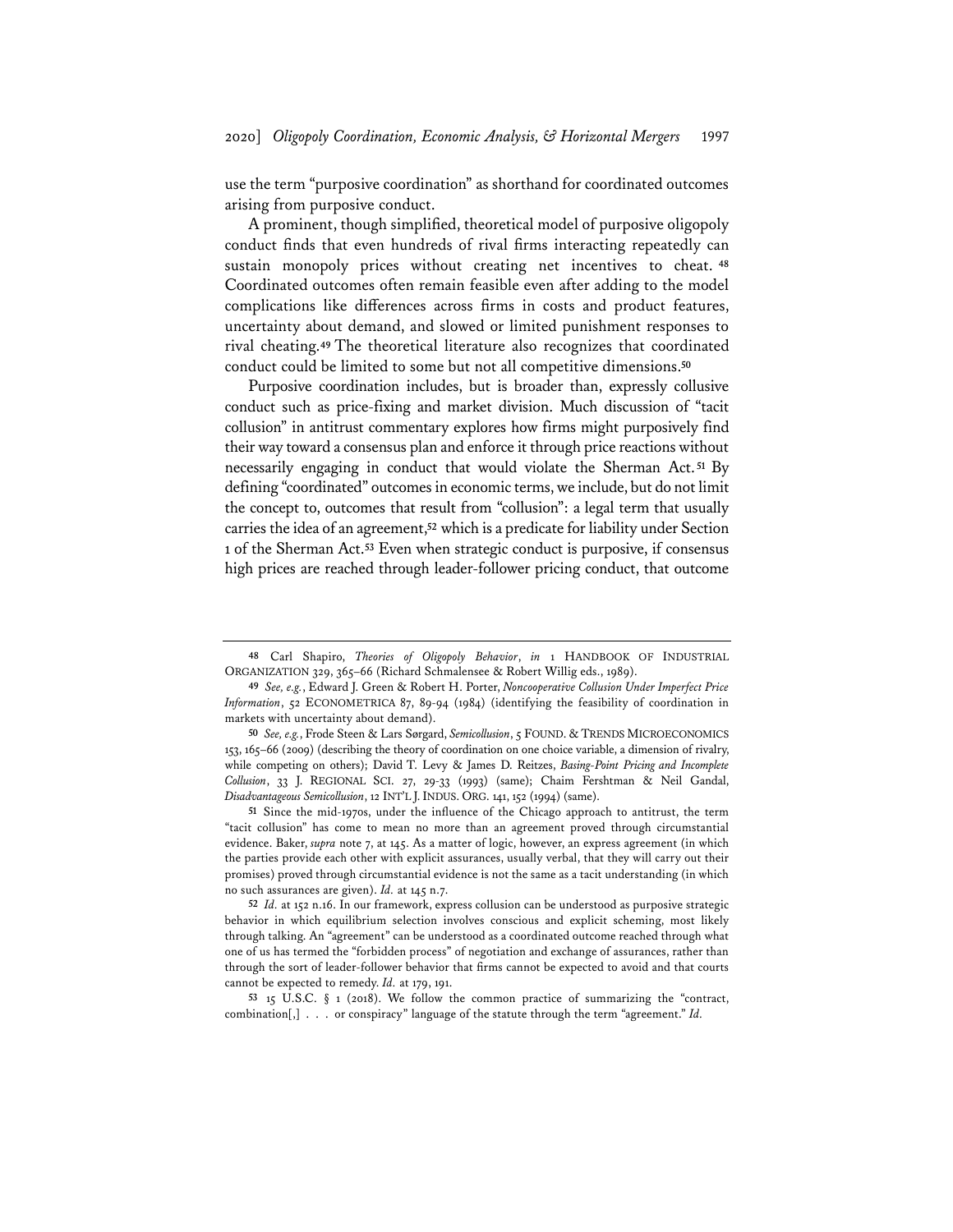would probably not be deemed to have resulted from an "agreement." **<sup>54</sup>** Coordinated outcomes arising from nonpurposive strategic conduct are even less likely to satisfy the agreement requirement of Section 1.

When oligopolists respond to one another's price changes in a natural business way, they are engaged in nonpurposive strategic conduct. Although those reactions are not part of an express scheme or an informal effort to develop a common understanding or deter price-cutting, those predictable responses will generally affect oligopolists' incentives and may well discourage price-cutting. As the 2010 Horizontal Merger Guidelines note, coordination "includes situations in which each rival's response to competitive moves made by others is individually rational and not motivated by retaliation or deterrence nor intended to sustain an agreed-upon market outcome, but nevertheless emboldens price increases and weakens competitive incentives to reduce prices or offer customers better terms." **<sup>55</sup>** We call this type of strategic conduct "nonpurposive" (and occasionally refer to coordinated outcomes arising from such conduct as "nonpurposive coordination"). As was recognized by Donald Turner in the midtwentieth century, **<sup>56</sup>** nonpurposive coordination is likely to be common in oligopoly and difficult to prohibit—difficult even for intelligent oligopolists to avoid and difficult for judges to remedy.

To motivate our view that coordination from nonpurposive conduct is common, we begin by observing that oligopolists typically monitor and respond to rivals' price changes.**<sup>57</sup>** When one firm cuts its price and another responds naturally, as we put it above, we have in mind that the second firm is responding in a predictable way to an objective change in its business environment. The second firm might naturally respond by cutting price, for example, if it expects the first firm's new price to persist, if the second firm loses some of what it had been thinking of as reliable customers, or if it learns from observing the price reduction that the first firm has lower costs or a different business strategy than it had believed. These responses need not be part of an effort to enforce a consensus on terms of coordination; they are just what firms naturally and predictably do. Not surprisingly, the economics

**<sup>54</sup>** Richard Posner and Donald Turner famously debated whether "conscious parallelism," including leader-follower conduct, should be deemed an "agreement" under the Sherman Act. *See* GAVIL ET AL., *supra* note 28, at 320-24 (surveying the Turner-Posner debate). Turner's position that it would be impractical for courts to interpret the Sherman Act to reach such conduct, even when the economic consequences mirrored those of express collusion, because the conduct is unavoidable and courts cannot be expected to devise viable remedies that avoid chilling beneficial conduct—has largely prevailed. *Id.* at 322.

**<sup>55</sup>** 2010 HMG, *supra* note 13, at 24-25.

**<sup>56</sup>** *See supra* notes 16 & 54 and accompanying text.

**<sup>57</sup>** Such conduct is a common source of evidence in market definition, where it is a basis for inferring what firms think about buyer substitution patterns. Jonathan B. Baker, *Market Definition: An Analytical Overview*, 74 ANTITRUST L.J. 129, 141 (2007).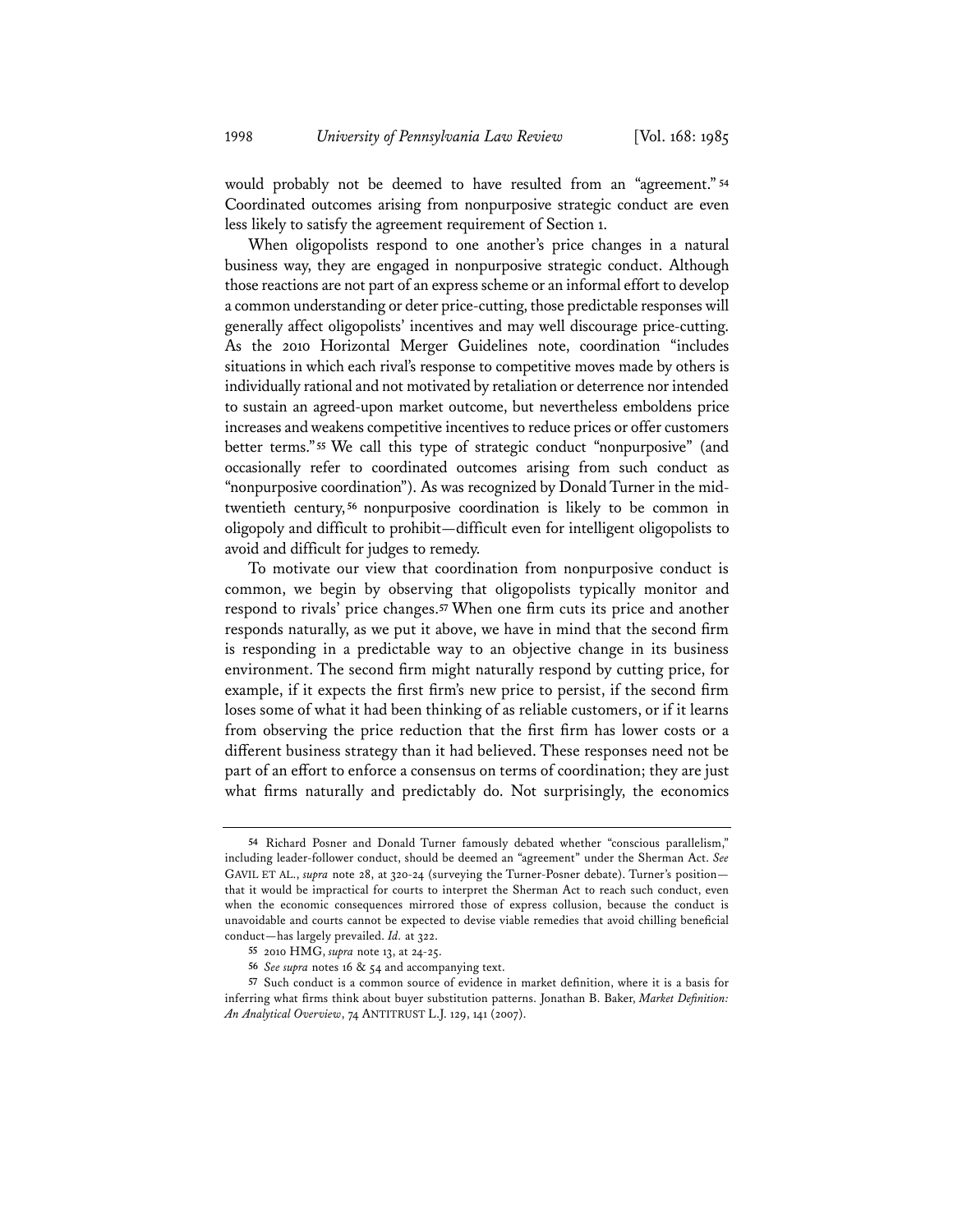literature has long recognized that objective sources of oligopoly dynamics such as these can lead to coordinated outcomes.**<sup>58</sup>**

Prominent theoretical models of nonpurposive oligopoly conduct suggest the plausibility of coordinated outcomes. In one, firms match rivals' competitive decisions before customers react (so-called "quick responses").**<sup>59</sup>** Edward Chamberlin's simplified and informal quick response model, in which he pointed out that oligopolists could have strong incentives to charge the monopoly price,**<sup>60</sup>** was influential in shaping the skepticism about oligopoly that commonly characterized courts and commentators during antitrust's structural era, which dated from the 1940s through the late 1970s.**<sup>61</sup>**

In another prominent model of nonpurposive oligopoly conduct,**<sup>62</sup>** each firm chooses its price based on (reacting to) the price that its rival most recently chose and that will briefly persist, but does not otherwise consider how the firm's rival behaved in the past.**<sup>63</sup>** In this model, Eric Maskin and

**63** These firms employ "Markov strategies": they base their decisions on the current state of the world only. Bygones are bygones: decisions do not depend on what rivals did in the past, except insofar

**<sup>58</sup>** *See, e.g.*, Eric Maskin & Jean Tirole, *A Theory of Dynamic Oligopoly, I: Overview and Quantity Competition with Large Fixed Costs*, 56 ECONOMETRICA 549, 553 (1988); Edward H. Chamberlin, *Duopoly: Value Where Sellers Are Few*, 44 Q.J. ECON. 63, 65, 88 (1929). The economics literature has similarly identified oligopoly dynamics arising from objective sources in other contexts. *See generally* Joseph Farrell & Carl Shapiro, *Dynamic Competition with Switching Costs*, 19 RAND J. ECON. 123 (1988) (identifying switching costs as the objective source); Alan Beggs & Paul Klemperer, *Multi-Period Competition with Switching Costs*, 60 ECONOMETRICA 651 (1992) (same); Michael L. Katz & Carl Shapiro, *Product Introduction with Network Externalities*, 40 J. INDUS. ECON. 55 (1992) (identifying network effects as the objective source).

**<sup>59</sup>** Quick rival responses are plausibly understood as nonpurposive reactions to the immediate competitive environment, although they could also arise from purposive conduct. *See generally* Robert M. Anderson, Quick-Response Equilibrium (Oct. 26, 1985) (unpublished manuscript) (on file with authors); V. Bhaskar, *Quick Responses in Duopoly Ensure Monopoly Pricing*, 29 ECON. LETTERS 103 (1989).

**<sup>60</sup>** Chamberlin, *supra* note 58, at 86, 89. *See generally* EDWARD HASTINGS CHAMBERLIN, THE THEORY OF MONOPOLISTIC COMPETITION 48 (8th ed. 1962) (describing the tendency to charge the monopoly price).

**<sup>61</sup>** During that period, the courts and antitrust enforcers were even hostile to small horizontal mergers in markets that would be considered unconcentrated by today's standards. *See, e.g.*, United States v. Von's Grocery Co., 384 U.S. 270 (1966); U.S. Department of Justice, Merger Guidelines (1968), *reprinted in* 4 Trade Reg. Rep. (CCH) ¶ 13,101 (showing antitrust enforcers' hostility to horizontal mergers between firms with low shares in less concentrated markets).

**<sup>62</sup>** *See* Maskin & Tirole, *supra* note 58. In the model, the timing of adjustment costs creates short term commitments, which affect rival reactions. *See* Engelbert J. Dockner, *A Dynamic Theory of Conjectural Variations*, 40 J. INDUS. ECON. 377 (1992) (exploring the relationship between dynamic oligopolistic competition and static conjectural variations equilibria in a model with adjustment costs); Luis M.B. Cabral, *Conjectural Variations as a Reduced Form*, 49 ECON. LETTERS 397, 397-98 (1995) (identifying a dynamic game where the conjectural variation solution is an exact reduced form); *cf.* Zach Y. Brown & Alexander MacKay, *Competition in Pricing Algorithms* 3-5 (Harvard Bus. Sch., Working Paper No. 20-067, 2020) (finding that when firms compete by adopting simple pricing algorithms that are linear in rivals' prices, thus making short-run commitments, conjectural variation equilibria can arise with prices that exceed those arising in static Nash equilibria when firms choose price).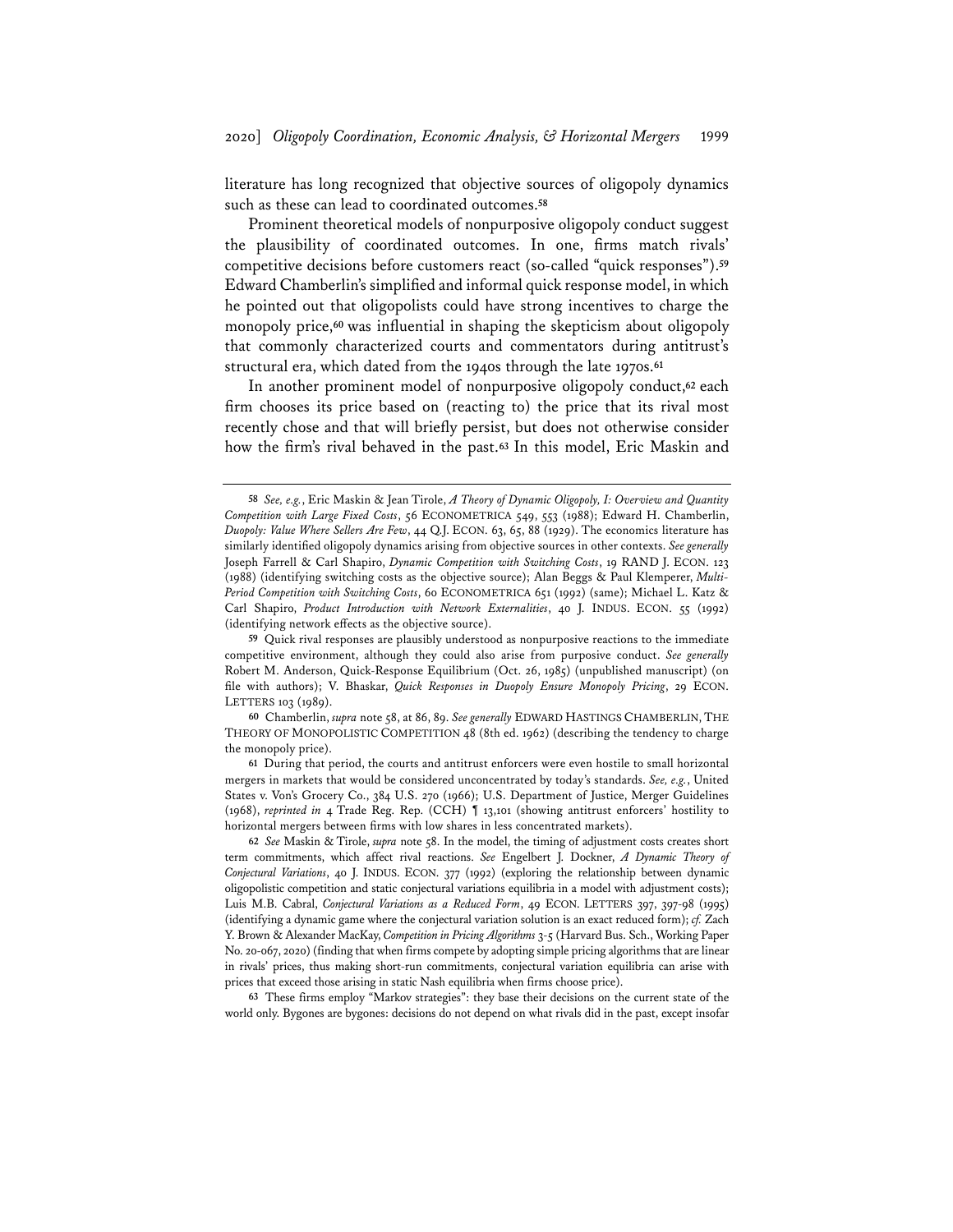Jean Tirole find that oligopolists will sustain high prices when each firm correctly expects that if it cuts its price, its rival will cut price too. That expectation dilutes the benefit from such discounting.**<sup>64</sup>** Maskin and Tirole analyze these simple price-cutting reactions as natural responses in the competitive environment (hence nonpurposive conduct), as distinct from efforts to deter, reward, or punish rivals (which would be purposive conduct). In their analysis, "cutting one's own price in response to another firm's price cut is not carrying out a threat at all. It is merely an act of self-defense, an attempt to regain lost customers." Put by Maskin and Tirole in another way, "the reaction is a response only to the other firm's price cut and not to earlier history or to one's own past prices."**<sup>65</sup>**

To help clarify the distinction between purposive and nonpurposive oligopoly conduct, suppose we have access to documents, emails, and testimony from the firms in an oligopoly. If the evidence shows that executives consider how rivals would respond when choosing key decision variables like prices and output, that suggests that firm conduct is strategic without distinguishing between purposive and nonpurposive conduct. Suppose, further, that we can query the executives at one firm candidly about what they think rivals would do were their firm to, for example, lower price, and learn that they expect rivals to lower prices in response. If that expectation discourages the first firm from cutting price in the first place, keeping prices high, the outcome is coordinated.

Whether we would characterize the strategic conduct as purposive or nonpurposive depends in part on its rationale. **<sup>66</sup>** If, for example, the

**66** *See supra* notes 15 and 17 (describing features of strategic conduct that may suggest it is purposive). Some forms of conduct may be hard to classify, however. *See, e.g.*, *supra* note 15 (providing an example in which price-leadership could be purposive or nonpurposive).

as those past actions objectively affect the current competitive environment. Eric Maskin and Jean Tirole have explained that "Markov strategies seem at times to accord better with the customary conception of a reaction in the informal industrial organization literature than do, say, the reactions emphasized in the repeated game (or 'supergame') tradition." Maskin & Tirole, *supra* note 58, at 553.

**<sup>64</sup>** The firms do not necessarily expect their rivals also to match if they raise price. Such asymmetric reactions are sometimes termed "kinked demand" strategies, although though firmspecific demand curves in the models are not necessarily kinked: more elastic with respect to price increases than with respect to price declines.

**<sup>65</sup>** Maskin & Tirole, *supra* note 58, at 553*.* Maskin and Tirole also show that in a continuous model this behavior is a limiting case of the outcome of finite-horizon versions of their game, which we can interpret as showing that the behavior is essentially the result of recursion from Stackelbergtype nonstrategic responses. Eric Maskin & Jean Tirole, *A Theory of Dynamic Oligopoly, III: Cournot Competition*, 31 EUR. ECON. REV. 947, 958 (1987). Zach Brown and Alexander MacKay developed another model of nonpurposive coordination. They suppose that firms compete by selecting simple pricing algorithms that are linear in rivals' prices and that those choices of algorithms are themselves made nonstrategically. The "resulting game resembles competition with conjectural variations" and leads to coordinated outcomes, with prices that exceed those generated in static Nash-Bertrand models. Brown & MacKay, *supra* note 62, at 3 n.5.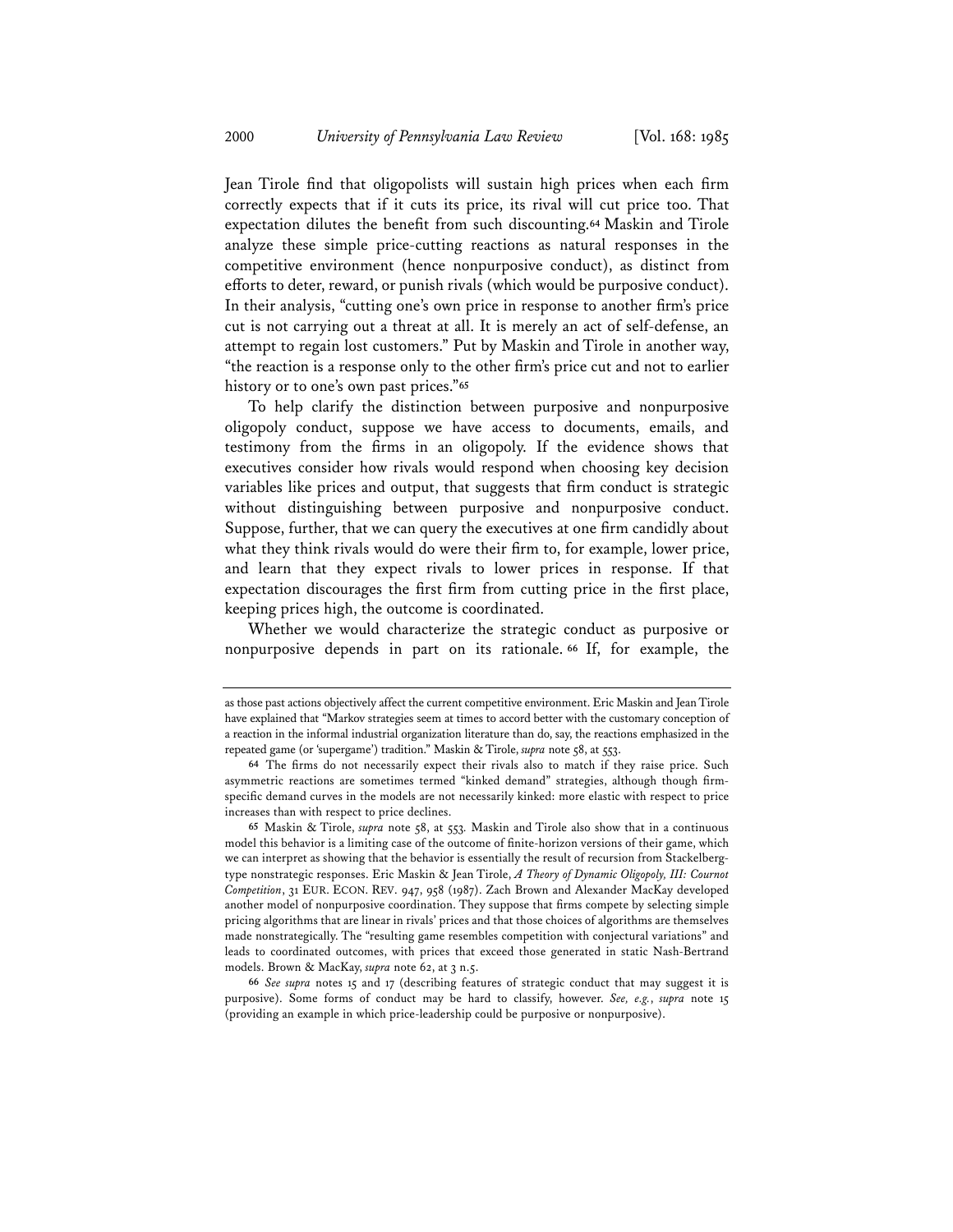executives, still speaking candidly, expect rivals to match simply because they would lose too many customers if they kept their price high, then the strategic conduct may be nonpurposive. If instead, for example, they expect rivals to match because the rivals think that doing so will make price-cutting less profitable for the first firm, then the strategic conduct may be purposive.**<sup>67</sup>**

Or we might ask a firm's executives why their own firm matches when rival firms cut prices. If the executives say, for example, "we need to maintain our policy of always matching rivals' prices (regardless of whether it would seem to make business sense)"**<sup>68</sup>** or "we want to send a signal that we would like to avoid a price war," the strategic conduct may be purposive.**<sup>69</sup>** However, if they say, "we see that the overall industry price level has declined, and will lose many customers unless we reduce price in response" or "we see that our rivals have reduced their excess production capacity, making it likely that they will not expand output much when we reduce our output," the strategic conduct may be nonpurposive.

As previously mentioned, purposive and nonpurposive conduct may coexist. Therefore, identifying one type of strategic conduct does not preclude the possibility that the oligopolists are also engaged in the other. If conduct is strategic, whether purposive or nonpurposive, and, in addition, prices exceed a coordination-free benchmark level, we would describe the outcome as coordinated.

# C. *Summary*

Empirical studies, experimental results, real-world examples, and economic theory consistently indicates that oligopolies can sustain coordinated outcomes that restrict competition and yield higher prices and other harms to buyers. While coordination is not ubiquitous in oligopoly markets, it often arises, it does not require express collusion, and it need not be perfect (joint profit-maximizing). Oligopolistic coordination—whether joint profit-maximizing or, more likely, imperfect or incomplete relative to

**<sup>67</sup>** In terms of Thomas Schelling's distinction, described *supra* note 15, communication of the first expectation (nonpurposive conduct) would be a warning while communication of the second (purposive conduct) would be a threat, at least if the rivals interpreted the intention to match as a credible commitment.

**<sup>68</sup>** Similarly, if the firm had made a contractual or public commitment to match its rivals' prices, that may suggest its price-matching conduct is purposive.

**<sup>69</sup>** If a firm systematically responds to the loss of a customer to a specific rival by offering low prices to the rival's largest customer (but not offering discounts to other prospective customers), that behavior too might suggest that strategic conduct is purposive, as it appears not to make business sense other than through disciplining the rival's conduct. *See supra* notes 15 and 17 (describing features of strategic conduct that may suggest it is purposive).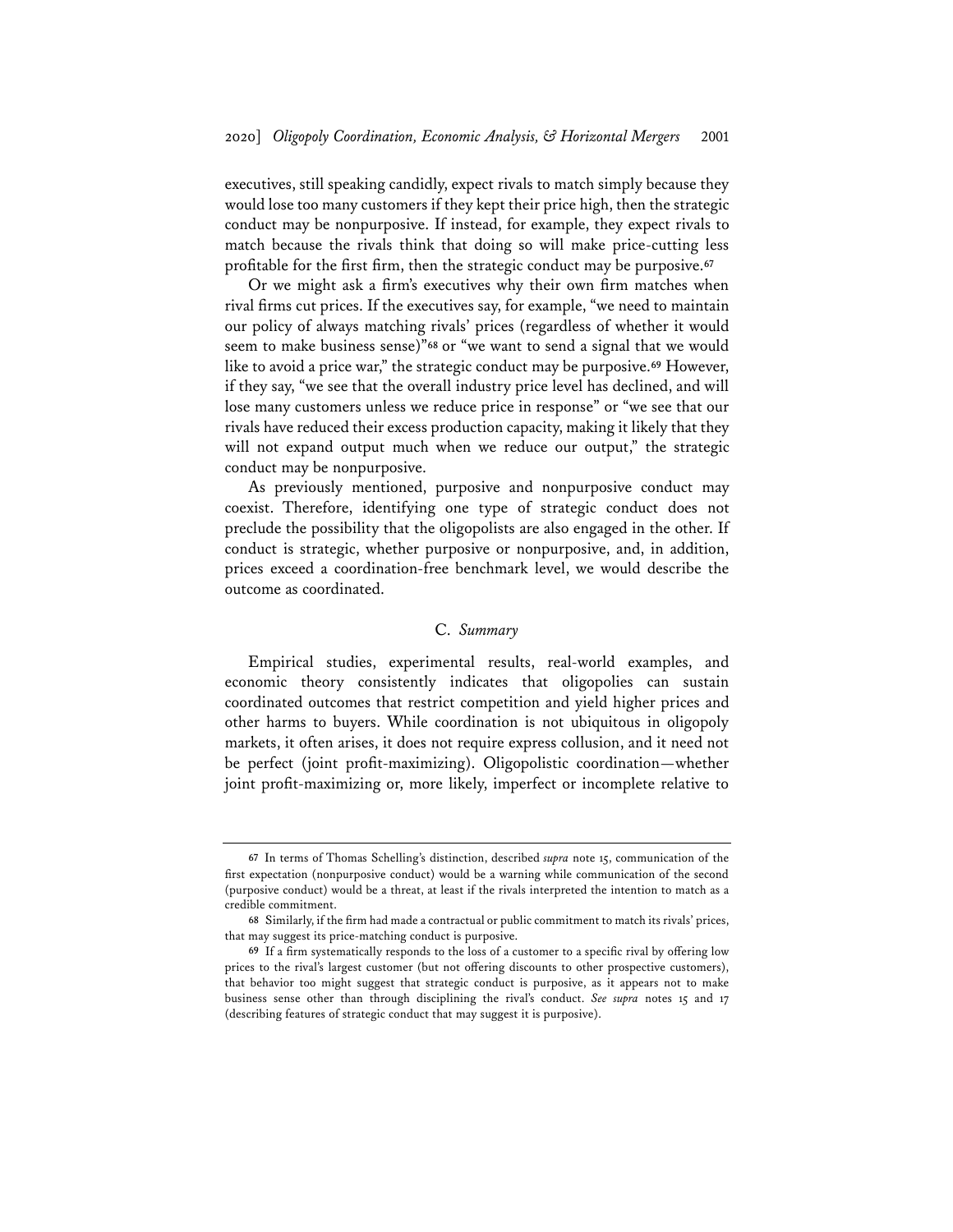monopoly outcomes—is a serious problem and thus an appropriate concern of antitrust enforcement.

# II. THE DUBIOUS ARGUMENT FOR SKEPTICISM ABOUT OLIGOPOLY **COORDINATION**

In contrast to the above, an influential strand of antitrust thinking associated with the Chicago school of antitrust views oligopolies benignly. According to Robert Bork, "[o]ligopolistic structures probably do not lead to significant restrictions of output,"**<sup>70</sup>** and "non-collusive oligopolistic behavior, to the extent that it exists at all (and I am not persuaded that such behavior occurs outside of economics textbooks), rarely results in any significant ability to restrict output."**<sup>71</sup>** To similar effect, Richard Posner argued that cartels are "usually quite unstable" **<sup>72</sup>** and that outside of the most concentrated oligopolies, the "immense practical difficulties" oligopolists face in reaching cartel prices and the problem of maintaining a cartel "in the face of the inevitable self-destructive tendencies" cannot be solved without "the kind of elaborate apparatus of communication and enforcement that is bound to be detected eventually."**<sup>73</sup>**

According to such Chicagoans, antitrust should have little concern with oligopoly, outside of prosecuting express agreements to fix prices or divide markets or challenging mergers to near-monopoly, because oligopolies usually perform competitively absent express collusion and express collusion is difficult. This argument relies on three claims, each highly questionable.

The first claim is that absent coordination, oligopolies perform competitively. Even if "coordination" were interpreted broadly, as we do (but the Chicagoans may not), this claim ignores the modern economic learning and antitrust experience with unilateral effects: even absent coordination,**<sup>74</sup>**

**<sup>70</sup>** ROBERT H. BORK, THE ANTITRUST PARADOX 196 (1978).

**<sup>71</sup>** *Id.* at 221. Consistent with this analysis, Bork also contended that horizontal mergers in oligopoly markets are unlikely to be harmful unless the merger is to monopoly or near monopoly. *Id.* Bork used the term "collusive" to refer to express naked horizontal cartels (price-fixing or market division), *id.* at 263-79, not to refer to the broader concept of coordination we employ.

**<sup>72</sup>** RICHARD A. POSNER, ANTITRUST LAW 53 (1st ed. 1976).

**<sup>73</sup>** *Id.* at 54. As does Bork, Posner supposes that oligopolies either compete or collude (either expressly or tacitly). *Id.* at 40, 47. In the second edition of his book, Posner revised his exposition but continued to question whether oligopolies would succeed in avoiding competition, particularly in markets with more than a few sellers. RICHARD A. POSNER, ANTITRUST LAW 68-69 (2d ed. 2001).

**<sup>74</sup>** We are referring to static Nash equilibrium when firms choose price or output. When oligopolists are behaving nonstrategically, their prices could be elevated above their costs. We treat such prices as our noncoordination benchmark, not as the outcome of coordinated conduct.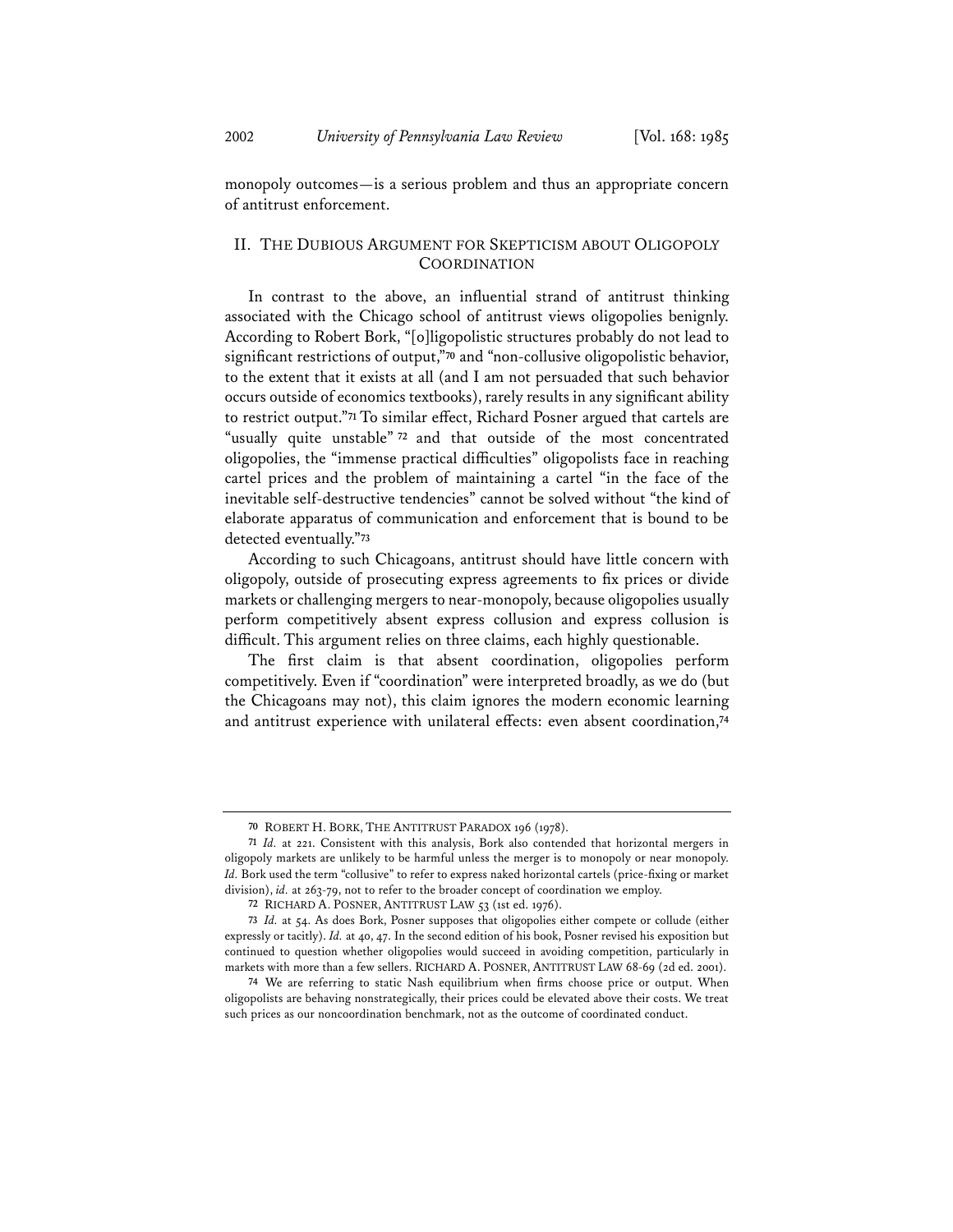oligopoly performance is generally imperfect and can often become substantially worse with horizontal mergers well short of a monopoly.**<sup>75</sup>**

The Chicagoans' second claim is that coordinated outcomes from nonpurposive strategic conduct can simply be ignored.**<sup>76</sup>** When Donald Turner described oligopoly outcomes, he had nonpurposive conduct in mind.**<sup>77</sup>** Yet Richard Posner, criticizing Turner's views from a Chicago perspective, appears to take as given that Turner is describing purposive conduct.**<sup>78</sup>** This claim is the likely basis for the Chicagoan understanding of "tacit collusion" as express collusion demonstrated by circumstantial evidence.**<sup>79</sup>**

The third claim is that purposive strategic conduct, including illegal collusion, is difficult, risky, and unstable—and therefore rare. Proponents of this view reference genuine challenges in achieving coordinated outcomes through purposive strategic conduct but overstate how difficult those challenges are to surmount.

The challenges may include overcoming possible differences in incentives among oligopolists, short-run incentives to cheat on the coordinated outcome, difficulties in diagnosing which firm (if any) has done so, and incentives to shy away from imposing costly punishments. These and similar factors can indeed limit how widespread and effective purposive coordination is. But, modern theoretical literature analyzes these challenges and finds that coordinated outcomes from purposive conduct can often be achieved and sustained, **<sup>80</sup>** and empirical, real-world, and experimental evidence demonstrates that coordination is often feasible and durable. **<sup>81</sup>** Modern

**<sup>75</sup>** The theoretical economic literature that analyzes the Nash equilibria of static models prominently highlights the Bertrand paradox, by which even as few as two firms will reach an equilibrium where price is equal to cost. *See, e.g.*, JEAN TIROLE, THE THEORY OF INDUSTRIAL ORGANIZATION 209-11 (1988) (discussing the Bertrand paradox). This outcome is the Nash equilibrium of a static oligopoly model in which homogeneous firms have identical and constant unit costs, and price is the decision variable. The Bertrand paradox is called a paradox "because it is hard to believe that firms in industries with few firms never succeed in manipulating the market price to make profits." *Id.* at 210-11. The theoretical literature analyzing the Nash equilibria of static models also prominently discusses the Cournot model and the Bertrand model with product differentiation—each of which shows how static oligopoly interaction can elevate price above cost when a small change in a firm's decision variable in the direction of increased competition would not divert all sales to that firm.

**<sup>76</sup>** *See* Posner*, supra* note 21, at 1569 (indicating Posner's "doubts that the interdependence theory of oligopoly provides an adequate explanation as to why prices in oligopolistic industries should exceed competitive levels").

**<sup>77</sup>** *See supra* note 16 and accompanying text.

**<sup>78</sup>** *See* Posner*, supra* note 21, at 1566-69 (arguing that Turner does not adequately account for oligopolists' incentives to undermine coordination through cheating). Posner acknowledges a collaboration with Aaron Director and a great debt to George Stigler, both of whom, like Posner, are associated with the Chicago school. *Id.* at 1562 n.\*.

**<sup>79</sup>** *See supra* note 51 and accompanying text.

**<sup>80</sup>** *See supra* notes 46–50 and accompanying text.

**<sup>81</sup>** *See supra* Section I.A.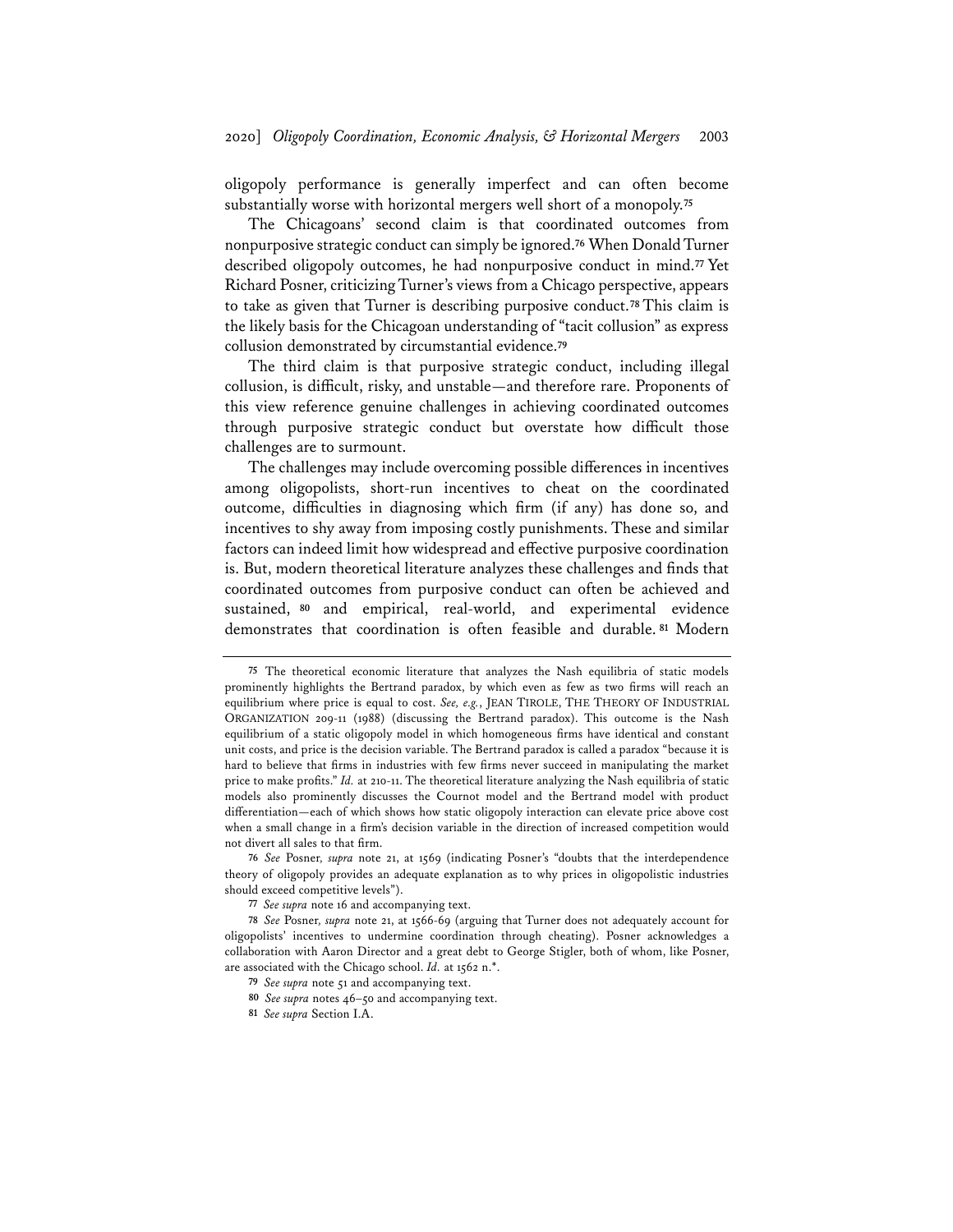economics thus accepts that a broad range of outcomes are possible in oligopoly markets—prominently including coordinated outcomes.

Overstated obstacles to coordination arising from purposive conduct include the following:

(1) *Explicit communication (talking) is vulnerable to detection and prosecution by antitrust enforcers*.**<sup>82</sup>** Talking may indeed make coordination easier, but it is not always detectable by enforcers and not always necessary for oligopolists to reach coordinated outcomes through purposive conduct. Consensus terms of coordination can be reached without communication when there are other ways to make an outcome focal, as through leader-follower conduct or market allocation based, for example, on historical patterns.

(2) *Oligopolists' divergent interests make it hard for them to reach consensus terms, especially without talking*. Divergent interests can indeed pose a challenge for oligopolists seeking to reach terms of coordination, especially when the number of firms rises and firms compete on multiple dimensions.**<sup>83</sup>** But there is no reason to think that this challenge is routinely or reliably prohibitive. For example, oligopolists can simplify coordination tasks, as by standardizing product dimensions or grandfathering in prior price differentials; or, they may instead attempt to minimize competition through means such as market division or reciprocal royalties rather than price-fixing.**<sup>84</sup>**

(3) *Successful coordination may require oligopolists to reach consensus on the terms and enforcement of planned punishment strategies, as well as reach consensus on the intended high prices and individual firm outputs*. If oligopolists adopted the complex "optimal punishment schemes" identified in the theoretical economics literature, they would indeed often need to engage in such negotiations. But coordination can often be sustained with simple threats or punishment schemes, including simply jeopardizing the profitable coordination, that can be identified without detailed (or perhaps any) communication.**<sup>85</sup>**

**<sup>82</sup>** *See supra* note 41.

**<sup>83</sup>** GAVIL ET AL., *supra* note 28, at 296-97.

**<sup>84</sup>** *See supra* notes 37–39 and accompanying text.

**<sup>85</sup>** The early experimental literature on cooperation in repeated prisoners' dilemmas found that strategies that combined being nice, retaliatory, forgiving, and clear had particular success in eliciting long-term cooperation. ROBERT AXELROD, THE EVOLUTION OF COOPERATION 54 (1984). The most notable example was the simple "TIT FOR TAT" algorithm, which cooperates on the first move and practices reciprocity for both cooperation and defection thereafter. *Id.* at 118; *cf.* WILLIAM POUNDSTONE, PRISONER'S DILEMMA 106-18 (1992) (describing an early experiment in which two economists playing a repeated prisoners' dilemma game induced trust and achieved some cooperation). Moreover, the early game theoretic literature on collusion found that fear of reversion to static Nash behavior—a natural result of a coordinated consensus breaking down—is often sufficient to deter cheating. Indeed, antitrust practitioners often center their analyses on that possibility rather than on more sophisticated punishment schemes. Joseph Harrington has observed that "cartels occur most frequently in markets for which buyers' decisions are heavily based on price." Joseph E. Harrington, Jr., Organisation for Economic Co-operation and Development [OECD],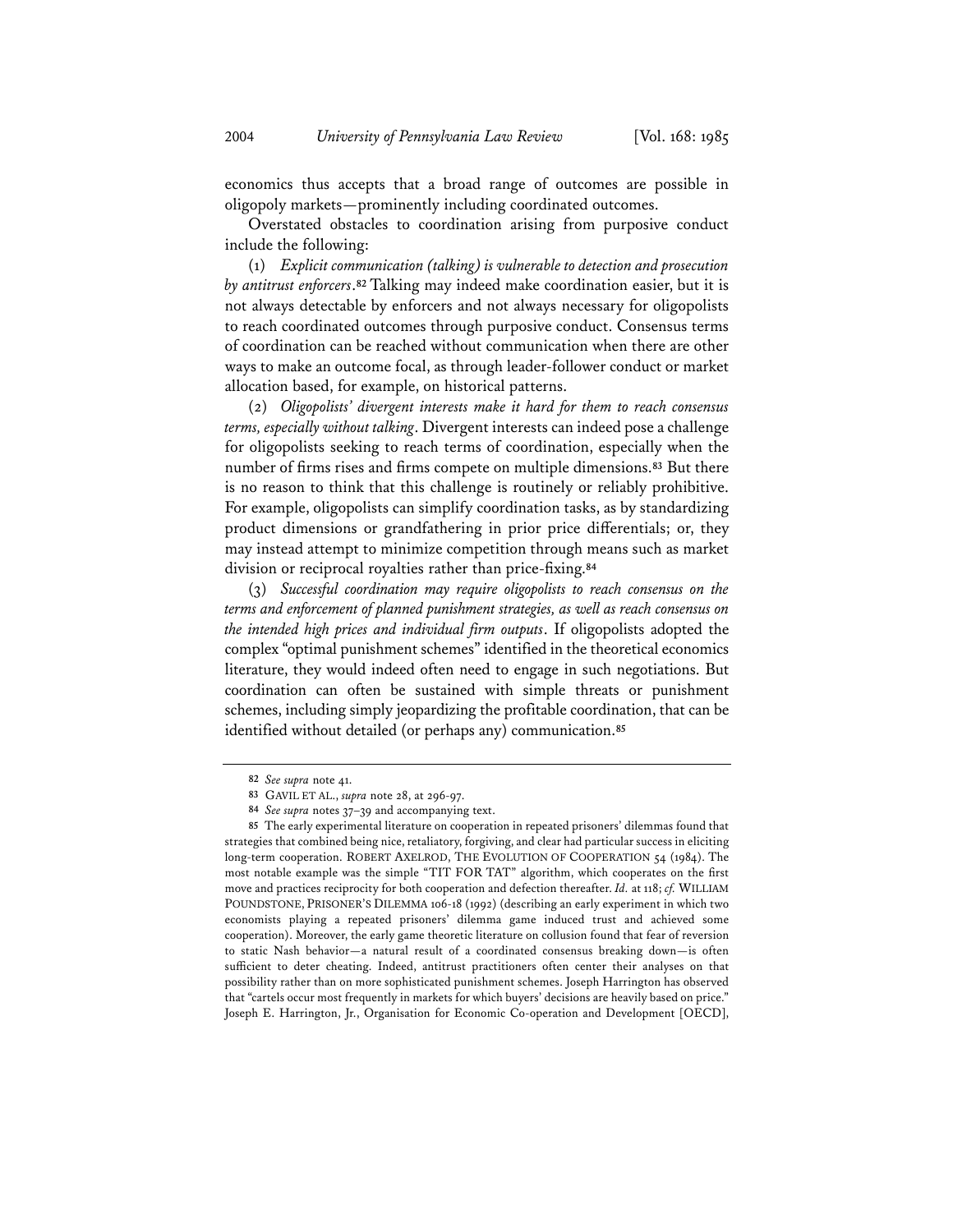(4) *Even after reaching consensus, firms are likely to cheat on it, especially when firms can find ways to do so that delay or avoid detection*. Proponents of this view rely on George Stigler's observation that even firms with few rivals could have strong incentives to undercut collusive prices, leading to competitive outcomes.**<sup>86</sup>** Short-term incentives to cheat on the consensus do indeed create a constraint or challenge for collusion, but this challenge can be overcome—as is evident from the prevalence and durability of cartels, the theoretical economic literature showing that collusion can persist even with dozens or hundreds of rivals and even with severe difficulties in identifying defection and defectors, and the theoretical and empirical studies showing how firms can achieve coordinated outcomes through purposive conduct in the face of uncertainty about rival behavior or difficulty monitoring that behavior on all competitive dimensions.**<sup>87</sup>** Firms may also be able to improve detection and responses to cheating through openly adopted practices like product standardization, posting prices, or contractual commitments to match rivals' prices.**<sup>88</sup>**

Despite its reliance on these questionable premises, the Chicagoan benign view of oligopolies has circumscribed the range of antitrust enforcement. It has led the enforcement agencies (whether based on their own judgment or on their expectations of courts' beliefs) to relax (*i.e.*, increase over time) the concentration threshold above which horizontal mergers would be closely scrutinized and/or likely challenged.**<sup>89</sup>**

*Thoughts on Why Certain Markets Are More Susceptible to Collusion and Some Policy Suggestions for Dealing With Them*, at 6, OECD doc. DAF/COMP/GF(2015)8 (Oct. 19, 2015), http://www.oecd.org/officialdocuments/publicdisplaydocumentpdf/?cote=DAF/COMP/GF(2015)8 &docLanguage=En [https://perma.cc/TUS5-76FH]. If static Nash behavior in such markets is very competitive, as simple oligopoly models with prices as decision variables suggest, then reversion to static Nash behavior could support substantial price elevation in a supergame model, because in those models the degree of cooperation is limited by the strength of the incentive to avoid breakdown of cooperation. By contrast, the complex "optimal punishment schemes" that game theorists have analyzed would likely require communication to implement. On the design of optimal punishment schemes, see generally Dilip Abreu, *On the Theory of Infinitely Repeated Games with Discounting*, 56 ECONOMETRICA 383 (1988).

**<sup>86</sup>** *See* George J. Stigler, *A Theory of Oligopoly*, 72 J. POL. ECON. 44, 46 (1964) (highlighting oligopolists' incentive to cheat on a collusive outcome through secret price-cutting, while recognizing that under some circumstances, coordination could succeed). Richard Posner explicitly acknowledged the influence of Stigler's model on his views. POSNER, *supra* note 72, at 47.

**<sup>87</sup>** *See supra* notes 37–43, 49–50 and accompanying text.

**<sup>88</sup>** *See supra* note 35 and accompanying text. To similar effect, when distributors or buyers of intermediate goods from multiple sources tell suppliers about discounts received from rival suppliers—which is often a natural negotiating tactic—they can facilitate (purposive) supplier coordination by speeding the detection and response to cheating. More generally, firms can deter cheating, thereby facilitating coordination, by increasing the transparency of what otherwise might be secret transactions.

**<sup>89</sup>** The threshold above which acquisitions would be scrutinized strictly "involved a reduction of the number of significant competitors in the following manner: 1960s (12 to 11), 1970s (9 to 8), 1980s (6 to 5), 1990s (4 to 3), 2000s (4 to 3)." William E. Kovacic, *Assessing the Quality of Competition*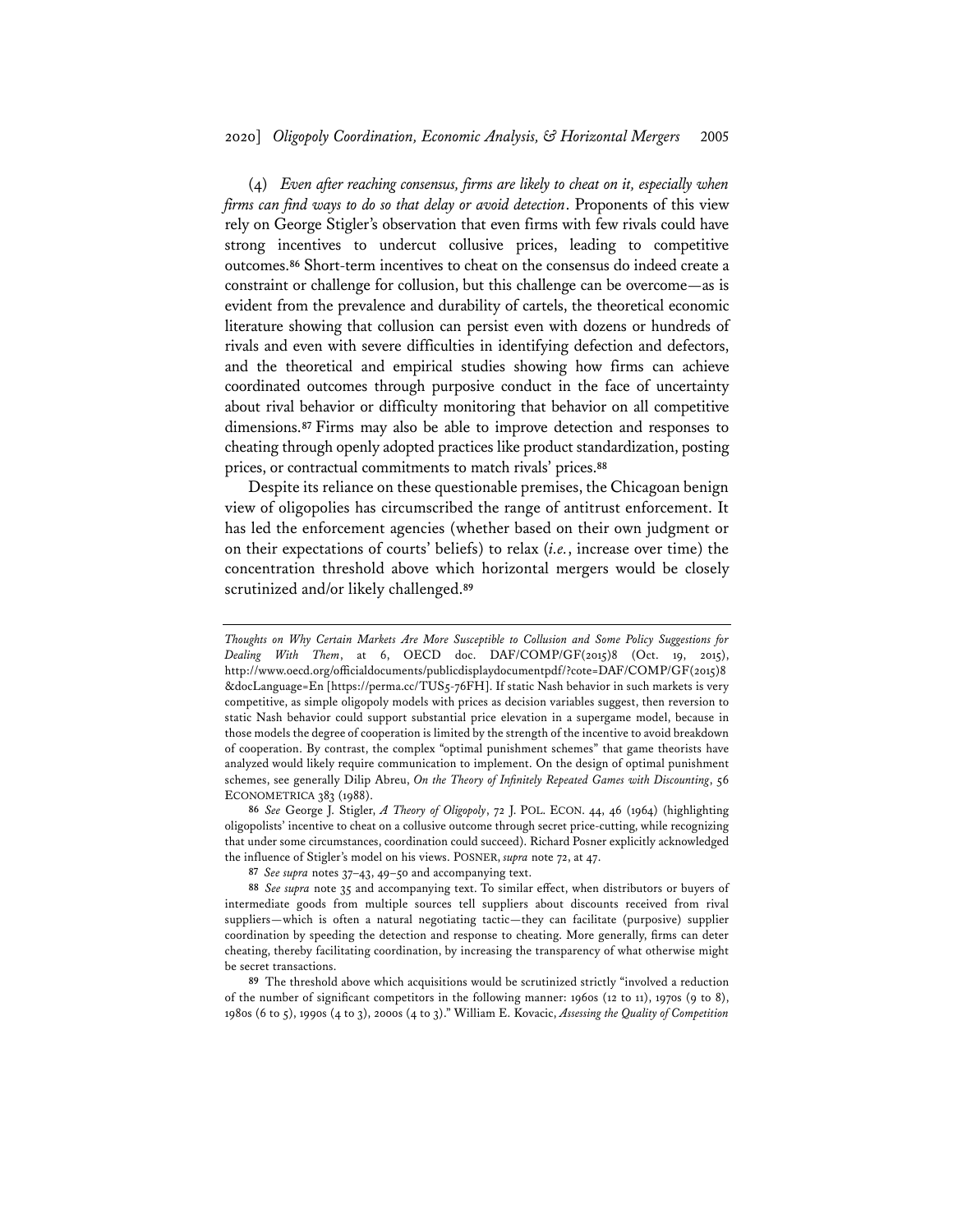The Chicago perspective also led the Supreme Court in *Brooke Group* to take the view that oligopoly coordination is hard to achieve and unstable.**<sup>90</sup>** The Court explained, seeming to focus on purposive but not explicit coordination, that the "anticompetitive minuet" of raising prices through signaling "is most difficult to compose and to perform, even for a disciplined oligopoly" because signals "are a blunt and imprecise means of ensuring smooth cooperation, especially in the context of changing or unprecedented market circumstances."**<sup>91</sup>** In addition, according to the Court, there is a "high likelihood that any attempt to discipline will produce an outbreak of competition."**<sup>92</sup>** Moreover, the details of the Supreme Court's explanation of why the industry was not congenial to coordination "has a distinctly Chicago flavor" not informed by insights from modern oligopoly theory. **<sup>93</sup>** While modern courts accept the possibility of oligopolistic coordination, and are willing to find competitive harm from conduct in highly concentrated markets,**<sup>94</sup>** they may nevertheless be led by *Brooke Group* to interpret the

**92** *Id.* at 228.

*Policy: The Case of Horizontal Merger Enforcement*, 5 COMPETITION POL'Y INT'L 129, 143 (2009). Data released by the Federal Trade Commission about the disposition of horizontal merger investigations subject to "second requests" between 1996 and 2011 suggest that the likelihood of a challenge rises as (the Commission's view of) the number of significant rivals falls, and that a challenge becomes more likely than not when the acquisition reduces the number of significant rivals from 5 to 4. FED. TRADE COMM'N, HORIZONTAL MERGER INVESTIGATION DATA: FISCAL YEARS 1996–2011 12 tbl.4.1 (2013), https://www.ftc.gov/sites/default/files/documents/ reports/horizontal-merger-investigation-data-fiscal-years-1996-2011/130104horizontalmergerreport. pdf [https://perma.cc/JL5U-N2HN]. The likelihood of FTC enforcement when concentration is below this threshold has declined over time. JOHN KWOKA, MERGERS, MERGER CONTROL, AND REMEDIES 24-33 (2015). The Justice Department likely behaves similarly to the FTC, but the former has not released comparable data.

**<sup>90</sup>** Brooke Grp. Ltd. v. Brown & Williamson Tobacco Corp., 509 U.S. 209, 227-28, 240 (1993). In dissent, Justice Stevens argued that the Court was wrong to suppose that the plaintiff "had the burden of proving either the actuality of supracompetitive pricing, or the actuality of tacit collusion." *Id.* at 258 (Stevens, J., dissenting).

**<sup>91</sup>** *Id.* at 227-28. The Court distinguished this conduct from "express coordination." *Id.* at 227. Justice Stevens responded by taking a broader view of coordination, more consistent with ours. *Id.* at 257 (Stevens, J., dissenting) ("I would suppose . . . that the professional performers who had danced the minuet for 40 to 50 years would be better able to predict whether their favorite partners would follow them in the future than would an outsider, who might not know the difference between Haydn and Mozart.").

**<sup>93</sup>** Jonathan B. Baker, *Predatory Pricing After* Brooke Group*: An Economic Perspective*, 62 ANTITRUST L.J. 585, 600 (1994).

**<sup>94</sup>** *See, e.g.*, FTC v. CCC Holdings Inc., 605 F. Supp. 2d 26 (D.D.C. 2009) (enjoining a merger reducing the number of major firms three to two on a coordinated-effects theory); United States v. H&R Block, Inc., 833 F. Supp. 2d 36 (D.D.C. 2011) (same); *see also In re* Text Messaging Antitrust Litigation, 782 F.3d 867, 873-74 (7th Cir. 2015) (accepting that the oligopolists coordinated through leader-follower pricing but declining to infer an agreement among them in violation of the Sherman Act from circumstantial evidence).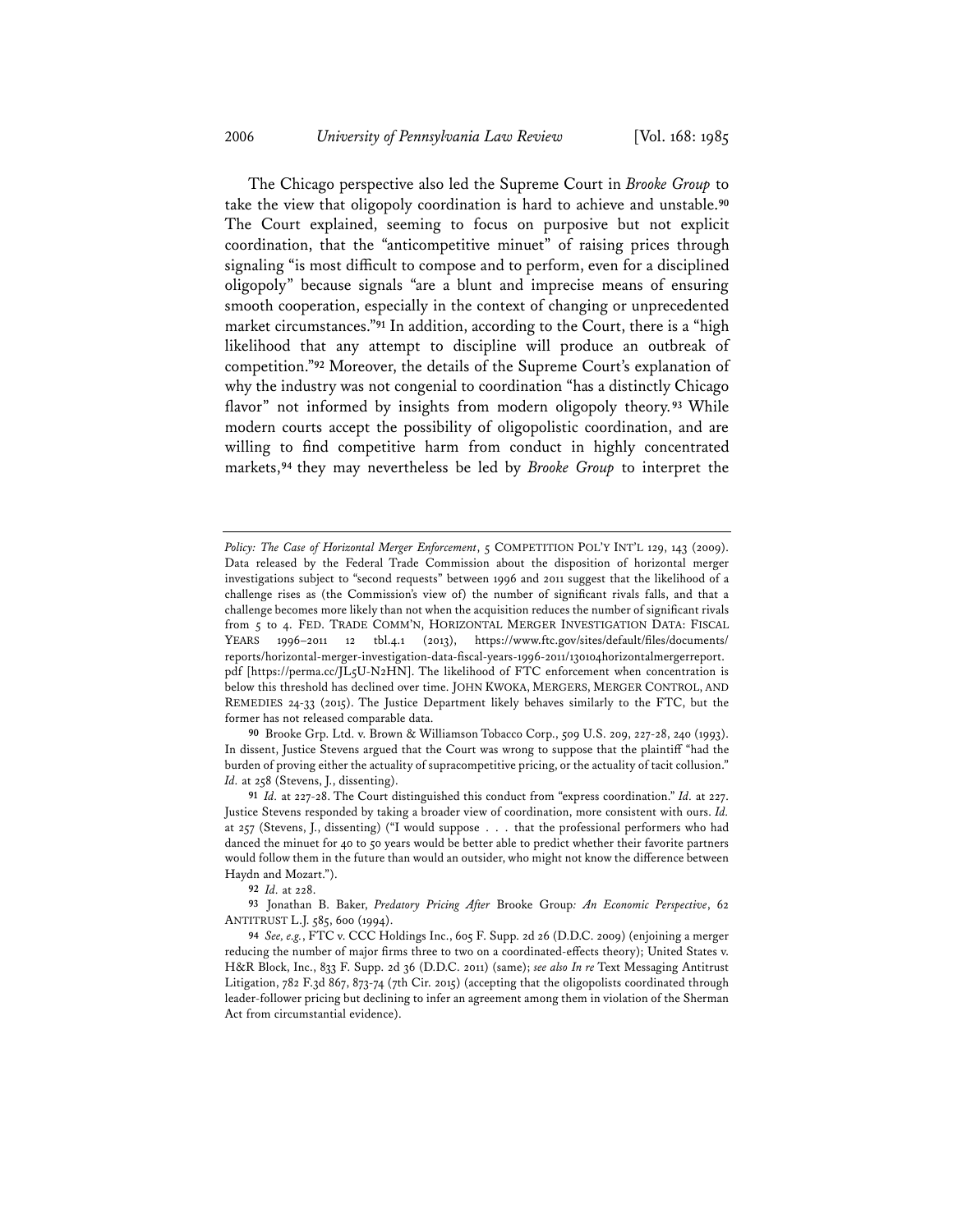evidence against the background of the Chicagoan presumption that oligopolies would be expected to compete strongly.**<sup>95</sup>**

#### III. IMPLICATIONS FOR ANTITRUST MERGER ENFORCEMENT

Notwithstanding the important prophylactic role of merger enforcement, in preventing coordinated effects that would be difficult to challenge under the antitrust laws after the fact, and notwithstanding developments in economic thinking that we have highlighted, coordination has received less attention in antitrust since the 1980s outside of cartel enforcement.**<sup>96</sup>** This is evident in the way courts review mergers between rival hospitals. In an influential 1986 opinion upholding an FTC decision blocking a hospital merger, Judge Richard Posner explained that the "ultimate issue" in a horizontal merger case is "whether the challenged acquisition is likely to facilitate collusion." **<sup>97</sup>** By contrast, in recent hospital merger cases, the primary if not sole competitive effects concern was with unilateral effects.**<sup>98</sup>**

**98** *E.g.*, ProMedica Health Sys. v. FTC, 749 F.3d 559, 568-70 (6th Cir. 2014) (analyzing the unilateral effects of a merger between two hospitals in Ohio); Saint Alphonsus Med. Ctr.-Nampa Inc.

**<sup>95</sup>** While the Court's skepticism about the success of coordination in *Brooke Group* was offered as a reason not to expect oligopoly recoupment after predatory pricing, it has been understood more broadly. For example, the dissenting judges in the closely divided circuit court in *Blomkest Fertilizer, Inc. v. Potash Corp.*, 203 F.3d 1028 (8th Cir. 2000) (en banc), relied in part on *Brooke Group* when explaining that higher than competitive prices were implausible in an oligopoly absent an express agreement among rivals because coordination is difficult to achieve and sustain. *Id.* at 1041-42.

**<sup>96</sup>** Although it is not the focus of our analysis, we note that the courts have also made it more difficult to use Section 1 of the Sherman Act to challenge coordinated oligopoly outcomes. In 1986, the Supreme Court encouraged lower courts to consider the economic plausibility of allegations of conspiracy before inferring a horizontal agreement from circumstantial evidence and reject cases where the plaintiff cannot proffer evidence that "tends to exclude the possibility" of unilateral conduct. Matsushita Elec. Indus. Co. v. Zenith Radio Corp., 475 U.S. 574, 587-88, 596-98 (1986). Although the alleged agreement involved a conspiracy to set prices below cost, a number of lower courts have applied *Matsushita*'s standards in cases involving alleged agreements to raise price. GAVIL ET AL., *supra* note 28, at 338. *Matsushita*'s call for an assessment of the economic plausibility of plaintiff's conspiracy evidence at the summary judgment stage of litigation has since been extended to the pleading stage of litigation. Bell Atlantic Corp. v. Twombly, 550 U.S. 544, 554-60 (2007). Since *Matsushita*, courts have commonly considered economic plausibility when deciding whether to infer an agreement from circumstantial evidence. *E.g.*, Stanislaus Food Products Co. v. USS-POSCO Indus., 803 F.3d 1084, 1091 (9th Cir. 2015) (concluding that the alleged conspiracy is economically implausible because the "benefit of this scheme [to a critical alleged coconspirator] . . . is just not apparent"); *Blomkest Fertilizer, Inc.*, 203 F.3d at 1043-44 (noting "situational [plus] factors" including "market structure, motivation, and opportunity" that "make conspiracy possible"). With courts willing to accept dubious Chicagoan arguments skeptical that oligopolies can successfully reach coordinated outcomes, this seemingly neutral economic approach has in practice empowered defendants opposing meritorious coordination cases by giving them an opportunity they did not previously possess to press the arguments that persuaded the Chicagoans that coordinated oligopoly outcomes are hard to reach and sustain.

**<sup>97</sup>** Hosp. Corp. of Am. v. FTC, 807 F.2d 1381, 1386 (7th Cir. 1986) (Posner, J.).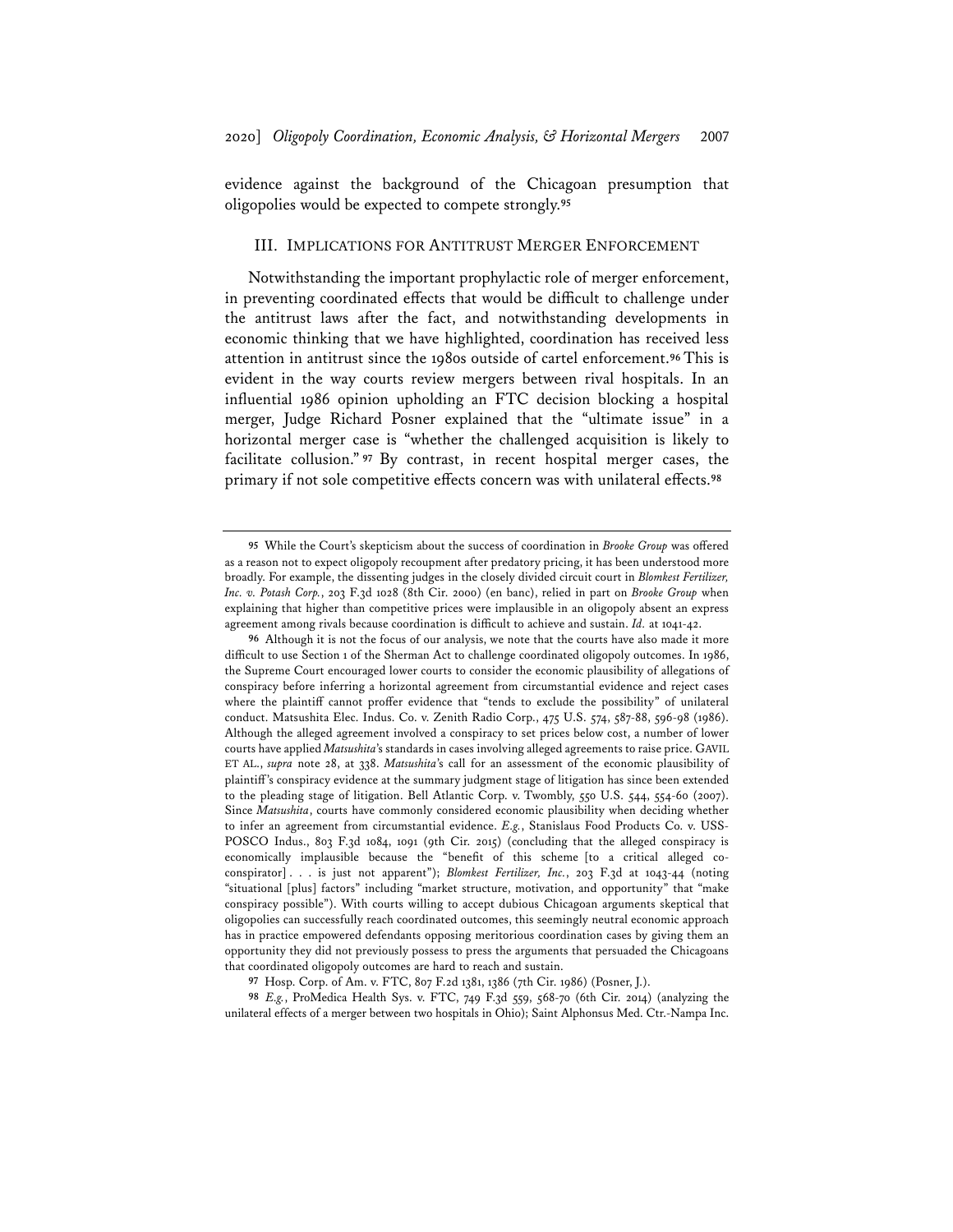Coordinated effects of horizontal mergers have also been downplayed by the antitrust enforcement agencies. The agencies often focus on unilateral effects even in industries, such as airlines, with histories of coordinated outcomes. **<sup>99</sup>** We follow the widespread convention of classifying as a unilateral effect the possibility that all firms' prices change—provided that none of the changes turn on the expected responses of rivals.**<sup>100</sup>**

But the merger guidelines have evolved to reflect the changing economic understanding of coordination since the courts and enforcement agencies adopted Chicago school views. The 1982 Merger Guidelines were predicated on a Chicagoan view of oligopolistic coordination. **<sup>101</sup>** By contrast, the analytical framework governing coordinated effects set forth in the 1992 Horizontal Merger Guidelines was rooted in the modern economics of coordination through purposive conduct,**<sup>102</sup>** and the 2010 Horizontal Merger

**101** Paul T. Denis, *Market Power in Antitrust Merger Analysis: Refining the Collusion Hypothesis*, 60 ANTITRUST L.J. 829, 829-30 (1992). *Cf.* William F. Baxter, *Responding to the Reaction: The Draftsman's View*, 71 CALIF. L. REV. 618, 626 (1983) (acknowledging the influence of Stigler's analysis of oligopolies in the development of concentration standards).

**102** 1992 HMG, *supra* note 14, at 18-22. More specifically, the discussion of coordinated effects in the 1992 Guidelines was based on the idea that coordinated outcomes were those subgame perfect equilibria of infinitely repeated games that are less competitive than static oligopoly outcomes. *See* Robert D. Willig, *Merger Analysis, Industrial Organization Theory, and Merger Guidelines*, BROOKINGS PAPERS ON ECON.ACTIVITY: MICROECONOMICS, 1991, at 281, 291-92; Baker, *supra* note 7, at 152 n.16. These articles were written around the time that those authors worked on drafting the 1992 Guidelines.

v. St. Luke's Health Sys., Ltd., 778 F.3d 775, 786-87 (9th Cir. 2015) (discussing the post-merger entity's power to negotiate higher rates of reimbursement and charge higher rates for ancillary services).

**<sup>99</sup>** Baker, *supra* note 7, at 116-17. In part, this likely reflects a shift in agency focus to unilateral effects. Unilateral effects became attractive in part because they gave the enforcement agencies a greater ability to understand and explain the mechanism by which competition would be harmed and because economists developed new empirical tools for analyzing unilateral effects that took advantage of new sources of data. Jonathan B. Baker, *Why Did the Antitrust Agencies Embrace Unilateral Effects?,* 12 GEO. MASON L. REV. 31, 33-36 (2003).

**<sup>100</sup>** To address an often-confusing technical question, unilateral price increases can include nonstrategic responses of nonmerging rivals (such as price increases). In some common models used to simulate unilateral effects, notably static Nash equilibrium models where firms choose price or output, firms act as though they anticipate that rivals will not respond to their decisions but will react rationally to the fact of the merger, so nonmerging firms' choices typically will change. We treat those effects of a merger in such Nash equilibrium models as our noncoordinated benchmark, and would classify those responses as unilateral, not coordinated. Unilateral effects do not assume that nonmerging firms' prices (or outputs) remain constant, but they do assume that those firms pursue "unchanging strategies," meaning roughly that each nonmerging firm's price bears the same relationship to others' (including the merging firms') prices as it would have done absent the merger. *See* Gregory J. Werden & Luke M. Froeb, *Unilateral Competitive Effects of Horizontal Mergers*, *in* HANDBOOK OF ANTITRUST ECONOMICS 43, 43 (Paolo Buccirossi, ed. 2008) (suggesting that merger effects are "coordinated" only if they shift the (confusingly named) "reaction functions" of nonmerging parties, and using the language of "unilateral effects" to describe the outcome when nonmerging rivals respond to an anticipated price increase by the merged firm by raising price too, so long as the nonmerging firms pursue "unchanging strategies").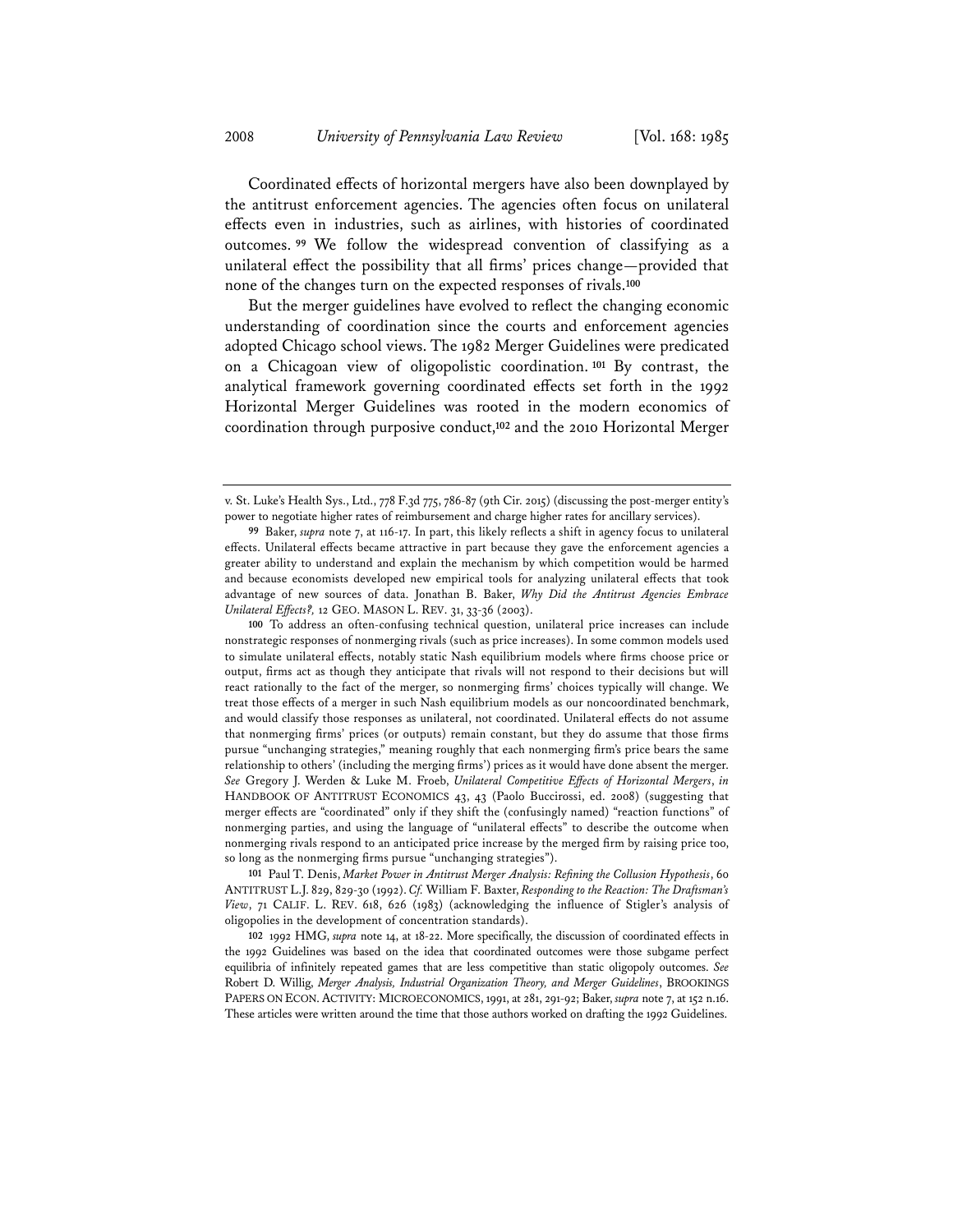Guidelines broadened the definition of coordinated effects further to incorporate nonpurposive strategic ("parallel accommodating") conduct.**<sup>103</sup>**

How should antitrust enforcers and courts address coordination when evaluating horizontal mergers in light of the modern economic literature? Here, we suggest that a detailed competitive effects analysis should turn on whether the coordinated effects concern principally involves purposive or nonpurposive strategic conduct. Enforcers should, of course, be open to both concerns, which are not mutually exclusive.**<sup>104</sup>**

We emphasize, however, that both types of strategic conduct and resulting coordinated effects can be expected to be more likely or more substantial the greater the level and increase in market concentration. This supports a structural merger policy, by which market concentration statistics trigger a presumption of coordinated effects—while also suggesting more detailed ways of evaluating the likelihood of coordinated effects in the event the plaintiff's prima facie case based on concentration is not strong or successfully questioned by the merging firm defendants.**<sup>105</sup>**

# A. *Coordinated Effects Involving Purposive Strategic Conduct*

In considering whether a merger would facilitate more effective purposive strategic conduct, we recommend that enforcers and courts look to identify mergers that weaken a constraint on the ability of coordinating firms to approach more closely the joint profit-maximizing outcome or make coordination more likely or more stable. This approach is suggested by

**<sup>103</sup>** 2010 HMG, *supra* note 13, at 24-25 (identifying as "coordinated" effects conduct that is profitable only because of rival reactions, as in the 1992 Guidelines, while explicitly incorporating "parallel accommodating conduct" within that definition and distinguishing it from a "common understanding that is not explicitly negotiated but would be enforced by the detection and punishment of deviations that would undermine the coordinated interaction"); *see* Carl Shapiro, Deputy Assistant Att'y Gen. For Econ., Antitrust Div., U.S. Dep't of Justice, Remarks at the ABA Section of Antitrust Law Fall Forum: Update from the Antitrust Division27-28 (Nov. 18, 2010), https://www.justice.gov/atr/file/518246/download [https://perma.cc/ASZ6-C9KS] (explaining that the 2010 Merger Guidelines recognize parallel accommodating conduct as a form of coordination and providing an example).

**<sup>104</sup>** *See supra* note 18. For example, if pre-merger firms have reached coordinated outcomes short of joint profit-maximization through nonpurposive conduct, their merger could potentially facilitate purposive coordination (as well as make nonpurposive coordination more effective).

**<sup>105</sup>** Once the plaintiff has satisfied its initial burden of production in a horizontal merger case, the strength of defendants' practical burden of persuasion varies on a sliding scale. "The more compelling the prima facie case," which could be satisfied by relying on a presumption of competitive harm inferred from market concentration, "the more evidence the defendant must present to rebut it successfully." United States v. Baker Hughes Inc., 908 F.2d 981, 991 (D.C. Cir. 1990). *Accord* FTC v. H.J. Heinz Co., 246 F.3d 708, 726 (D.C. Cir. 2001). One district court has interpreted this language to mean that as the plaintiff's prima facie case becomes more compelling, the defendant must show more to meet its burden of production (not just that the defendant must show more to meet its practical burden of persuasion). United States v. H & R Block, Inc., 833 F. Supp. 2d 36, 72-73 (D.D.C. 2011).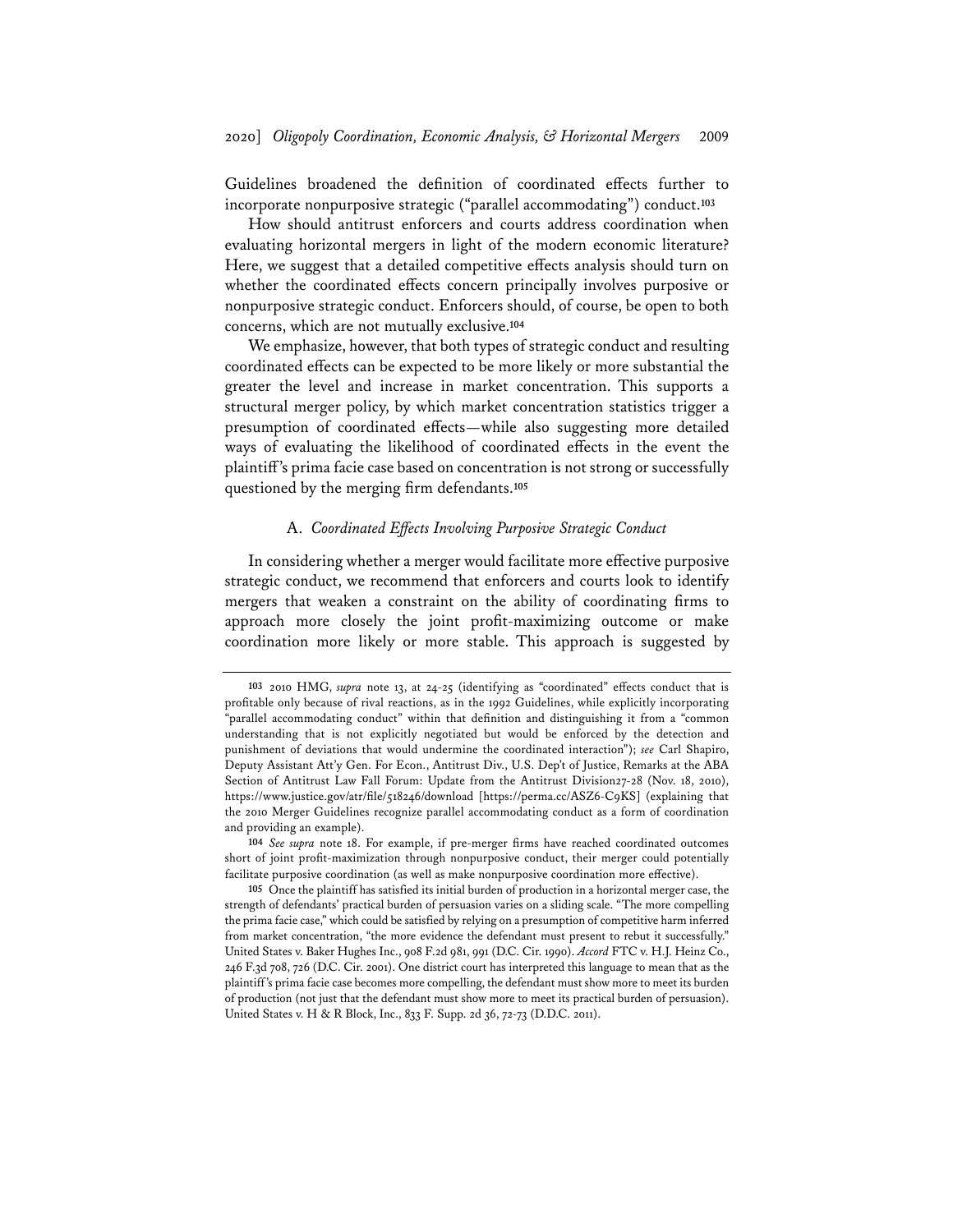economic models in which firms seek to approach that outcome (or another anticompetitive outcome) but are constrained in that attempt because they must reach consensus terms of coordination and deter cheating.**<sup>106</sup>** In such models, coordination is constrained either by limitations on the incentive of coordinating firms to punish cheating or by the difficulties they face in identifying coordinated outcomes that would increase the pool of profits from exercising market power without reducing the profits obtained by any one of those firms. This approach allows the plaintiff to explain, and the court to understand, why the merger matters—and not simply to look to the structural presumption that associates higher concentration with greater odds of successful purposive coordination.

Suppose, for example, that all firms sell a single product so interchangeable that one way or another all will charge the identical price. Thus, in practice, coordinating firms can improve the terms of coordination only by raising that price.**<sup>107</sup>** All the firms would like the industry price to rise to some extent, but the high-price point that a firm would select—the highest the firm would want the uniform price to go before it would do better by cheating rather than going along with its rivals—would differ from firm to firm. A firm with a small market share and a greater ability to expand output inexpensively might prefer to cheat rather than accept the higher industry price that a firm with a high share and a high cost of expanding output would prefer the industry to adopt.

In equilibrium, the coordinated price would be the lowest of those highprice points: the lowest price that any individual firm would accept if it knew that its rivals would charge the identical price. The constraint on coordination would be the incentive of the firm M (for "maverick") that prefers the lowest coordinated industry price not to raise the industry price further. If following a merger between firm M and a rival the merged firm prefers a higher price than did pre-merger firm M, that will relax the constraint on coordination previously imposed by firm M, leading prices to rise.

In consequence, courts and enforcers should be concerned particularly about the coordination-enhancing potential of mergers that involve a maverick in an industry where coordination through purposive conduct is

**<sup>106</sup>** More technically, we are working within the economic framework of oligopoly repeated games as it is usually interpreted in antitrust economics, although in pure game theory there is no assumption that players seek any particular outcome.

**<sup>107</sup>** This simplifying assumption, made for expositional convenience, rules out the possibility that the firms would, for example, choose different prices for different firms, or pay high cost firms to reduce output more than low cost firms. Nothing of consequence in the example would change if prices differed across firms, perhaps reflecting differences in product quality, and the firms preserved those price differences when increasing their prices.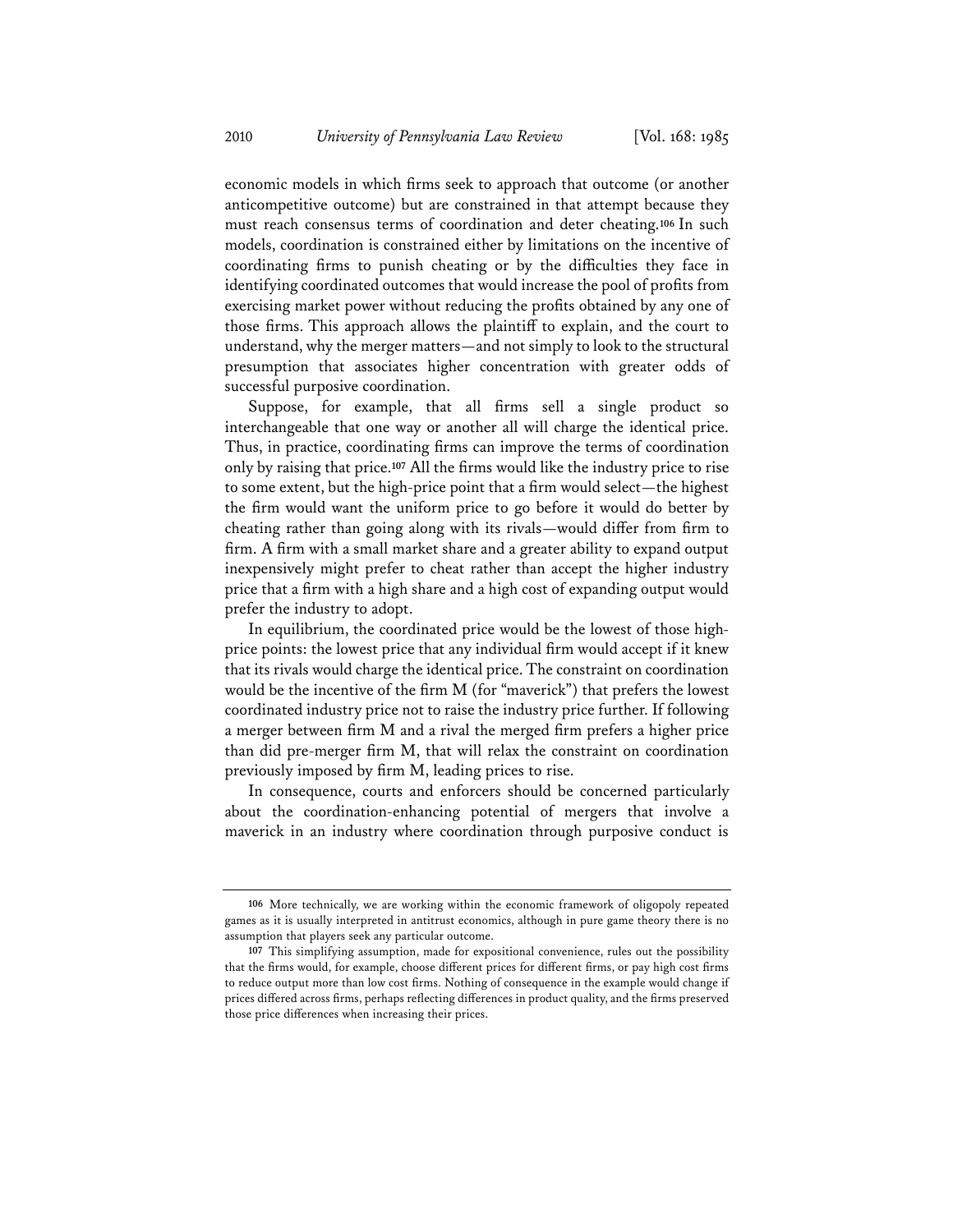ongoing or appears feasible.**<sup>108</sup>** Although the term "maverick" has been used loosely, confusing the district court in *H&R Block*,**<sup>109</sup>** we refer to a setting in which firms would cheat by cutting its price to below the coordinated price. In this setting, a maverick is a firm that is most apt to be the binding constraint on coordination, as by being nearly indifferent between going along with a high coordinated price and cheating on that price.**<sup>110</sup>** In the above example, the maverick is the firm that prefers the lowest coordinated price and will keep the coordinated price from increasing further simply by refusing to go along. As the example suggests, a merger involving a maverick may relax the maverick's constraint on the effectiveness of industry coordination, leading to higher prices.

A maverick, according to our definition, can be identified in a number of ways.**<sup>111</sup>** For example, a firm is likely to be considered a maverick if it has actually declined to go along with recent attempts by others to raise the coordinated price.**<sup>112</sup>** If other firms foresee such behavior, they may avoid attempts to raise the price.**<sup>113</sup>** A maverick may be identified by structural features that make it less willing than its rivals to go along with more ambitious coordination, such as a small share and substantial ability to expand output inexpensively.**<sup>114</sup>** A maverick could also be identified when industry prices respond to factors that affect its own marginal costs but not the costs

**<sup>108</sup>** *See generally*, Jonathan B. Baker, *Mavericks, Mergers, and Exclusion: Proving Coordinated Competitive Effects Under the Antitrust Laws*, 77 N.Y.U. L. REV. 135 (2002) (explaining how coordinated competitive effects analysis can be reconstructed around the role of a maverick firm that constrains prices when industry coordination is incomplete). For enforcement examples see, e.g., Complaint, United States v. Anheuser-Busch InBEV SA/NV (D.D.C. 2013) (No. 13-00127); FCC Staff Analysis and Findings, *In re* Applications of AT&T, Inc. & Deutsche Telekom AG, WT Docket No. 11–65 (Nov. 29, 2011).

**<sup>109</sup>** *H&R Block*, 833 F. Supp. 2d at 79-80. The court rejected the term as confusing but nevertheless found anticompetitive coordinated effects on the ground that the merger involved the acquisition of a firm that played the role of a maverick by our definition. *Id.*

**<sup>110</sup>** It is also possible that firms would deviate by declining to punish cheating rivals (cheating on the "punishment state"). Then a maverick would be nearly indifferent to participating in the punishment of cheaters.

**<sup>111</sup>** Others employ the term maverick more broadly to also include a firm that competes more aggressively than its rivals, including when oligopolists are not coordinating through repeated interaction. *See, e.g.,* John E. Kwoka, Jr., *The Private Profitability of Horizontal Mergers with Non-Cournot and Maverick Behavior*, 7 INT'L J. INDUS. ORG. 403, 410 (1989) (describing maverick firms as those firms with "a particularly small conjectural variation, causing output expansiveness in its industry" or a firm "whose demise results in an increase in the remaining firms' conjectural variations") (emphasis omitted).

**<sup>112</sup>** *See* Baker*, supra* note 108, at 174 (describing behaviors associated with maverick firms).

**<sup>113</sup>** *Id.*

**<sup>114</sup>** *Id.* at 175-76.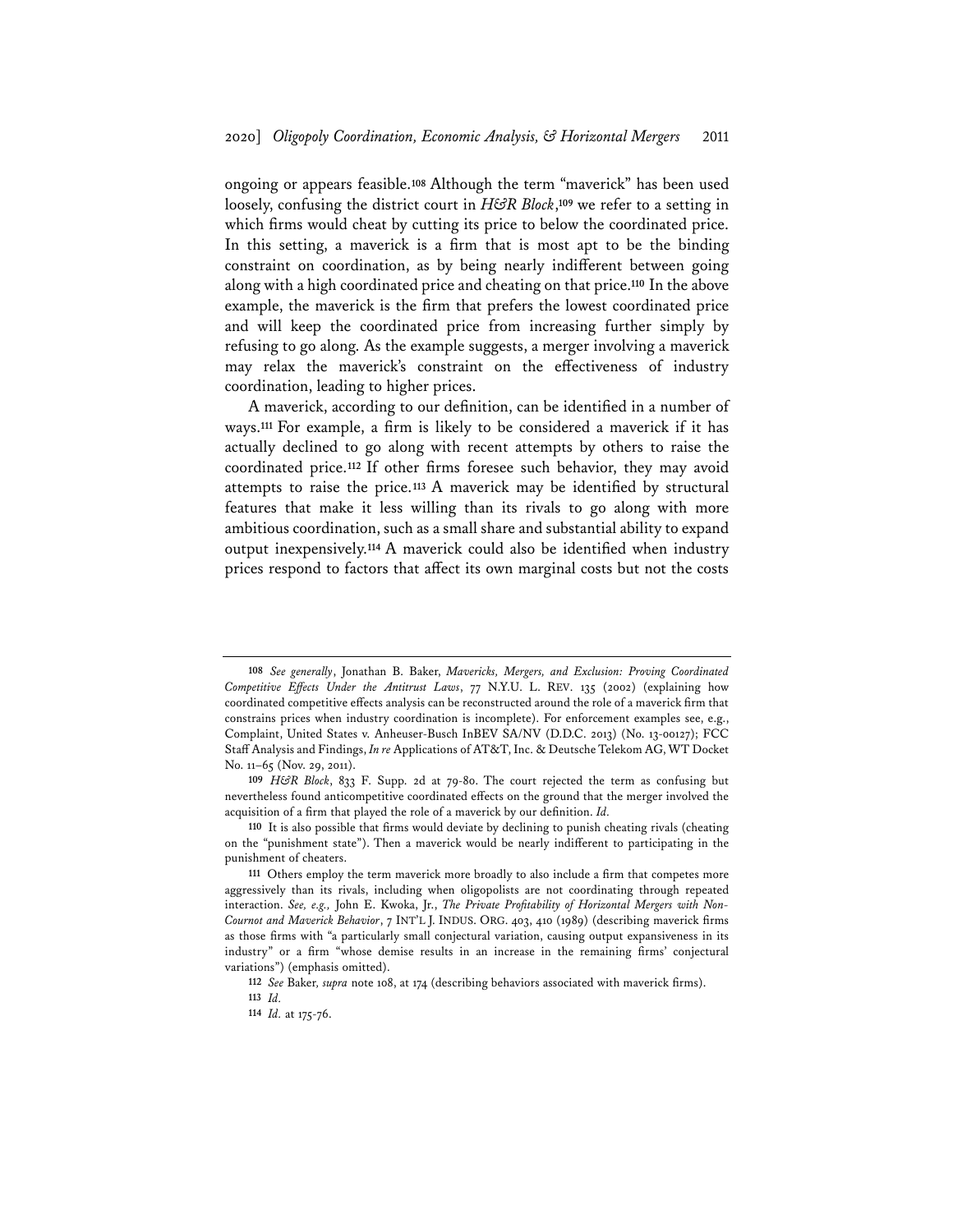of its rivals.**<sup>115</sup>** Different firms can be mavericks at different times or on different competitive dimensions.**<sup>116</sup>**

The potential for a merger involving a maverick to enhance oligopoly coordination links growing concentration from the reduction in the number of significant rivals with competitive harm. The odds that a randomly selected merger among market participants involves a maverick increase as the number of significant rivals falls—and even that calculation would understate the likelihood given the incentive of firms to make acquisitions that facilitate coordination.**<sup>117</sup>** This link supports a structural presumption of coordinated harm from horizontal mergers when strategic conduct is purposive.**<sup>118</sup>**

#### B. *Coordinated Effects Involving Nonpurposive Strategic Conduct*

A merger could also create coordinated effects, and therefore harm competition, by affecting nonpurposive strategic conduct. If, as a result of a merger, oligopolists engaging in nonpurposive strategic conduct change their expectations of the way their rivals will naturally or predictably respond in the competitive and market environment, the coordinated outcome can change. Coordinated effects arise when the new coordinated outcome is worse for buyers.

In order to explain how a merger can create coordinated effects when strategic conduct is nonpurposive, we distinguish two ways that rivals may naturally respond, which we term reinforcing and diluting.We say that rivals' reactions in the industry are "reinforcing" when they go in the same direction (e.g., rivals' reactions to a price cut generally involve price cuts) and "diluting" when they go in opposite directions (e.g., rivals' reactions to a

**117** *See* Baker, *supra* note 108, at 198 ("[T]he fewer the number of significant sellers, the more likely it is that the loss of any one would be the loss of a firm that constrains coordinated conduct.").

**118** While we have emphasized the way increased concentration or the loss of a maverick from merger enhance the prospects for purposive coordination, they are not the only way mergers can make purposive coordination more likely or more effective. Mergers may also do so by making it easier to identify terms of coordination or increasing the speed or extent of punishments for cheating, for example by increasing the transparency of prices or increasing symmetry among firms. *See supra* notes 35 and 88 and accompanying text. Factors such as these may facilitate the exercise of purposive coordination even when firms were coordinating nonpurposively before the merger. *See supra* note 104.

**<sup>115</sup>** *Id.* at 174-75 (describing how the market price will change if a maverick firm's marginal costs rise or fall).

**<sup>116</sup>** When challenging the US Airways/American merger, the government alleged that the merger would enhance coordination on two different dimensions: with US Airways a maverick on one dimension (involving discounted connecting fares) and American a maverick on the other (involving aggregate capacity). *See* Amended Complaint at 17-19, 26, United States v. U.S. Airways Grp., Inc. (D.D.C. 2014) (No. 1:13-01236) (describing US Airways as offering connecting service at a substantial discount to the nonstop service of other airlines on the same routes, while other airlines generally do not undercut the nonstop fares of their rivals, and describing American's standalone expansion plan as undermining the industry's capacity discipline).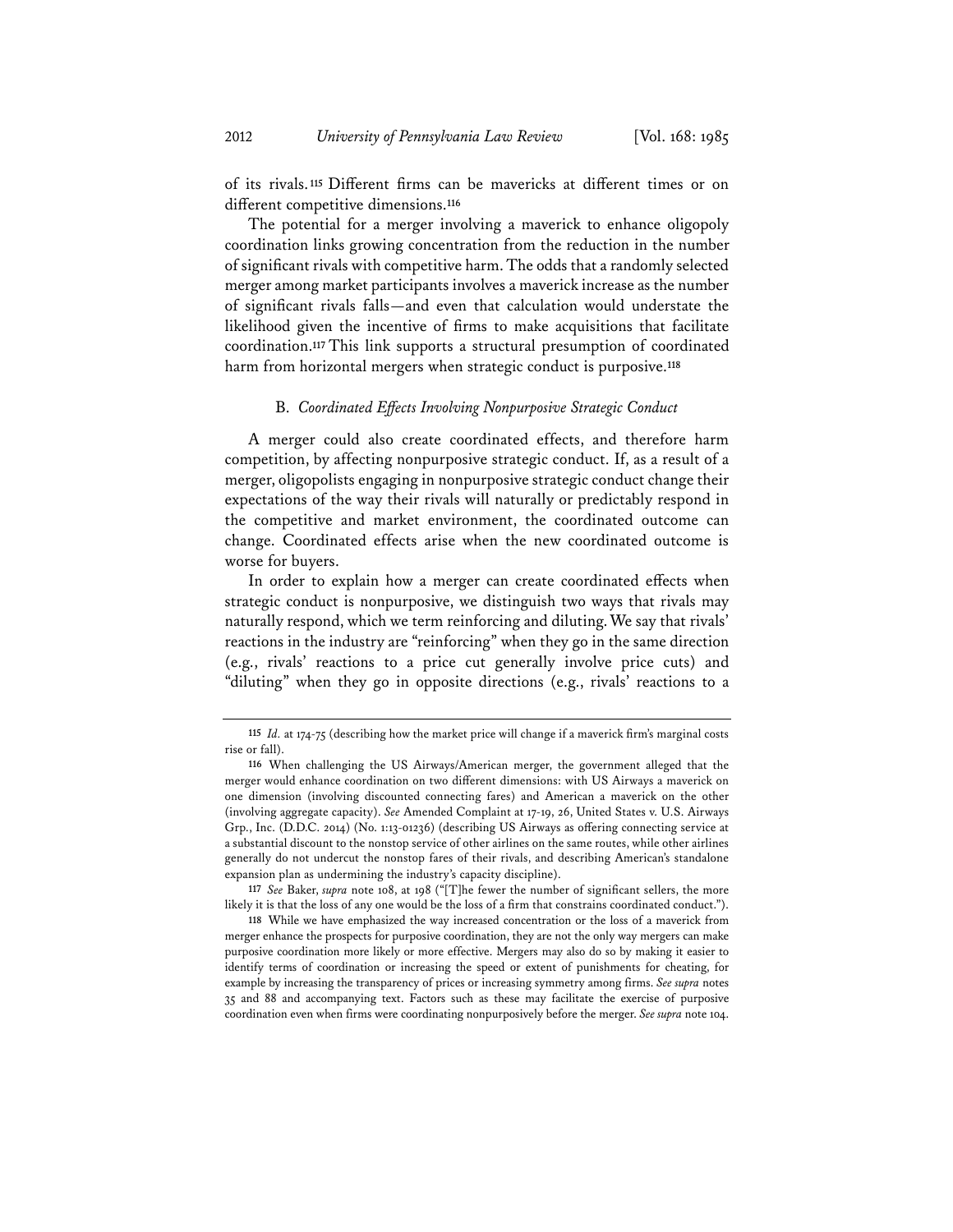capacity increase generally involve capacity reductions). **<sup>119</sup>** As our hypothetical examples will demonstrate, a merger will create an adverse coordinated effect when strategic conduct is nonpurposive and the merger would be expected to strengthen reinforcing reactions or weaken diluting reactions. The examples suggest market features that courts and enforcers could look for to identify mergers with coordination-enhancing potential. But the analysis of coordinated effects of mergers involving nonpurposive strategic conduct is in its infancy, and we expect that more such possibilities will become evident over time.

## 1. Reinforcing Reactions

When the relevant reactions are reinforcing, competitive harm would be expected if the merger strengthens those reactions by making them sharper, more prompt, or more likely. Suppose that price reactions are reinforcing: a firm contemplating a price cut expects its rivals to cut their prices in response and a firm contemplating a price increase expects its rivals to respond by raising their prices. It is plausible that the expectation of reinforcing reactions will discourage the firm from reducing prices and encourage it to increase prices. A merger that makes those reactions stronger or more certain will tend to harm buyers. As such, a merger will more strongly discourage price reductions and more strongly encourage price increases.

We think it is often plausible that a horizontal merger will strengthen reinforcing nonpurposive reactions. The merged firm is necessarily a larger part of its rivals' competitive environment than were the merging parties before the merger. In an industry with four comparably significant firms, for example, any one firm might cut its price with the expectation that, for each of the other three, the competitive environment would remain predominantly as it was before the price cut, limiting those rivals' natural and predictable reinforcing responses. That expectation could change with a merger, strengthening their responses and thereby leading to a higher coordinated price.

To illustrate the way reinforcing reactions can strengthen as the number of firms shrink, suppose that in this industry, firms respond to price changes by rivals with a lag, and that when a responding firm adjusts its price, it matches an average of all other firms' prices.**<sup>120</sup>** Then, in a four-firm industry, if one firm lowers its price, it will take several time lags before the other firms'

**<sup>119</sup>** In the discussion here, we assume (as is the case when prices or capacities are decision variables) that an increase by one firm either benefits consumers and harms rivals or vice versa. If we allowed for a decision variable that has same-sign effects on consumers and rivals, our discussion would become more cumbersome.

**<sup>120</sup>** *See* Brown & MacKay, *supra* note 62, at 1 n.3 (indicating that in practice, pricing algorithms typically adjust prices based on the average price of a set of competitors).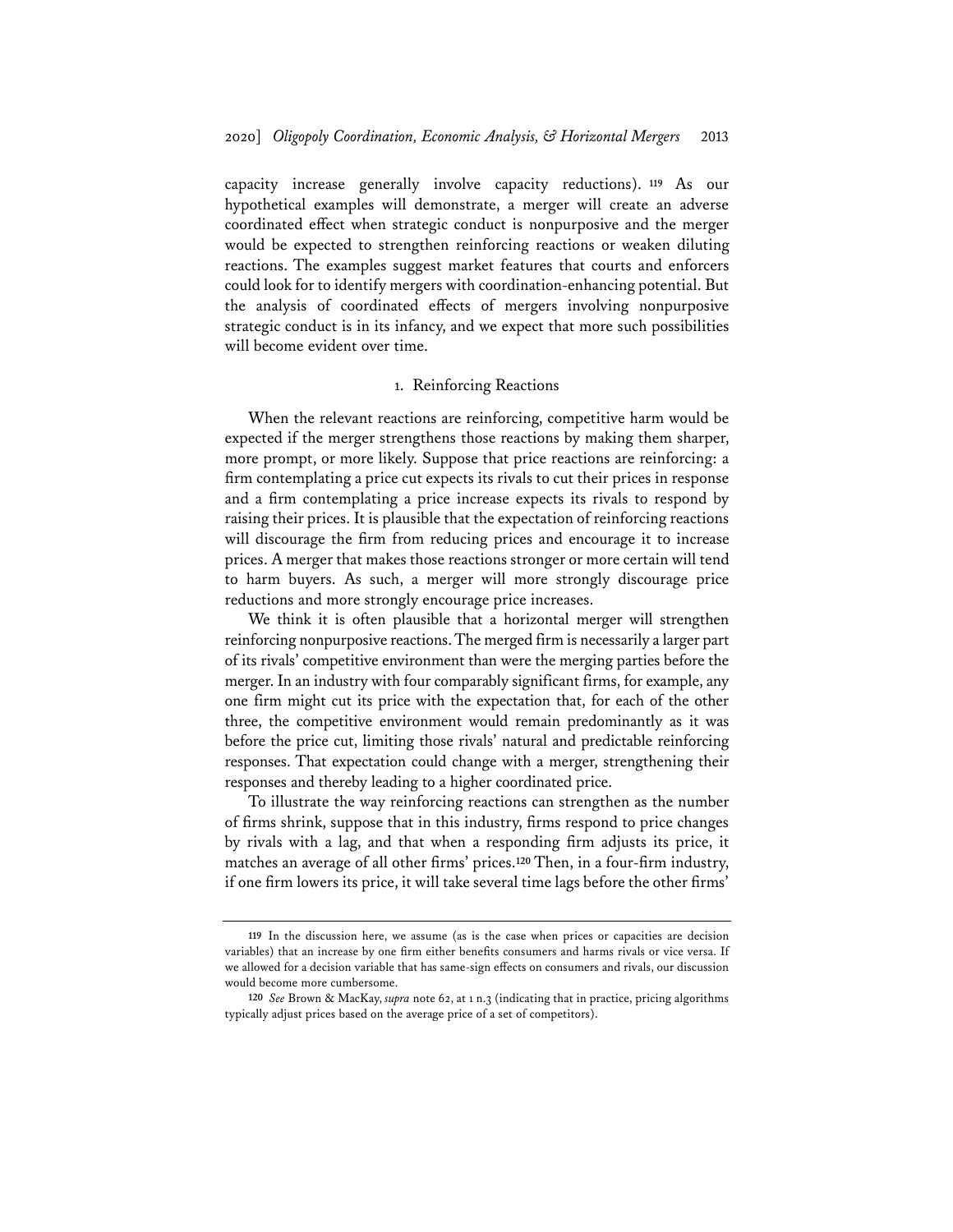prices come into near parity with the first mover's. Meanwhile, the price cutter will be attracting more customers, who may remain its customers when price parity is (approximately) restored. Under such circumstances, the first firm's price reduction could be profitable. By contrast, if the industry shrinks to two firms, and the duopolists employ the same behavioral rule, a price cut by one firm would promptly lead its rival to match in full, likely making pricecutting unprofitable.

The basic insight from the example does not rely on its specific behavioral pattern. The example shows, based on intuitively plausible mechanics, that a firm in an industry with a somewhat competitive market structure may expect its price movements to be only partially matched or matched only with a lag, while a firm in a more concentrated industry may expect such matching to be prompter and fuller. The faster and stronger reactions in the more concentrated industry would be expected to discourage price-cutting and encourage price increases.**<sup>121</sup>**

This example illustrates how a merger that increases concentration significantly when reactions are reinforcing can lead sellers to hold back from procompetitive actions for nonpurposive strategic reasons—more precisely, to hold back more than they did before—thereby harming buyers. As the 2010 Merger Guidelines state,

A market typically is more vulnerable to coordinated conduct if a firm's prospective competitive reward from attracting customers away from its rivals will be significantly diminished by likely responses of those rivals. This is more likely to be the case, the stronger and faster are the responses the firm anticipates from its rivals. The firm is more likely to anticipate strong responses if there are few significant competitors . . . .**<sup>122</sup>**

The insight from the example links expected responses to the level of market concentration. It thus supports a structural presumption of harm from horizontal merger when strategic conduct is nonpurposive and reactions are reinforcing.

# 2. Diluting Reactions

In other industries—for example, ones in which firms compete primarily by setting output levels or choosing capacities—it may be reasonable to expect diluting reactions, not reinforcing ones.**<sup>123</sup>** Firms contemplating reducing

**<sup>121</sup>** If responses are also more certain in the more concentrated industry, that feature, too, would be expected to discourage price-cutting and encourage price increases.

**<sup>122</sup>** 2010 HMG, *supra* note 13, at 26.

**<sup>123</sup>** When the reactions in question tend to dilute the initial competitive impact of a change, those reactions will often make the industry more competitive than a static Nash analysis would predict. A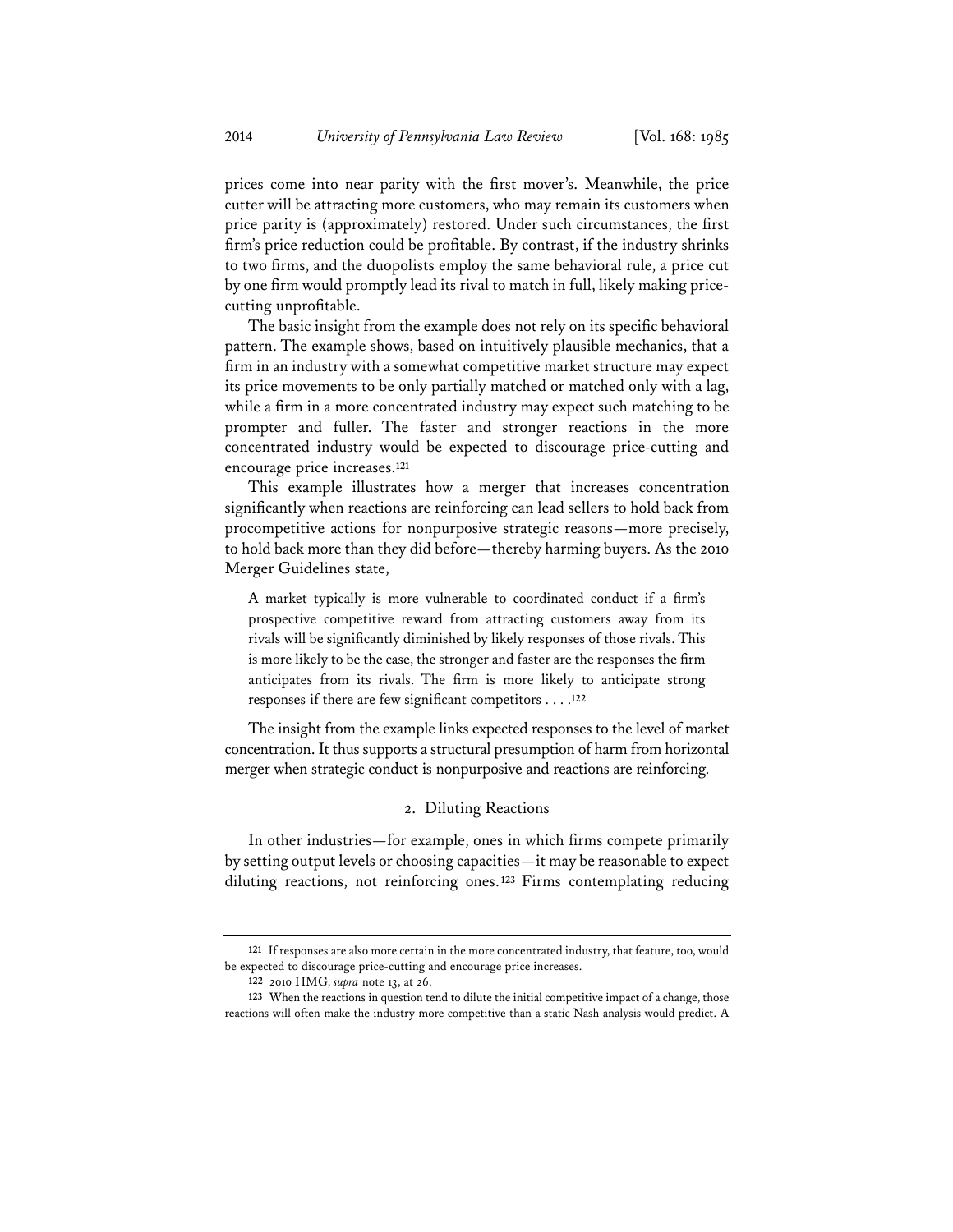output or capacity may be more likely to expect rivals to expand output or capacity in response rather than to pull back, and firms increasing capacity may be more likely to expect rivals to postpone their own capacity increases.

In such an industry, harm may arise if a merger weakens the firms' diluting responses. This might happen for at least two reasons. First, the merged firm faces fewer rivals, with less total capacity, than did either pre-merger partner. Therefore, when deciding whether to cut back its output, the firm may expect a more muted output expansion by rivals than before. Second, ordinary unilateral effects will often reduce the merged firm's profit-maximizing output. If that shift also reduces the firm's profit-maximizing change in output in response to a nonmerging firm's output reduction (relative to the aggregate response of the merging firms prior to the merger), the nonmerging firms will anticipate a weaker diluting response to their own output changes and will thus be encouraged to reduce their output.

For example, consider a merger in an industry with a relatively homogenous product, where the firms have fixed capacities and rising marginal costs of production. The merger of two fairly large rivals would be expected to create a firm that has a unilateral incentive to reduce output in order to increase the industry price. One reason is that the merged firm would have a greater base of sales on which to profit from a higher industry price. A second reason is that the merged firm would recognize that less industry capacity is in the hands of other firms. The acquired firm's capacity would no longer be used to expand output in response to an output reduction by the merged firm. Thus, the merged firm would expect the magnitude of the aggregate supply response it would face if it were to raise prices would be reduced (relative to the supply response the merger partners previously faced). Moreover, that reaction is natural and predictable, so nonmerging rivals would understand that the merged firm's incentives have changed. Each nonmerging firm would assume that the merged firm would not expand output much, if at all, in the event the nonmerging firm reduces output, giving each an incentive to raise price.**<sup>124</sup>** The upshot is that after the merger, all firms would have a greater incentive than before to reduce output and increase prices, making competitive harm from merger likely.**<sup>125</sup>**

merger that weakens such reactions will harm competition even if the post-merger industry remains more competitive than a static Nash analysis (given the post-merger market structure) suggests.

**<sup>124</sup>** In terms of the decomposition proposed by Landes and Posner, the merger in the above example increases the merged firm's market power by reducing the elasticity of nonmerging rival supply. William M. Landes & Richard A. Posner, *Market Power in Antitrust Cases*, 94 HARV. L. REV. 937, 945 (1981) (explaining that the higher the elasticity of rival supply, the less a firm's market power).

**<sup>125</sup>** *See, e.g.*, Competitive Impact Statement at 1, 9-10, United States v. Int'l Paper Co., No. 1:12–cv–00227 (D.D.C. 2012), http://www.justice.gov/atr/cases/f280100/280135.pdf [https:// perma.cc/9J9J-3V5L] (arguing that the merger would result in a loss of competition and thus result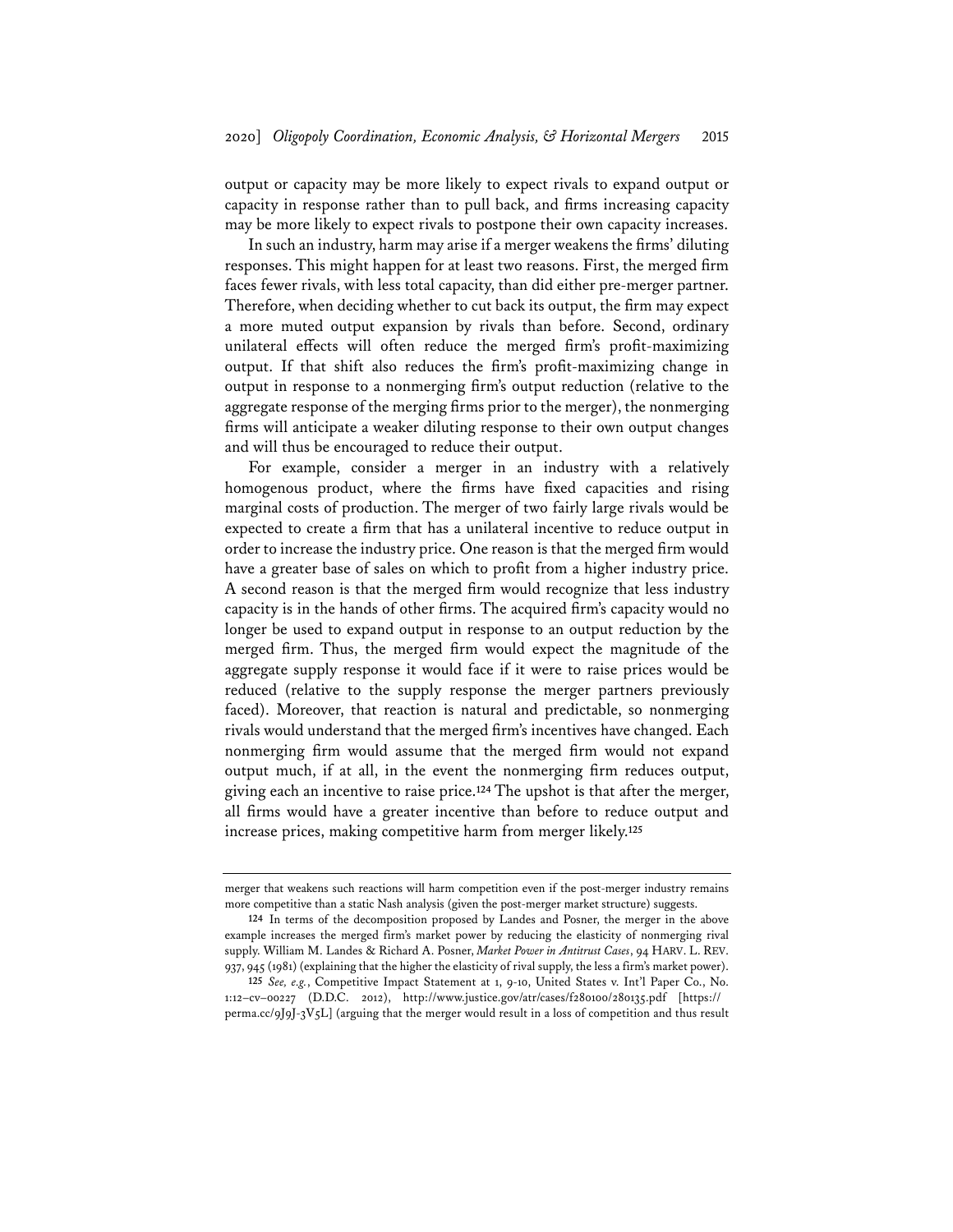The example illustrates how a horizontal merger that increases concentration substantially when reactions are diluting can weaken those reactions and thus make firms more willing to accommodate price increases. Under such circumstances, the firms would be expected to increase prices. The example also links a weakening of expected supply responses, and greater risk of competitive harm, to an increased level of market concentration thereby supporting a structural presumption of harm from horizontal mergers when strategic conduct is nonpurposive and reactions are diluting.

## 3. Concluding Comments on the Coordinated Effects of Mergers

Just as a horizontal merger could simultaneously create unilateral and coordinated competitive effects,**<sup>126</sup>** a horizontal merger could simultaneously create coordinated competitive effects through its effect on both purposive and nonpurposive conduct. In addition to the familiar effects on purposive coordination, industry firms could be led to act less aggressively by strengthening reinforcing nonpurposive reactions or weakening diluting nonpurposive reactions. In other cases, though, one coordination theory will be more plausible than the other or a merger may have opposing effects on the prospects for coordination through the two types of conduct.**<sup>127</sup>**

Our analysis of mergers shows that regardless of whether coordinated outcomes arise from purposive or nonpurposive strategic conduct, coordination will often become more likely or more effective as the number of firms in an industry shrinks. A merger is more likely to involve a maverick, and thereby enhance coordination, as the number of significant rivals falls.**<sup>128</sup>** Similarly, as concentration grows, firms will react differently to a larger merged firm's strategic moves than they previously did to smaller rivals' moves—potentially enhancing coordination by strengthening reinforcing nonpurposive strategic conduct and weakening diluting nonpurposive strategic conduct. **<sup>129</sup>** Accordingly, a structural presumption makes sense with respect to both ways of thinking about strategic conduct and coordinated outcomes.

in higher prices and lower output in the United States by leading the merged firm to reduce output strategically and leading nonmerging rivals to respond by increasing prices).

**<sup>126</sup>** *E.g.*, Miller, Sheu & Weinberg, *supra* note 5, at 29 (identifying both unilateral and coordinated competitive effects of a horizontal merger through a simulation model).

**<sup>127</sup>** For example, if a merger leads to less competitive reactions, thus enhancing nonpurposive coordination, and if the most plausible punishment strategies for purposive coordination involve reversion to the one-shot interaction, the merger could simultaneously reduce the prospects for purposive coordination by making punishment less severe. To similar effect, if the merger makes prices more transparent, the merger can facilitate purposive coordination, *see supra* note 118, and it may strengthen reinforcing nonpurposive conduct.

**<sup>128</sup>** *See supra* note 106 and accompanying text.

**<sup>129</sup>** *See supra* Section III.B.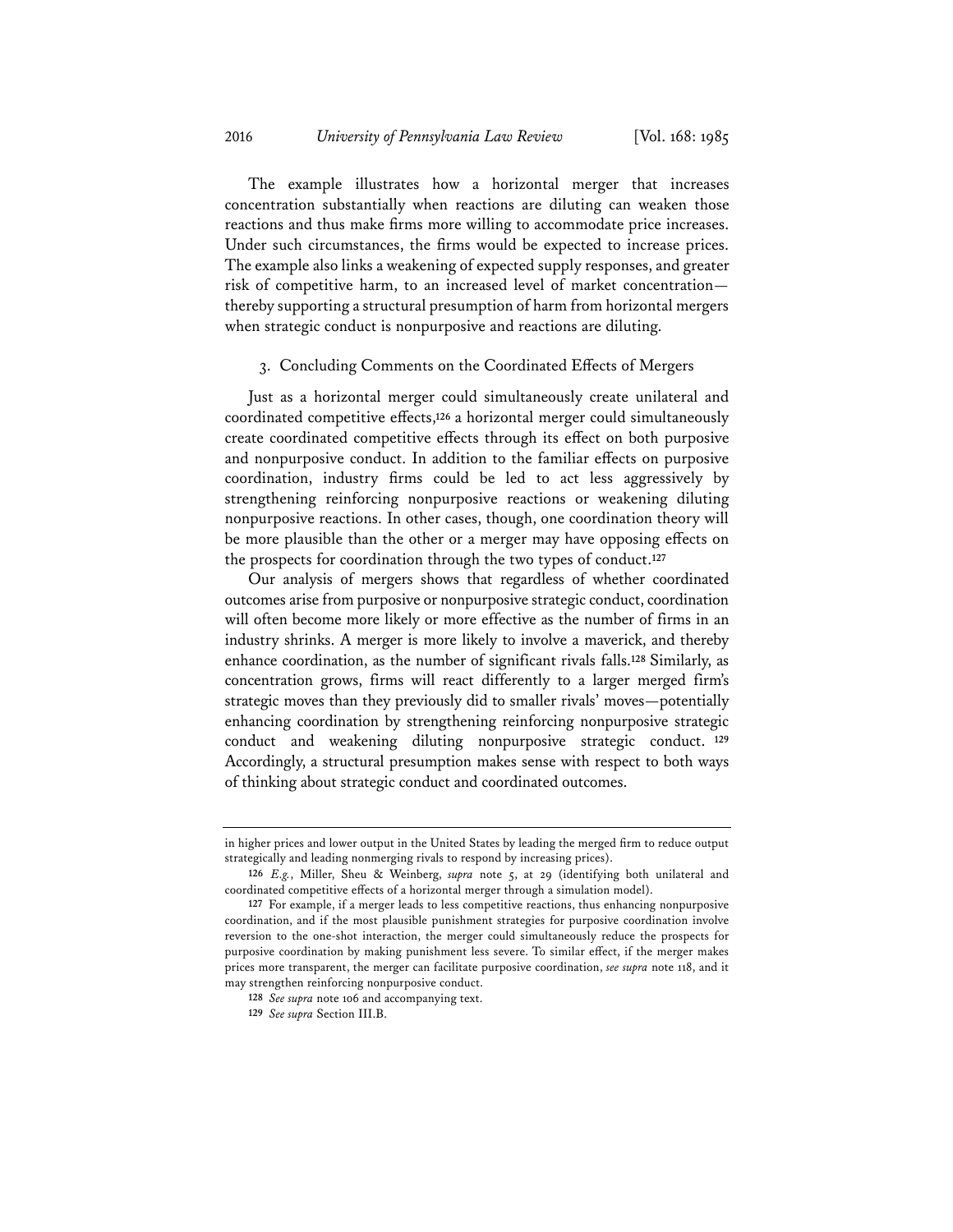In our view, the plausibility of persistent coordinated conduct in oligopoly markets combined with the limitations in the precision of our predictive tools strengthens the case for a structural merger policy, by which coordinated effects are presumed when a horizontal merger increases concentration significantly in a concentrated market. Since the structural presumption was introduced in the 1960s,**<sup>130</sup>** its strength has eroded, in part due to Chicago school skepticism about the likelihood and sustainability of oligopolistic coordination. **<sup>131</sup>** As courts come to recognize that coordination is a substantially greater concern in modern economics than it appeared to Chicago-oriented commentators and courts, they can be expected to strengthen the presumption by requiring stronger rebuttal evidence for any given concentration level and increase.**<sup>132</sup>**

#### **CONCLUSION**

Coordinated oligopoly outcomes arise when firm conduct is substantially influenced by the prospect of rivals' reactions. Reactions can be purposive, designed to punish cheating from consensus terms of coordination, but they need not be. They can also be nonpurposive: natural and predictable responses to the change in a firm's competitive environment when one of its rivals makes a competitive move such as a price change. We do not suppose that either purposive or nonpurposive coordination is inevitable in oligopoly markets, nor that it invariably raises price substantially above the nonstrategic benchmark. But, as we have demonstrated, coordinated oligopoly outcomes are common and harmful.

While we have stressed the broad scope of strategic conduct and coordinated outcomes, we have also explained that even narrowly defined "coordination" is not as difficult and unlikely as Chicago-oriented courts and commentators suppose. Criminal convictions for illegal collusion are surely the tip of that iceberg, and are themselves not rare.

**<sup>130</sup>** United States v. Phila. Nat'l Bank, 374 U.S. 321, 363 (1963) (indicating that a merger which produces a firm controlling a high market share and results in a significant increase in market concentration is so inherently likely to lessen competition substantially that it must be enjoined absent evidence clearly showing otherwise).

**<sup>131</sup>** Baker, *supra* note 7, at 77-80. The nadir was the influential *Baker Hughes* decision of the D.C. Circuit, handed down in 1990, which described concentration as simply "a convenient starting point" for a "totality-of-the-circumstances" analysis, United States v. Baker Hughes Inc., 908 F.2d 981, 984 (D.C. Cir. 1990), and explicitly disclaimed a requirement that defendants make a "clear showing" to rebut the inference of competitive harm. *Id.* at 992.

**<sup>132</sup>** For a complementary analysis and a discussion of legislative options for strengthening the structural presumption, see Herbert Hovenkamp & Carl Shapiro, *Horizontal Mergers, Market Structure, and Burdens of Proof*, 127 YALE L.J. 1996 (2018). *See also* Baker, *supra* note 7, at 77-79 (justifying the structural presumption based on an error-cost analysis).